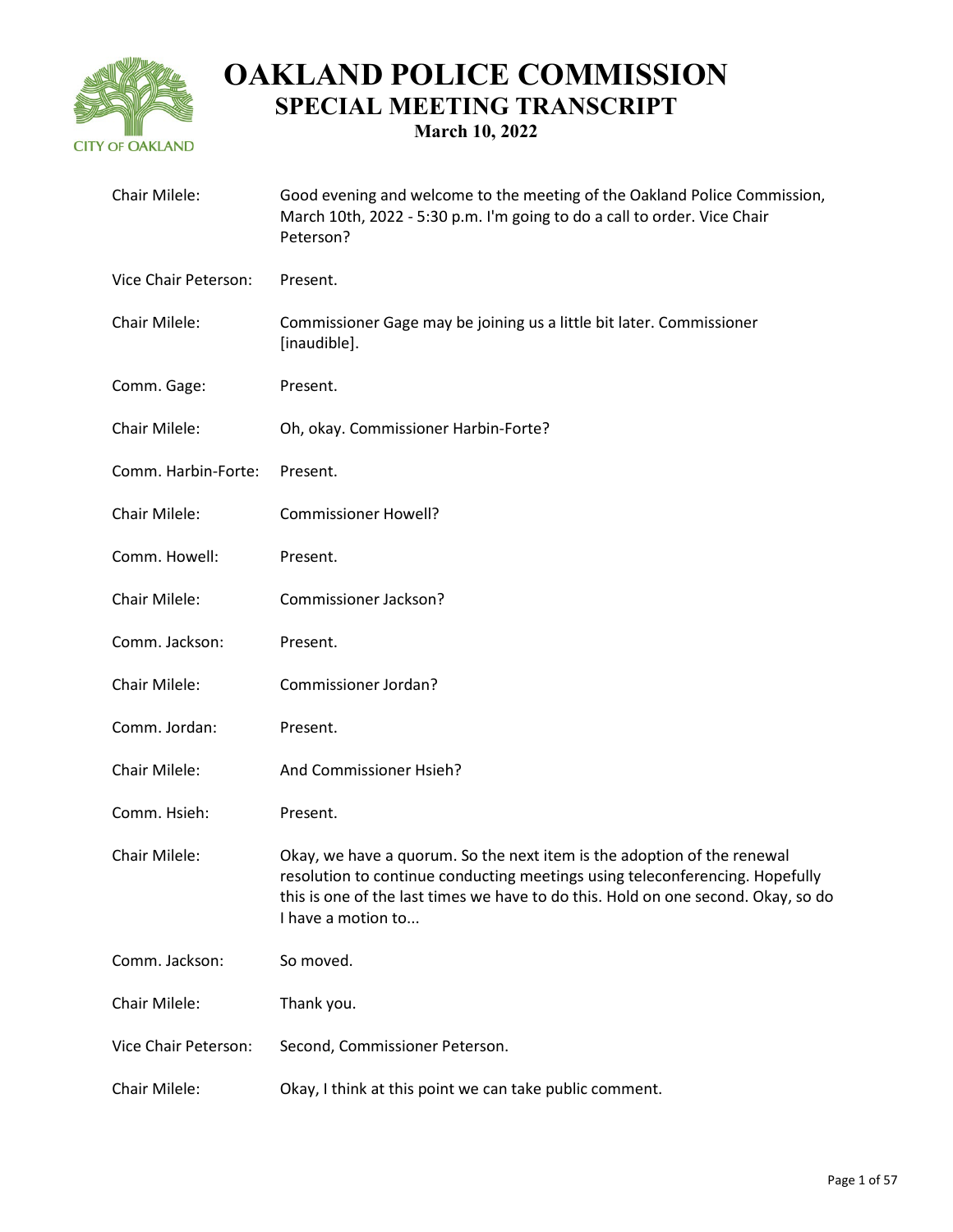

| Comm. Jackson:       | Yes.                                                                                                                                                                                                                                                                                                                                                          |
|----------------------|---------------------------------------------------------------------------------------------------------------------------------------------------------------------------------------------------------------------------------------------------------------------------------------------------------------------------------------------------------------|
| Commission staff:    | Thank you Chair. Members of the public wishing to make public comment on<br>this item, our ability to use Zoom for these meetings, please raise your hand. I'll<br>call on you in the order that they have appeared.                                                                                                                                          |
|                      | I see no hands at this time.                                                                                                                                                                                                                                                                                                                                  |
| Chair Milele:        | Okay, thank you. So, I believe I can take a vote at this time. Vice Chair Peterson?                                                                                                                                                                                                                                                                           |
| Vice Chair Peterson: | Yes.                                                                                                                                                                                                                                                                                                                                                          |
| Chair Milele:        | <b>Commissioner Gage?</b>                                                                                                                                                                                                                                                                                                                                     |
| Comm. Gage:          | Yes.                                                                                                                                                                                                                                                                                                                                                          |
| Chair Milele:        | <b>Commissioner Harbin-Forte?</b>                                                                                                                                                                                                                                                                                                                             |
| Comm. Harbin-Forte:  | Yes.                                                                                                                                                                                                                                                                                                                                                          |
| Chair Milele:        | <b>Commissioner Howell?</b>                                                                                                                                                                                                                                                                                                                                   |
| Comm. Howell:        | Yes.                                                                                                                                                                                                                                                                                                                                                          |
| Chair Milele:        | Commissioner Jackson?                                                                                                                                                                                                                                                                                                                                         |
| Comm. Jackson:       | Yes.                                                                                                                                                                                                                                                                                                                                                          |
| Chair Milele:        | Commissioner Jordan?                                                                                                                                                                                                                                                                                                                                          |
| Comm. Jordan:        | Yes.                                                                                                                                                                                                                                                                                                                                                          |
| Chair Milele:        | And I also a yes. So, that passes unanimously. Okay, so now we're going to move<br>onto our closed session and before we do that, we will take public comment on<br>closed session items.                                                                                                                                                                     |
| Commission staff:    | Thank you Chair. Members of the public wishing to make public comment on<br>this item, the closed session, please raise your hand. I'll call on you in the order<br>that they've appeared. Give me just one second and I will also start our clock. I<br>see two hands already. Phone number ending in 1779. I've unmuted you on my<br>end when you're ready. |
| Mary Vail:           | Good evening, this is Mary Vail, and I want to speak on the second closed<br>session item. The discussion of former Chief Kirkpatrick's lawsuit against the                                                                                                                                                                                                   |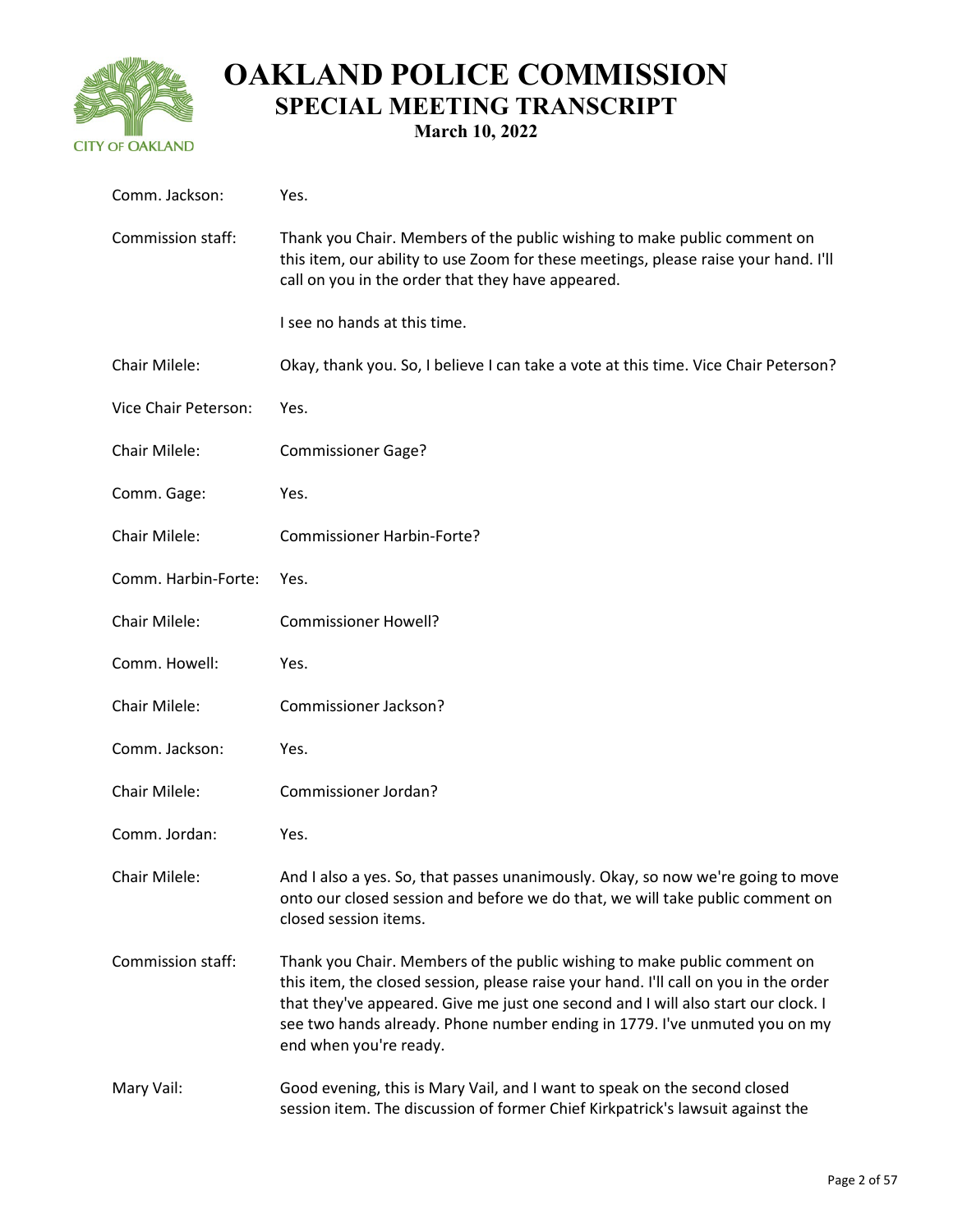

city. I'm concerned that in the desire to contain legal expenses that you would enter into a settlement that would revive her narrative, anti-reform and basically undermine the work that you're doing and that the current chief is doing to reform the culture, the practices in the department and bring it into compliance with the NSA. Her record is clear. She's resisted [inaudible], resisted your commission, tried to remove commissioners, took on the role of the union and defending the officers who were involved in discipline cases because of the fatal shooting of Joshua Pawlik. And basically resisted the NSA and said everything was great and that the media was putting out a false narrative and that the federal monitor and the judge was making things up in terms of the department's problems during her administration with NSA compliance. Where went for compliance with all that three tasks to compliance or only partial compliance with eight tasks. So be very careful. A settlement, basically that gives her some of the money that she would've gotten with severance, with maybe an offset for all the money that city has had to spend against her meritfree lawsuit. That's a possibility. I understand the city council also discussed this matter on the 24th of February and those discussions should continue and be really, really careful about settling this meritless lawsuit. Thank you. Commission staff: Thank you, Ms. Vail. Hilary, I see your hand up. I have a unmuted you on my end. Hilary : Thank you, I hope that I'm not speaking out of turn. I was under the impression that at these various commission and council meetings that the public comments were just public comments in general at the start of the meeting. And I have something very concerning to bring to attention to the police commission. On Sunday evening, I pulled up to my home at about 10-ish p.m., but after 10 there were more than a dozen officers in front of our homes and at least six police cars. It resulted in six officers and a helicopter zooming my backyard searching for my neighbor who has multiple arrest warrants out for him. Since May, when they moved in, there have been an average of five visits from OPD a week. For the last 10 months, that's averaging at least 200 visits from OPD. The neighbor now has multiple arrest warrants out for him, including one that involves gun violence and he is still not picked up. I was informed of some of this information on Sunday evening by some of the officers that were in my yard. And I was asked to please call it in so that the officers could respond without him knowing they're coming. Because so far, the majority of the times that they come it's because his wife is calling it in over their disputes. Then she helps him flee or hides him so that he doesn't actually get arrested. So, I followed the police's request, called it in Monday evening. The police did not show up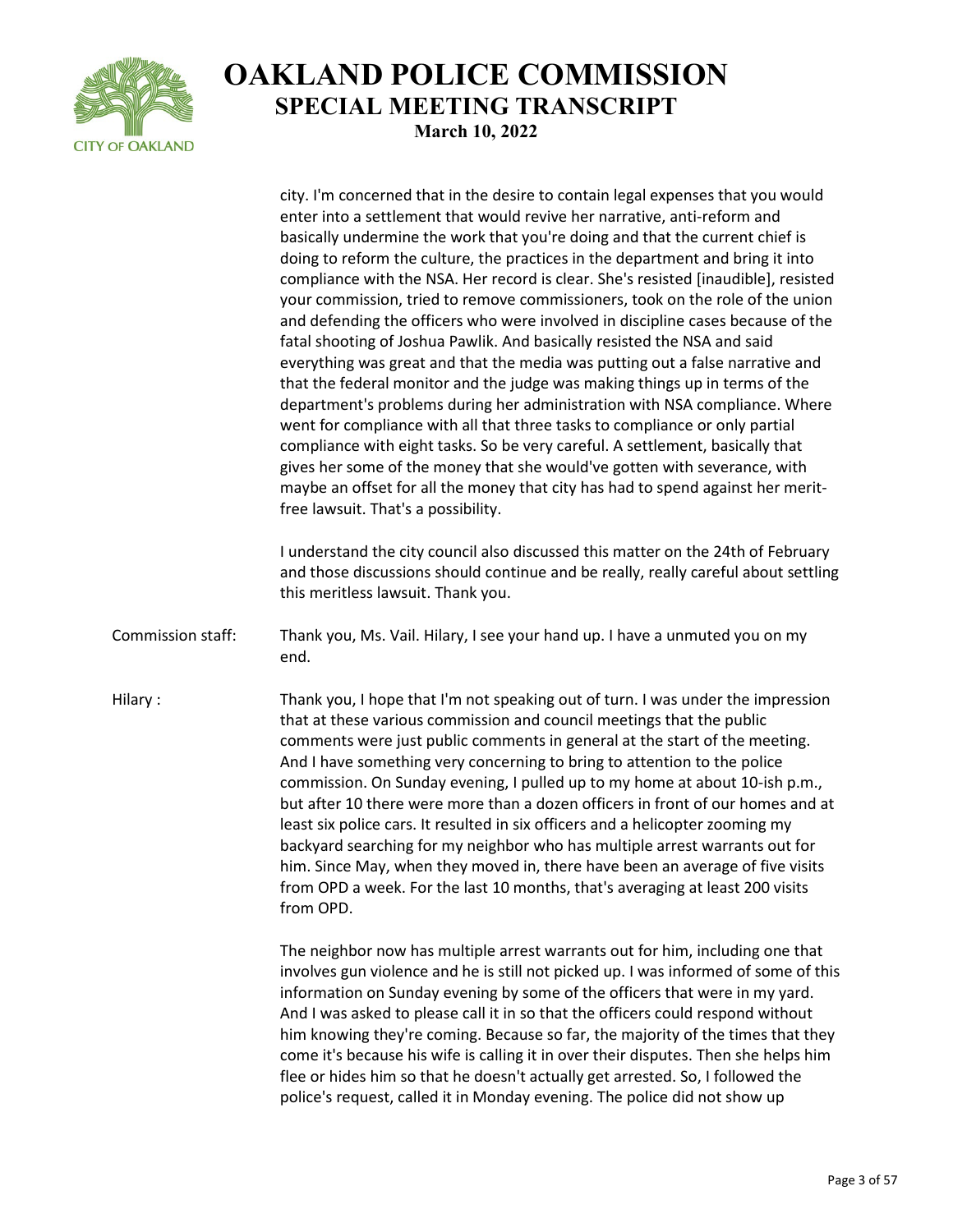

discretely. They showed up sirens blaring, lights flashing, pounding on the door, stating that a neighbor called and knows that PO's home. Is he home? A neighbor called it in? They blared. Thank you OPD for endangering my life and the lives of the rest of the neighbors. Inappropriate and unacceptable.

- Commission staff: Thank you for your comment, Hilary. I'm sorry your time is up. There is also open forum if you'd like to make general public comment. Ms. Olugbala, I see your hand raised. I've unmuted you when you are ready.
- Assata Olugbala: Please help me to understand, are we going to be consistent or inconsistent? Because I've had the occasion to be stopped to say I wasn't speaking to the agenda item. And now we are allowing people to give valuable information, not taking anything away from that. But you constantly say you have to stay on the agenda item. So come on, let's be consistent, please. Especially when you had black people being stopped and then you got white people saying stuff and they're not stopped. It can be presumed you're being prejudice or racist. As it relates to Kilpatrick, Kilpatrick deserved to be fired. One of her many wrongdoings was how she attempted to defame Ginale Harris, and he isn't even including her in this lawsuit. But I find it ironic that people who also defame Ginale Harris and work to get her not to have the opportunity to be replaced on the commission are now speaking about Kilpatrick's wrongdoing.

So, people who, like Mary [Vail], who's on that selection panel and knew fully well what Janelle Cobb said about her being disruptive, it was not true. I just find it so hypocritical that people will get on here and want to attack people for wrongdoing and you participate in the same thing as it relates to Ginale Harris. I will continue to hold people accountable for that. That hypocrisy will not be stood for. And please go back to this. Are we going to allow people to speak off agenda items or are you going to hold people to speak on agenda items. Speak on agenda items.

Commission staff: Thank you, Ms. Olugbala. Chairmen [inaudible], it's back to you.

Chair Milele: So, I believe we're able to adjourn to close session and we're going to try to get back here at 6:30 p.m.

| Chair Milele: | (Silence). Peterson? |
|---------------|----------------------|
|               |                      |

- Vice Chair Peterson: Present.
- Chair Milele: Commissioner Gage?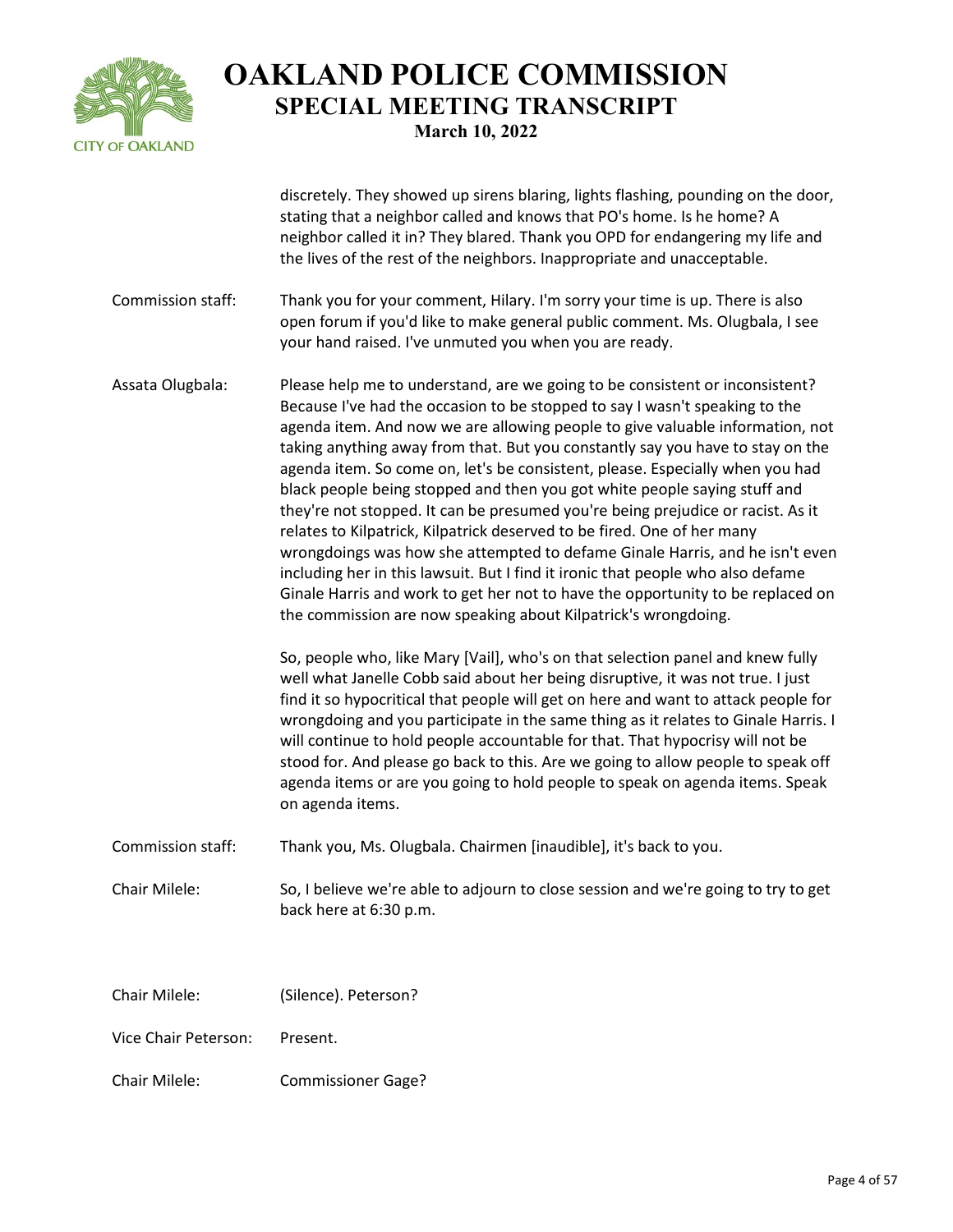

| Comm. Gage:         | Present.                                                                                                                                                                                                                                                                                                                                                                                                                                                                       |
|---------------------|--------------------------------------------------------------------------------------------------------------------------------------------------------------------------------------------------------------------------------------------------------------------------------------------------------------------------------------------------------------------------------------------------------------------------------------------------------------------------------|
| Chair Milele:       | <b>Commissioner Harbin-Forte?</b>                                                                                                                                                                                                                                                                                                                                                                                                                                              |
| Comm. Harbin-Forte: | Present.                                                                                                                                                                                                                                                                                                                                                                                                                                                                       |
| Chair Milele:       | <b>Commissioner Howell?</b>                                                                                                                                                                                                                                                                                                                                                                                                                                                    |
| Comm. Howell:       | Present.                                                                                                                                                                                                                                                                                                                                                                                                                                                                       |
| Chair Milele:       | Commissioner Jackson?                                                                                                                                                                                                                                                                                                                                                                                                                                                          |
| Comm. Jackson:      | Present.                                                                                                                                                                                                                                                                                                                                                                                                                                                                       |
| Chair Milele:       | Commissioner Jordan? And Commissioner Jordan had some technical difficulties<br>earlier. Perhaps he'll be able to make it. Commissioner Hsieh?                                                                                                                                                                                                                                                                                                                                 |
| Comm. Hsieh:        | Present.                                                                                                                                                                                                                                                                                                                                                                                                                                                                       |
| Chair Milele:       | Okay. I'm also present.                                                                                                                                                                                                                                                                                                                                                                                                                                                        |
| Commission staff:   | Anything to report out?                                                                                                                                                                                                                                                                                                                                                                                                                                                        |
| Chair Milele:       | No reportable actions.                                                                                                                                                                                                                                                                                                                                                                                                                                                         |
| Commission staff:   | Thank you. Then let me take you into open forum, if I can.                                                                                                                                                                                                                                                                                                                                                                                                                     |
| Chair Milele:       | Yes, thank you.                                                                                                                                                                                                                                                                                                                                                                                                                                                                |
| Commission staff:   | Thank you. Members of the public wishing to make comment in open forum,<br>ideally on items not on the agenda, please raise your hand. I'll call on you in the<br>order they've appeared. Sorry. One second. I'll get our little clock going. I see<br>three hands. Lorelei Bosserman, you're up first. I have unmuted you my end.                                                                                                                                             |
| Lorelei Bosserman:  | Can you hear me now?                                                                                                                                                                                                                                                                                                                                                                                                                                                           |
| Commission staff:   | I can. Go ahead.                                                                                                                                                                                                                                                                                                                                                                                                                                                               |
| Lorelei Bosserman:  | Thank you. Good evening, commissioners. I hope things are going well for you<br>so far. Before we hear from Chief Armstrong, I almost called him Chair<br>Armstrong, I want to just remind you, again, as I did at the last meeting, what<br>your mission is. Your mission is not to fight crime, that's OPD's mission. Your<br>mission is to make sure that OPD doesn't violate people's rights, and that is it.<br>That is your whole mission. That is the reason you exist. |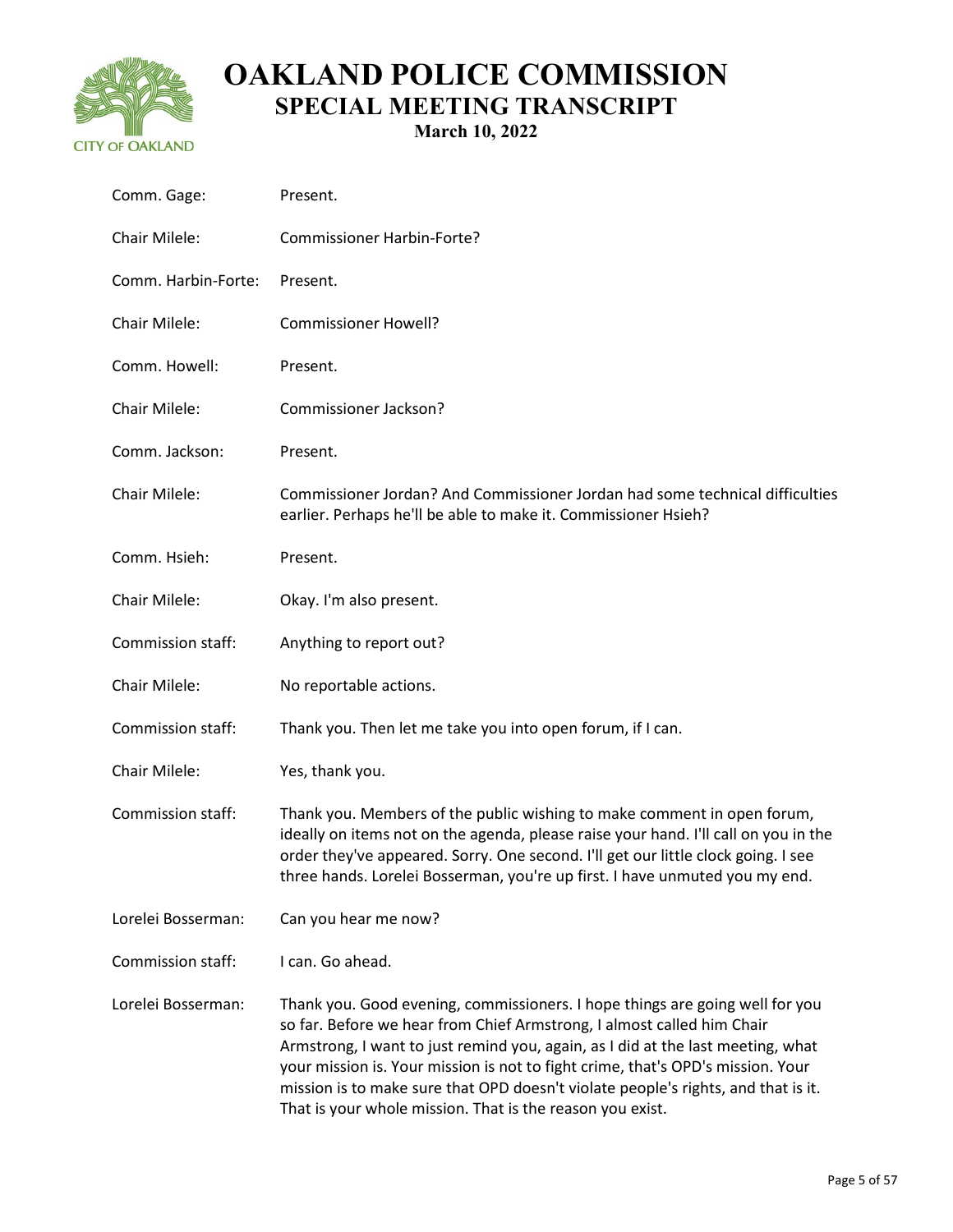

Now that includes a lot. That includes police racism, police brutality, other police misconduct, escalating when they should deescalate, handcuffing people who don't need to be handcuffed, arresting people who don't need to be arrested, finding pretexts for searching people's cars, which incidentally I've witnessed twice myself when I was filming the police. You have a lot of work to do, and a lot of people worked really, really hard for years to get the Police Commission created. When we finally saw the Police Commission, the first members actually sit down on the Dias, it was a dream come true. You have a really, really important mission. Please don't lose sight of it, and that's all. Thank you for the work you do. Thanks. Bye. Commission staff: Thank you, Ms. Bosserman. Rashidah Grinage. Rashidah Grinage: I really didn't have my hand up. Thank you. Commission staff: Oh, I see your hand up. I'll lower it for you. Phone number ending in 5802. Saleem Bey: Saleem Bey. 100 black men of the Bay Area. Who is a 3304 expert on the OPC right now? None of you. And yet you voted to not investigate Muslim cases based on 3304, and you are 3304 trained by Mr. Alden, who is over the systemically racist and complicit CPRA in closing black and Muslim discrimination claims without investigation, which is a violation of LL, as found in the OPC suppressed Ross Report. A lot of black Christians have been taught by white Christianity to be hostile to Muslims. Historically, Islam has been viewed as a threat to Christianity. The ignorance, the weak, the wicked, and the hypocrites of faith hide behind the veneer of the prophet Christ while ignoring the real teachings of Christ that says, every human is equal children in the eyes of the one God. OPD slashes city, small ignorant white supremacist aligned

> Not just this OPC. That is what makes it systemic, racial and religious profiling. Just look at the Ukraine's immediate response to white people in terror and sympathy while Muslim babies and mothers have been murdered in Palestine and Yemen for decades. This same racist reaction is here in Oakland. New evidence proved six months ago that OPD never investigated my murdered brother YG's case. An officer stole this case file for over a decade. The CPRA closed a complaint about his case while OPD had no case file in their possession. And that there's also at least five black and Muslim community murders directly connected to racist based, criminal profiling misconduct by OPD and IAD131062, that is currently being covered up by the CPRA and the OPC. You're playing admin 3304 sealed gangs for Muslim cases, but non-Muslim cases like the social media IAD complaint was released-

minds show bias and discrimination against black and Muslims in everyday life.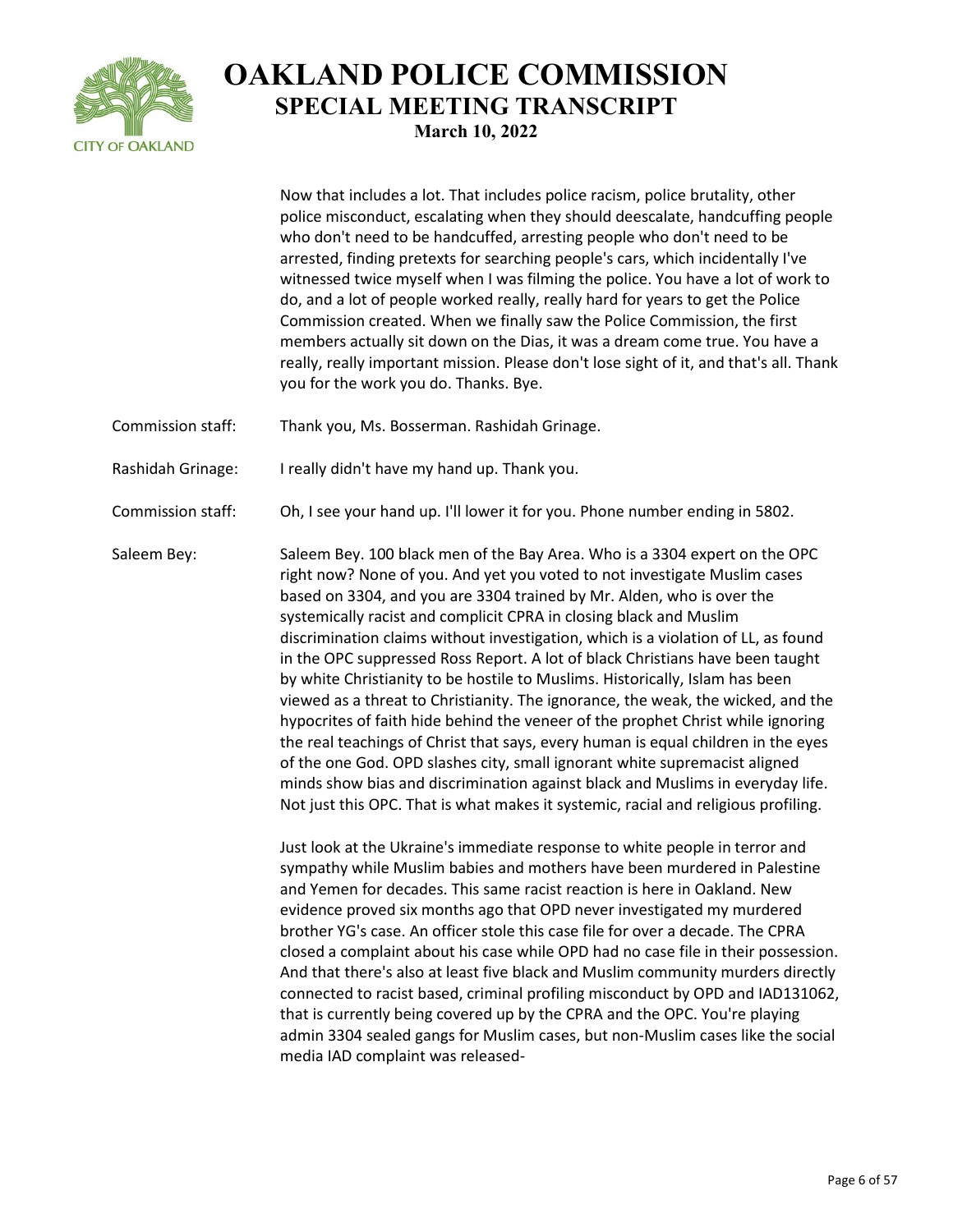

Commission staff: Any thanks for your comment, Mr. Bey. I am so sorry to have to cut you off. Unfortunately, your two minutes are up. Chair, that seems all we have for open forum right now. Back to you. Chair Milele: Thank you. Next, I believe we have a presentation from the Public Safety Youth Leadership Council. Commission staff: That's right, and Ms. Williams, if you are ready, you can try and share your screen. Brooklyn Williams: All right, can you all hear me? Commission staff: Yes.

Brooklyn Williams: All right, awesome. Good evening, everybody. Chair, Vice Chair, Commissioners and the community. My name is Brooklyn Williams and I'm the co-founder and advisor to the Oakland Public Safety Youth Leadership Council. Before we get started, I want to thank Commissioner Jackson for inviting us to be here and for all of your support, and also all of your service to the children, youth, and families of Oakland for so many years. I wanted to take the opportunity to say that publicly. Truly an inspiration to many of us, so thank you for your service. And then also, I want to thank the commissioners for your service. I know that you all are volunteers and many of you put in full-time hours, in the name of community oversight. So, thank you for your efforts on that.

> We are going to do a brief presentation to just introduce you all to this group and to the work that we have been doing. I'll try to make it brief. I know you have a lot to cover. So just some background about our council. In 2015, Michael Brown was killed in Ferguson and the country was on fire, including Oakland. And there were many protests. The city responded with town halls and hearings and different ways to bring community together to talk about the issue. At the time, the Oakland Youth Advisory Commission lead was a woman named Chantel Reynolds and her and myself noticed that young people were just not at the table. They were not involved in any of this discussions around public's safety, around policing in Oakland. And so, we took the opportunity to come together. We brought 75 young people together from about 15 youth serving organizations in Oakland. It was a very collaborative effort.

> And basically, the young people we met in city hall, and everyone came up with ideas and solutions. That we didn't really talk about the problem. We kind of have known the problem. The problems have been around for generations. We went straight to solutions and those solutions were published in a report that the youth commission wrote and presented. We all presented to the Public Safety Committee and they directed the chief at that time to meet with us, to go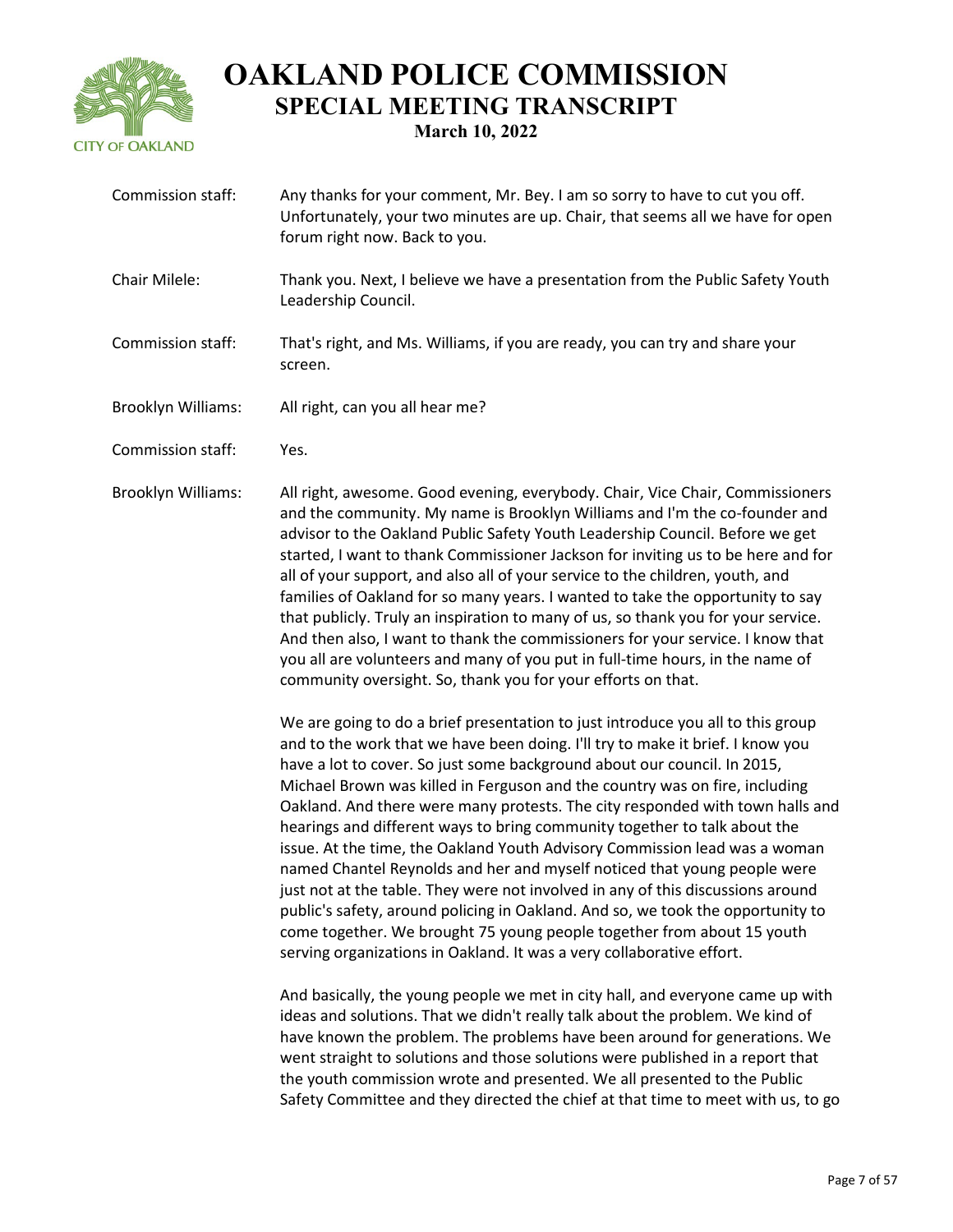

through the recommendations and to identify recommendations that could be implemented.

So one of those recommendations was the creation of a council that institutionalizes youth engagement that's not a one off, and that is an ongoing space for young people to bring their voices and their expertise, to come up with recommendations and to implement those recommendations. So we started a pilot in 2018, and based on the success of that pilot, were able to raise some funds and fully launched in February 2020, actually a month before the pandemic.

And so, and since the spring of 2022 of this year, Fresh Lifelines for Youth has been the facilitator of this council, in partnership with other youth serving organizations like Youth Alive and the East Bay Asian Youth Center.

So just a real quick background on FLY. FLY was founded in 2000. They do a lot of work to educate young people about their rights. They also do a lot of leadership development with system involve young people. They have mentoring programs, leadership development programs. They are in several counties throughout the Bay Area. They've been in Alameda County since 2015. And based on their work and their history were invited to help facilitate the youth advisory board that was created for the Oakland Re-Imagining Public Safety Task Force, and partnered with many other youth leadership councils, and also the Youth Advisory Commission. And so, and the other thing that Fly is doing recently, you all should know that a Youth Advisory Council has launched for the Alameda County for the Juvenile Justice and Probation Department and the JJDPC, which is the Juvenile Justice Delinquency Prevention Commission. That is who that council reports to and FLY also leads that work.

So there should be another slide. Okay, so I am thrilled to be joined... I'm going to stop talking and hand it over to these young people that have taken the time out of their day and their night to be here. I'm thrilled to be joined by Jackie Palma, who is our youth voice coach for this council, and also to other participants, youth participants who will be introducing themselves. I just want to appreciate them deeply in the midst of a global pandemic and our communities hurting in so many different ways. These young people have dedicated their time, have stepped up to the plate and have answered the call for youth leadership in our city. So I hope that you will be attentive and give them your time and just appreciate their efforts as much as I do. So with that, I'm going to turn it over to you, Jackie. Thank you.

Jackie Palma: Thank you, Ms. Brooklyn. Can you guys hear me okay? Yes? Okay. So good evening, everyone. My name is Jackie Palma. Thank you for having us here today. We're so happy to be here today. I am the youth voice coach for the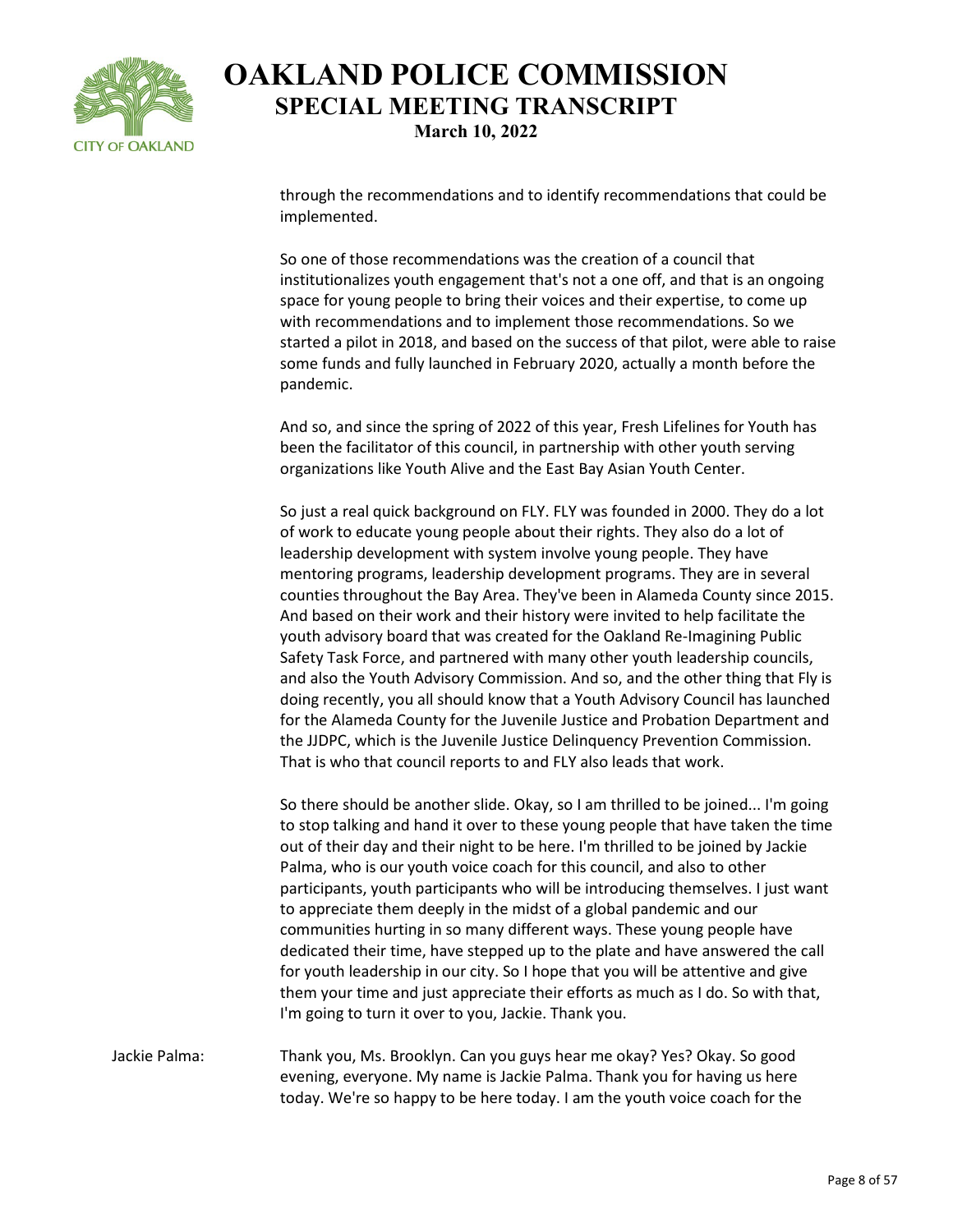

Oakland Public Safety Youth Leadership Council. I first learned about the YLC while I was serving as a peer advisor for the Oakland Youth Advisory Commission. And after earning my degree in criminal justice, I became the allied to support the YLC program.

So in this slide right here, this is our program overview for the Oakland Public Safety Youth Leadership Council. So, we serve Oakland residents ages 14 to 21. They receive training on 21st century leadership skills and learn about public safety systems, and engage with public safety leaders. The council meets twice a month and youth are pay stipends for their work to identify and implement youth led recommendations.

So some of the recommendations that we have worked on is the youth led trainings on adolescence brain development, and youth engagements for OPD patrol officers, Know your Rights trainings for adolescence youth, and youth on OPDs hiring panel. So this is a current project that we're working right now, on a handbook, on the OPD's hiring panel.

So I want to tell you guys about my experience from being in the hiring panel. So it first began in 2018, at the age of 20, I served on OPDs hiring panels and I have used that experience to support the current project that we are working on today. Starting in September of 2021, last year, the YLC began creating a handbook to guide and prepare transition age youth, ages between 18 and 24 to participate on OPD's hiring panels. Our youth have been working really hard on this handbook and throughout the years. And tonight we have two youth who will be speaking on their program experience. With that said, I'll pass it over to one of our youth, Justin.

- Justin Boyd: Hello, everyone. My name is Justin Boyd. I go to Oakland Tech and I live in District Seven. I decided to join the YLC because I wanted to know my rights and I wanted to educate myself. I know that in my community, policing residents don't always get along too well, and oftentimes we're not excited to see the police because of our traumatic experiences. And because of this, I want to help my community heal and change policing so that it's not experienced as a threat. I am enjoying the YLC because I learned something new every meeting and it's very informative. I'm also able to build connections within my community and use my voice to create positive changes. Thank you all for having us. Oh, thank you all for having us.
- Medina Wakion: Sorry, one second. Hi. My name is Medina Wakion, I'm 15 years old and I live in district one. I joined the YOC program to find solutions to support my community. I want to expand my knowledge on resources that the city of Oakland has for residents, especially system involved youth. I know a lot of youth get caught up in the system and need resources and support and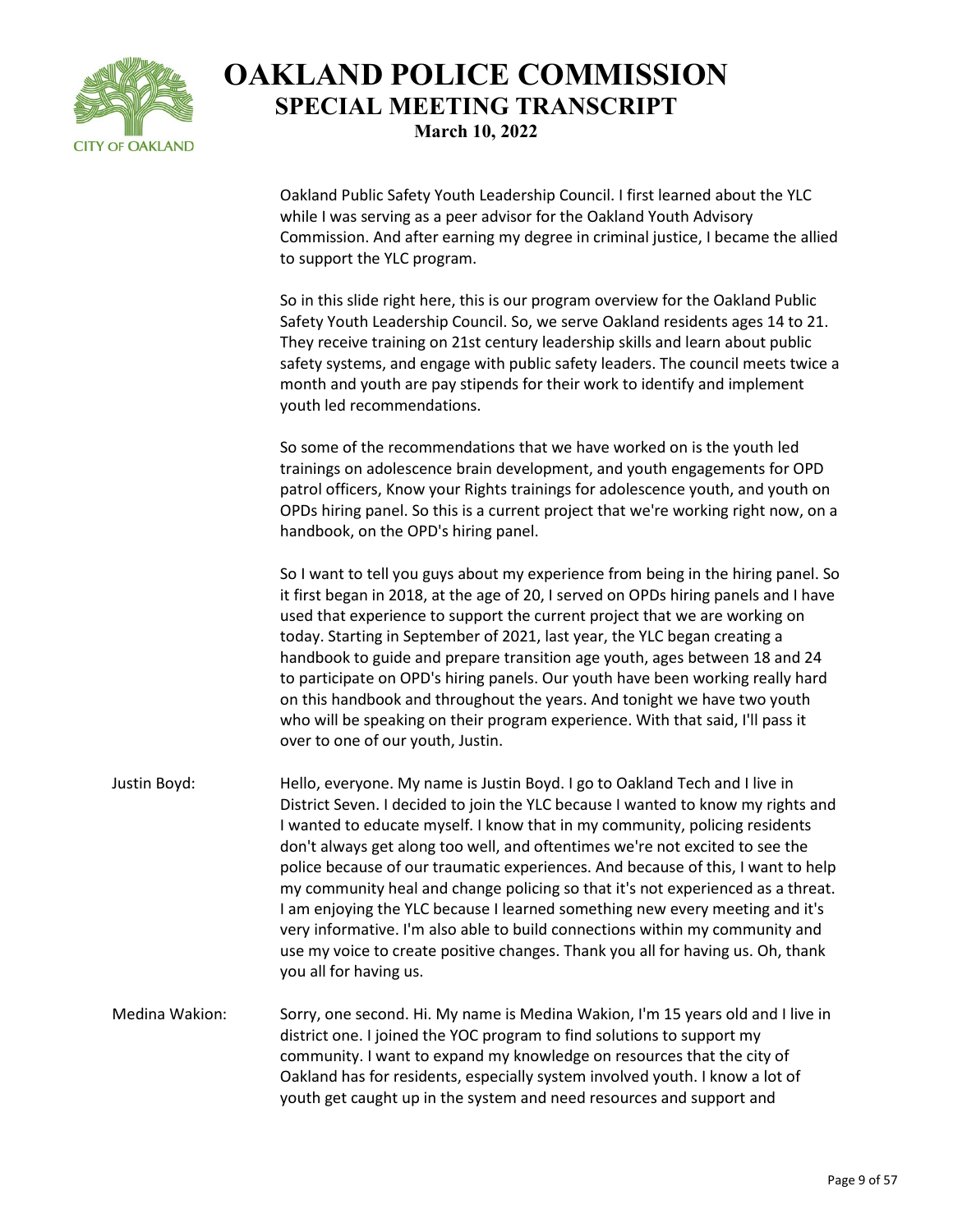

guidance to navigate our communities. One thing I am enjoying about the

program is working on the handbook for the youth. For these to participate on OPD hiring panels we need youth voices in the hiring process, but youth need to be prepared before participating in majority of adult spaces. I know that I'm making a change in my community by working on this project because youth have a lot of contact with the police by being able to come together with my peers and different leaders from Oakland to make sure youth have a voice in who becomes police officers that will end up helping the youth. Thank you. Brooklyn Williams: All right, so that concludes our brief presentation. Thank you so much. Medina, Justin, and Jackie. We are going to open it up for any questions that you all may have for us. Thank you. Chair Milele: Wow. Thank you so much for such a fantastic presentation. I will let the commissioners ask questions. [crosstalk] I could be commissioner [inaudible]. Comm. Howell: Good evening, Brooklyn and Jackie, can I get a copy of that handbook? And what is the handbook? Is it the "know your rights" handbook? Is there a different one for the hiring panels? Brooklyn Williams: Yeah. Thank you for the question. It's actually currently being written right now. The youth are taking a first pass at a draft from a youth perspective and a youth lens. And then the next step is to engage with OPD around that, to integrate the process on their end and to add the details and to collaborate with them from their lens. And so they're just about, and Jackie, you can add details, but we're just about to the point where we're ready to engage with OPD around the handbook. Comm. Howell: And then when it's ready, how could I get it? Should I... My email? Or how do I-Brooklyn Williams: Sure, actually there is another slide. Hopefully we can put up at the end for emails for more information for Jackie's e-mail and also the director of [inaudible]. Thank you for the-Jackie Palma: The youth can also add into about the handbook. They can pick it back on what you were saying is, Brooklyn. So what's the handbook about? Justin Boyd: So basically, the handbook is kind of a guide. It's guiding you through the process of the hiring panel. So it's given them the dues and the don'ts just everything they might need to know when joining the hiring panel. Medina Wakion: Yeah, and we have different sections covering different topics, such as like dress code, the hiring process details, and why the youth voice matters, and stuff like that, and confidence and all that.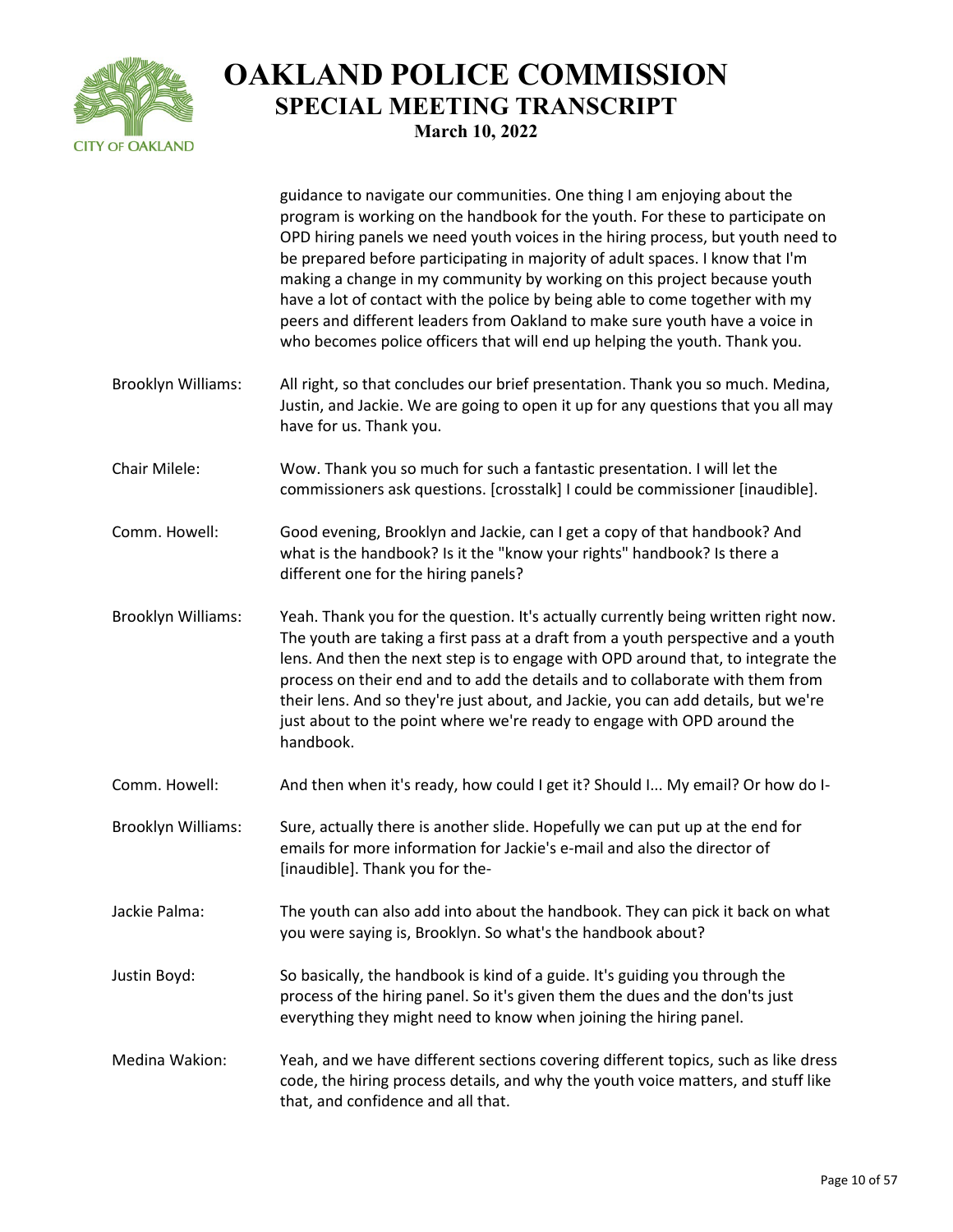

| Comm. Howell:        | Thank you.                                                                                                                                                                                                                                                                                                                                                                                                                                                                                                                                                              |
|----------------------|-------------------------------------------------------------------------------------------------------------------------------------------------------------------------------------------------------------------------------------------------------------------------------------------------------------------------------------------------------------------------------------------------------------------------------------------------------------------------------------------------------------------------------------------------------------------------|
| Chair Milele:        | Commissioner Jackson, did you put your hand back down or did you have a<br>question or comment?                                                                                                                                                                                                                                                                                                                                                                                                                                                                         |
| Comm. Jackson:       | No, I was having my life's work out here on mute. So my apologies, I just wanted<br>to say Brooklyn, I want to appreciate you and the work of the organization,<br>especially now. Congratulations to your program coordinator and your young<br>people. They were very well coined and presented, and I hope this won't be the<br>last time that you come before the police commission. Hopefully we can get<br>some of your young people working with us on policies and forums and any<br>number of engagement kinds of opportunities. So thank you very, very much. |
| Brooklyn Williams:   | Thank you, Commissioner Jackson, and thank you for engaging with us as well.<br>Just so you all know, we have a number of public safety leaders in our city meet<br>with our young people. Commissioner Jackson, when she was Chair Jackson,<br>joined us. We've met regularly with Chief Armstrong, who is supportive of this<br>recent project to bring young people on the hiring panel process, as well as<br>other folks who are leaders in our city around public safety. So thank you.                                                                           |
| Jackie Palma:        | Do you guys have any other questions? Cause we're excited to share about our<br>handbook and the work that we've been doing. So, we're very prepared.                                                                                                                                                                                                                                                                                                                                                                                                                   |
| Chair Milele:        | Commissioners, we have any other questions? We also are going to take public<br>comment on this, so we might get community questions, but I wanted to make<br>sure all the commissioners were able to ask their questions. I also just want to<br>echo my appreciation, what a wonderful presentation. What worthy work that<br>you're doing and I'm so excited to hear that you have support and that hopefully<br>I can also engage with y'all as well as a development leader myself. So I'm very<br>excited to meet you. And thank you. Commissioner Harbin Forte.  |
| Comm. Harbin-Forte:  | Yes. I'd like also to just tell them, thank you. You make me proud and you are<br>clearly our future. You are shining stars, you're bright stars. And I just so look<br>forward to the way you are going to transform Oakland. So good luck to you. If<br>there's anything that I can ever do, but please know that I will be there for you.<br>Thank you very much.                                                                                                                                                                                                    |
| Youth voices:        | Thank you. We appreciate it.                                                                                                                                                                                                                                                                                                                                                                                                                                                                                                                                            |
| Chair Milele:        | Commissioner Peterson.                                                                                                                                                                                                                                                                                                                                                                                                                                                                                                                                                  |
| Vice Chair Peterson: | I was just going to echo basically what Commissioner Harbin Forte said. I think<br>this is just wonderful that you all are interested in doing this work and it is                                                                                                                                                                                                                                                                                                                                                                                                      |

essential that the next generation take this work forward. So thank you very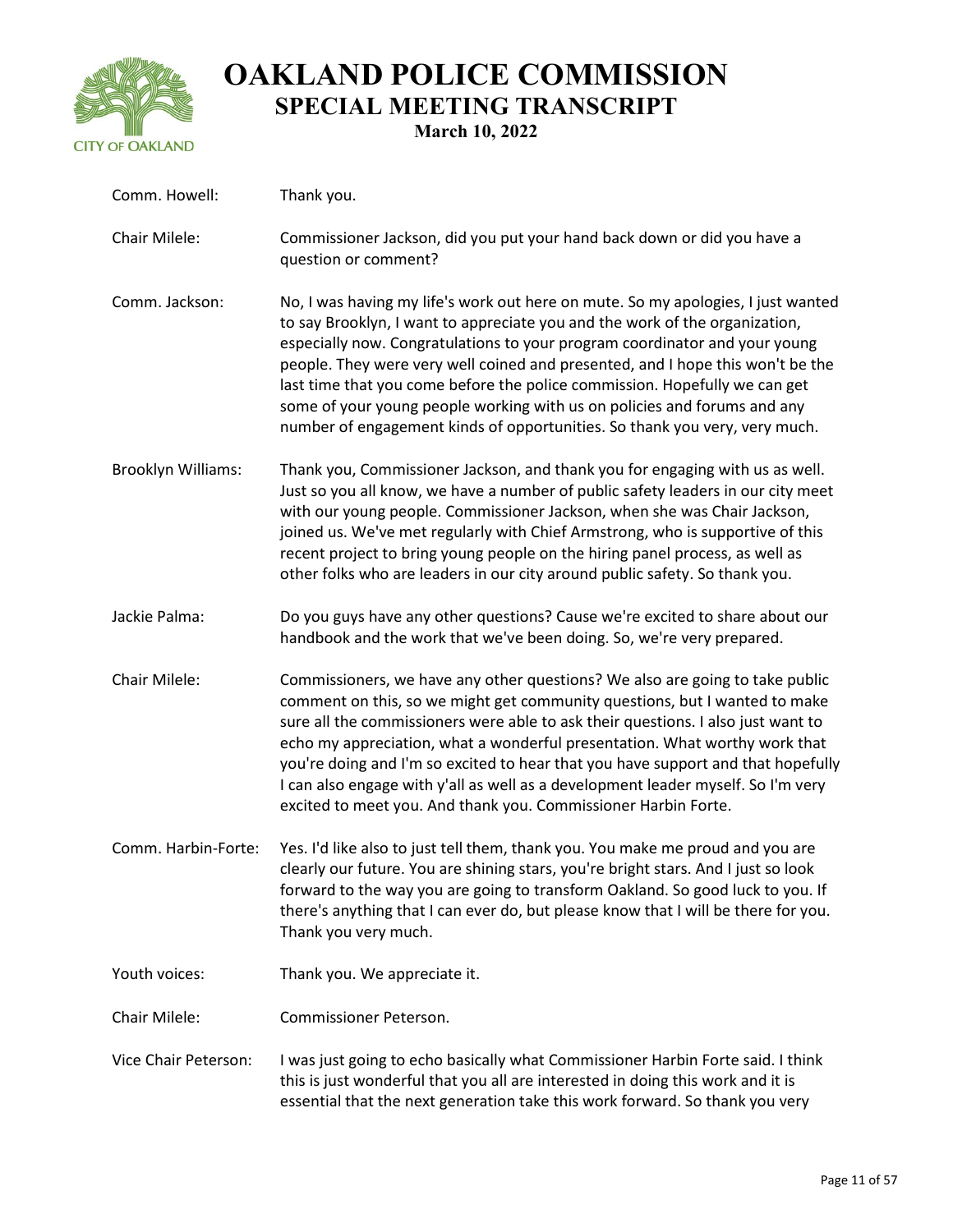

much and I do look forward to interfacing with you in any way that I can be helpful.

- Chair Milele: Okay. Seeing no other questions, I believe we can take public comment on this item?
- Commission staff: I think so, and with pleasure. Members of the public wishing to make public comment on this item, that lovely presentation from the youth council, please raise your hand. I will call on you. I'll also start our little timer in just a second. Hopefully you guys can see the timer.

First up, Rashidah Grinage, I see your hand up. I don't know if you meant to have your hand up this time or not? When you're ready.

- Rashidah Grinage: Yes. Thank you, I did. I wanted to appreciate Brooklyn and the youth council for this wonderful work that they've done. And I'm hoping to find one of the members of this group sitting on the [inaudible] as a police commissioner in the future. And I'm hopeful that your work will lend you to that place and also wanted to offer any assistance that we can offer as the coalition for police accountability. I addressed the youth advisory commission awhile back talking about measure LL and how we got the police commission. And so I'm certainly, we would be very happy to engage with any of the youth who would like to have more information and about that or any of the other work that we've done on macro or any of our other projects. So, just wanted to offer that. Thank you so much. And again, congratulations for your work.
- Commission staff: Thank you, Ms. Grinage. I think it might be Mr. Saleem Bey 5 8 0 2. You unmuted my end.

No, I'm sorry, try again.

- Saleem Bey: Yes. Can you hear me?
- Commission staff: I can now. Go ahead, Mr. Bey.
- Saleem Bey: Yes, good evening. Saleem Bey. And welcome to the youth council. I'd also like to caution you about dealing with certain organizations because they're full of snakes and the fact that you're navigating the political world to this degree, I'd just say, be aware that not everybody is your friend, especially the CPA. You have to watch what they do and not what they say. My main point though, was that the Ferguson report, there was a Ferguson report done by the federal government that went in and looked at systemic racism, racial profiling against the police department. One of the things that came out of it is that the city of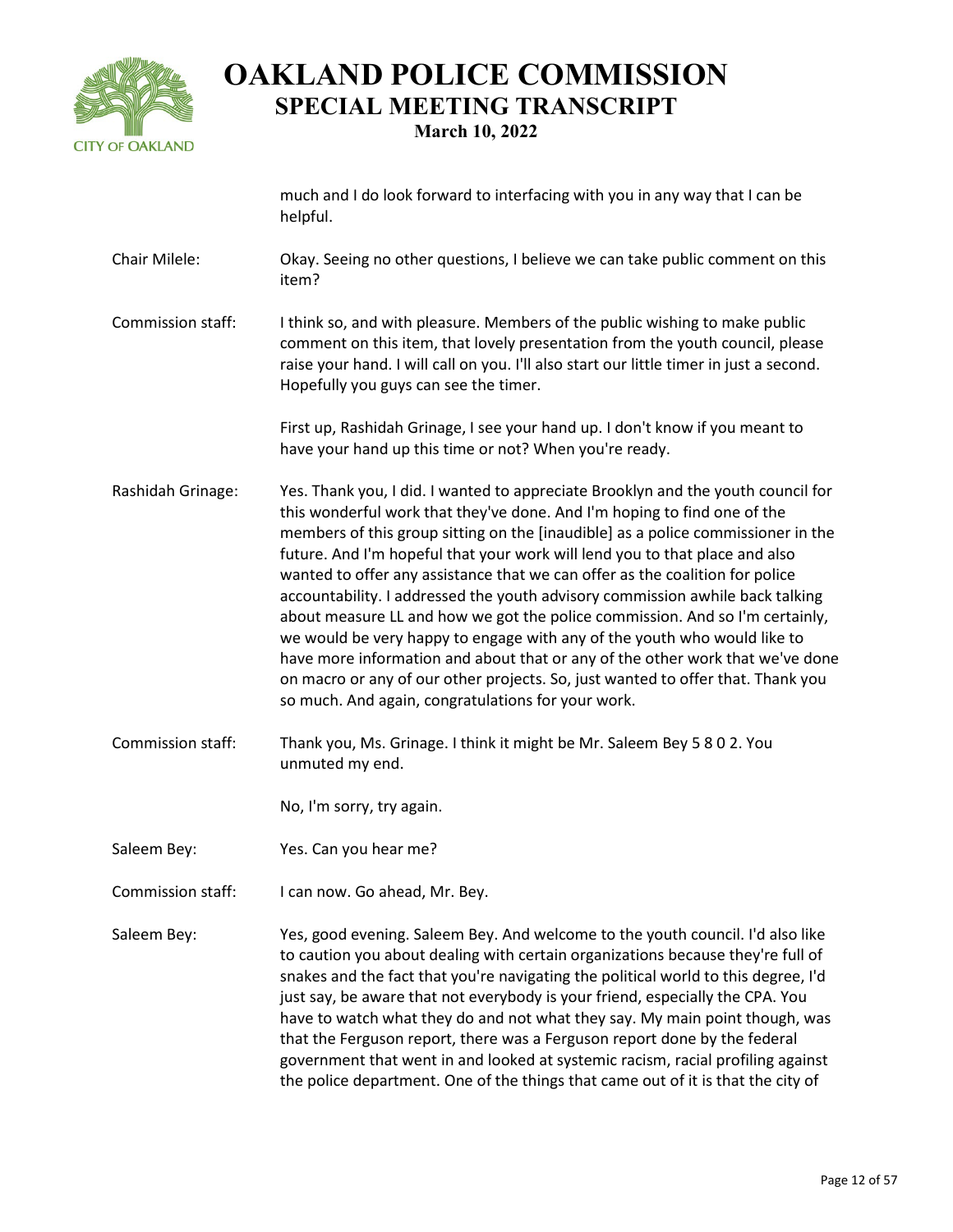

Ferguson was deeply intertwined with the police department in terms of attacking the black community.

One of the things that the city was found to do is that they were actually raising revenue on the black community by ticketing them and putting that into the general fund to balance their budget and give themselves raises. One of the things that happens in Oakland is that black people are disproportionately stopped by ticket by OPD. That means that they're paying a disproportionate amount of ticket tax to the city and they're being targeted at rates double. They being yourselves, are being targeted at rates double what the percentile of the population is. That means that's racial profiling for profit. This is something that this OPC should really look into and actually ask some germane questions instead of patting everybody on the back and trying to get out of here early. Thank you.

Commission staff: Thank you for your comment, Mr. Bey. Anne Janks?

Oh, hang on. Go ahead, Anne.

Anne Janks: Good evening. And I'd like to thank the presenters very much for the presentation. I'm very excited to hear about your participation in the hiring panels. It is often in the trenches and doing that kind of work that really does have an impact and bringing your voices and your experiences into that I think is incredibly valuable. And it just really salutes you for doing it. I also wanted to mention to you, just to offer a couple of specific suggestions, that there are some policies that really do need to be addressed that are within the police commissions wheelhouse. And I know that they would be supportive of addressing them, especially if there were some young people who were interested in it and us olds would be happy to give you some support.

> One, for example, is that in San Francisco there are police policies specifically addressing some protections for youth when they're engaging with police. We do not have similar policies in Oakland, but we could. And another is that Rashidah Grinage, who spoke earlier, used to be the executive director of an organization that did a campaign that police officers have to give business cards identifying themselves, anytime they interact with anybody under 18, they no longer do this, but it's still on books. And that's the kind of thing that if you all were interested in working on it, you could definitely get that back into something that was happening. And I've talked to a lot of young people who have said it would be very helpful. So just a couple of things to think about in terms of future work through the commission. Thank you, bye.

Commission staff: Thank you Ms. Janks.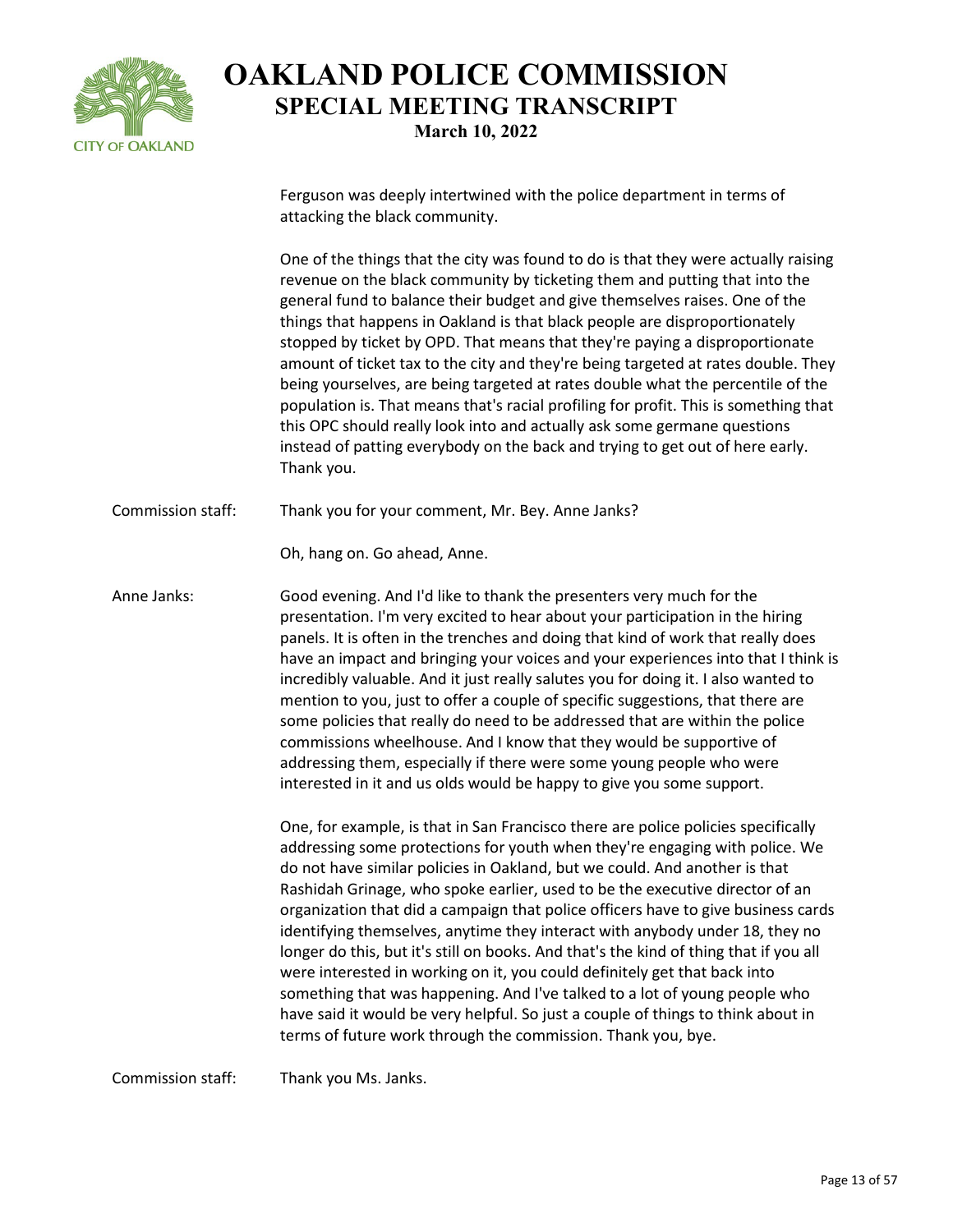

Ms. Assata Olugbala, when you're ready.

Assata Olugbala: The young people here, I'm not sure are these high school students? Then the other thing is this body police commission deals with a lot of issues around policing that involves racial profiling and excessive force. I've been involved with this OUSD and one of the issues that has come up last night at the meeting related to disciplining of students and the disproportionately high number of students who are disciplined, who are African American. The enrollment of African American students in OUSG is 21%, but 58% of all the suspensions are African American students. 68% of the students who are expelled are African American students. The district has committed itself to ending this disproportionate discipline issue. The state of California has also mandated that the district in the disproportionately high number of special education students who are suspended. Along with that, I've been told by a number of individuals within the school district, that we have an issue of girls who are fighting. High numbers of girls who are fighting. So much so, that last meeting, not this meeting, last meeting, they've hired supervisors to be in the hallway to work on that issue. And lastly, the school district is having an issue of racism. And last night they approved anti-racism workshops for staff. And some of that racism is creeping into this disproportionately high number of black students who are disciplined. So it's not just in the police department, we got it in the school district. Commission Staff Thank you, Ms. Olugbala. I am sorry to have to cut you off. Unfortunately, your two minutes are up. Carina Lieu, I hope I have not mispronounced that. Carina Now: Good evening. Can you hear me okay? Commission staff: I can. Yep. Carina Lieu: Okay, great. Well, I am the staff member for the Oakland Youth Advisory Commission, and it's really great to hear the youth council continue after OYAC recommendations, and then to see the work that Jackie Palma has done being on the YLC. And so I just want to commend the YLC for their work and just continuing the advocacy. It's really a great example of young people being developed and then leading, and then continuing to lead other youth to do more policy work. I'd love to continue to partner with the YLC on behalf of the OYAC and find ways for us to continue to work on violence prevention measures.

> There are some opportunities coming up. So if they're... I know you're all getting propositioned in many different directions today in this meeting, which is great. And if you'd like to work on some mini grants with youth and projects that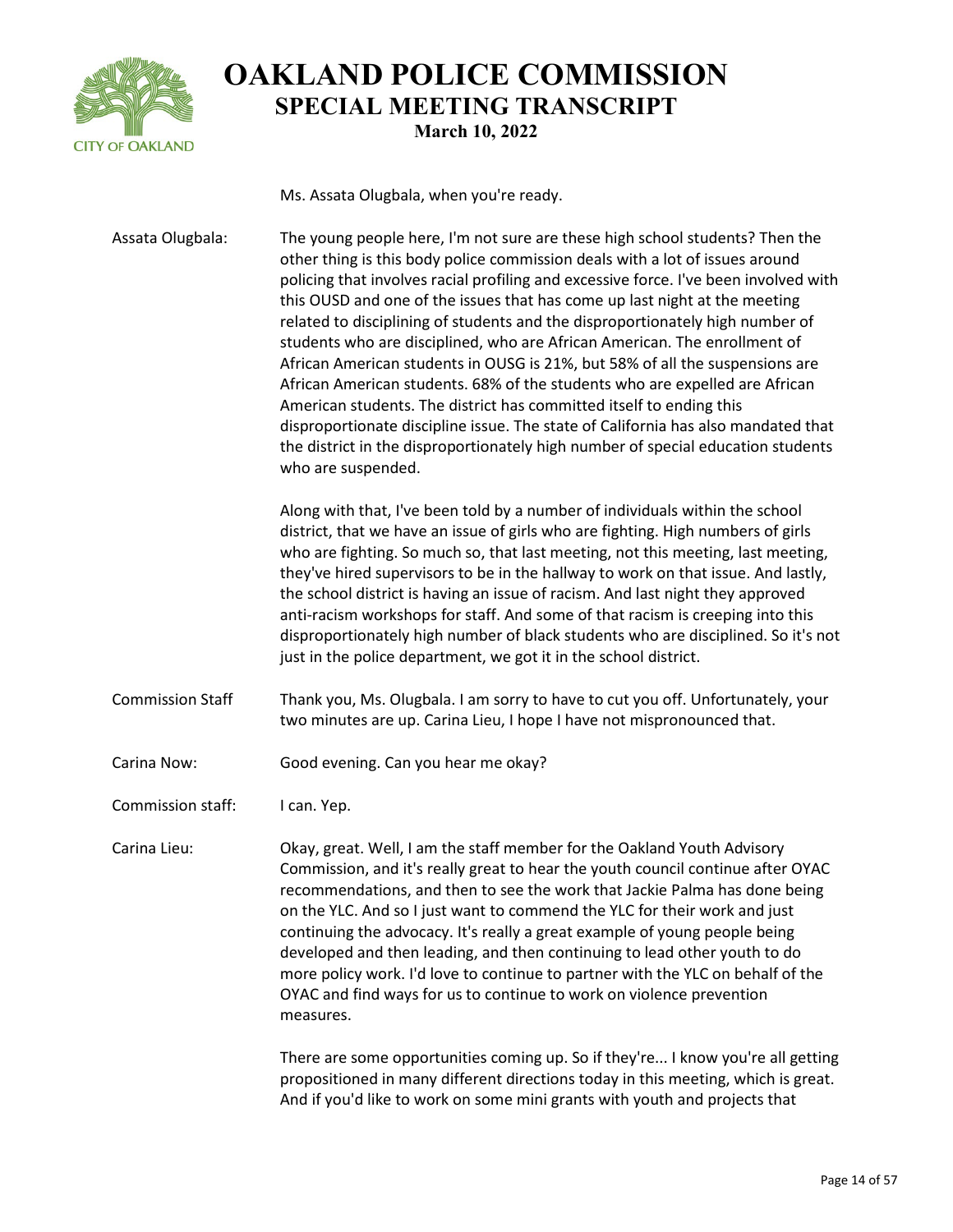

youth are promoting to reduce violence in the community, we'd love to have you come and help us out. So, thank you so much for taking out the time this evening. It is really wonderful to see all the police commissioners today volunteer their time and also for the youth to be here and volunteering their time as well. So, thanks again. Have a great evening.

- Commission staff: Thank you. Phone number ending in 9932. Go ahead.
- Nino Parker: Hello. Nino Parker, black homeless advocate, Bay area. I like to advise the youth commission to try to be inclusive of the young homeless population here in Oakland. They're subject to a lot of laws and being moved around and not being able to sit or be in certain areas. I think it would be important to include them in the youth that are homeless under 18. Like earlier stated, I'm not sure of your ages, whether your high school or what, but nevertheless, I think it's important. And as to last night, speaking of the school board meeting, it's really sad when they were talking about counselors and I believe the figure was like 450 to 1 for counselors. There's not very many counselors in the school district. And I think counselors are very important in stopping expulsions and suspensions, but it doesn't seem that's available. So when people get... Kids get into altercations, they get ejected from school. So, I think it's important that we check in, the youth check into that as well, but mainly there is a homeless community out there that always gets forgotten. Thank you.
- Commission staff: Thank you for your [inaudible] Mr. Parker.
	- Chair, I see no more hands. Back to you.
- Chair Milele: Thank you. Next we have our update from Chief.

Commission staff: Chief Armstrong, can you hear us? Sorry, let me just check that there's nothing up.

Chief Armstrong, can you hear us?

DC Mendoza? I see you on.

DC Mendoza: Good evening. I know the chief is having some challenges and trying to connect with us. I know he's out of town and he is trying to connect with us. I can begin with some of the questions and the report out in regards to our tow process, until we could get the chief on the line, or we can go to another update that you would like to inquire about on his behalf.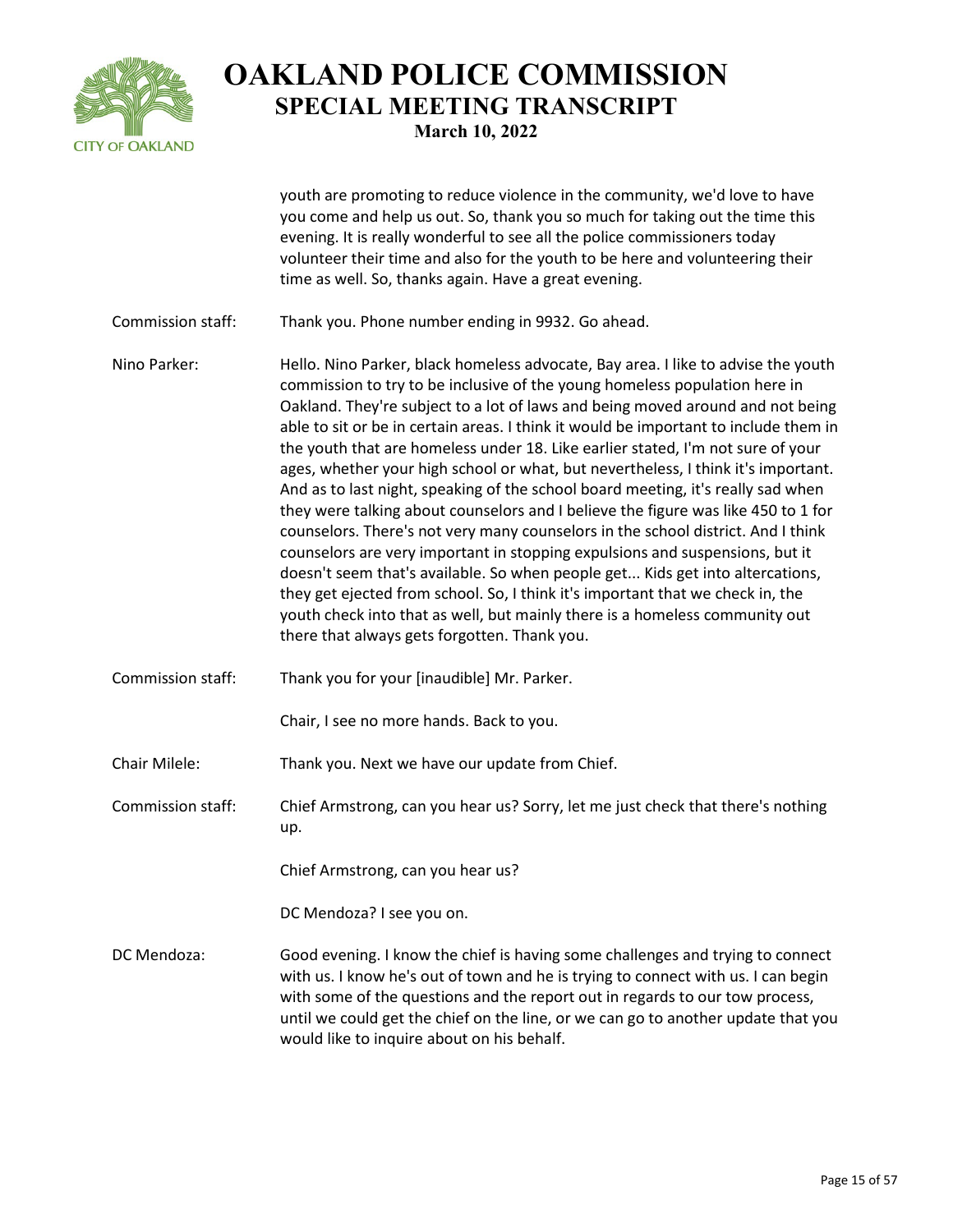

| Commission staff:   | Thank you, DC. Mendoza. Chair, how would you like to proceed? We can skip to<br>the next item and then come back. We can start with the DC. It looks like Chief<br>Armstrong has his video working, but not his audio just yet.                                                                                                                                                                                                                                                                                                                                                                                                                                                                                                                                                                                                                                                                                   |
|---------------------|-------------------------------------------------------------------------------------------------------------------------------------------------------------------------------------------------------------------------------------------------------------------------------------------------------------------------------------------------------------------------------------------------------------------------------------------------------------------------------------------------------------------------------------------------------------------------------------------------------------------------------------------------------------------------------------------------------------------------------------------------------------------------------------------------------------------------------------------------------------------------------------------------------------------|
| Comm. Harbin-Forte: | He's muted.                                                                                                                                                                                                                                                                                                                                                                                                                                                                                                                                                                                                                                                                                                                                                                                                                                                                                                       |
| DC Mendoza:         | Yeah, he's working on getting it together.                                                                                                                                                                                                                                                                                                                                                                                                                                                                                                                                                                                                                                                                                                                                                                                                                                                                        |
| Chair Milele:       | I'm okay with moving to the next item and coming back.                                                                                                                                                                                                                                                                                                                                                                                                                                                                                                                                                                                                                                                                                                                                                                                                                                                            |
| Commission staff:   | Let's do that. Thank you.                                                                                                                                                                                                                                                                                                                                                                                                                                                                                                                                                                                                                                                                                                                                                                                                                                                                                         |
|                     | Your next item's up. Your update from inspector general.                                                                                                                                                                                                                                                                                                                                                                                                                                                                                                                                                                                                                                                                                                                                                                                                                                                          |
| IG Phillips:        | Can you hear me, [inaudible]?                                                                                                                                                                                                                                                                                                                                                                                                                                                                                                                                                                                                                                                                                                                                                                                                                                                                                     |
| Commission staff:   | Yes. Go ahead, IG.                                                                                                                                                                                                                                                                                                                                                                                                                                                                                                                                                                                                                                                                                                                                                                                                                                                                                                |
| IG Phillips:        | Thank you.                                                                                                                                                                                                                                                                                                                                                                                                                                                                                                                                                                                                                                                                                                                                                                                                                                                                                                        |
|                     | Thank you. Good afternoon, everyone. Chair, Vice Chair, Commission, members<br>of the public. First, before I give an update, I want to thank the members of the<br>public for coming and being so dedicated to this commission, dedicated to<br>police oversight as a whole, as well as the commissioners, as unforgiving job at<br>times. And I understand that and I appreciate all of the overwhelming support<br>since I've been here. This is my first report out. So I'm very excited to address<br>everybody in their totality. I've been here for about two and a half months, and<br>I've been feverishly working on ensuring that I comply with the charter mandate<br>of measure S1. So I've been doing a lot of modules that are required per the<br>charter to ensure that I have the appropriate training on measure LL measure S1<br>as well as use of force trainings and things of that nature. |
|                     | I'm almost there, which will allow me to sit in the force review and executive<br>force review meeting. So I'm actually quite happy about that. Additionally, I am<br>working with the chair and others within city government and stakeholders<br>regarding NSA monitoring, strategic planning, and moving forward with a good<br>timeline and strategy as to what is the best way to move forward with oversight<br>and how the police commissions OIG can assist in that positive move forward<br>with police reform.                                                                                                                                                                                                                                                                                                                                                                                          |
|                     | Furthermore, I am also working on and reviewing the bay matters. I am still in<br>office of one at this point, but I am happy to report out that a temporary<br>position has been posted today. So hopefully by next month, I'll have a little bit<br>of help. So I'm reviewing the bay matters. I have collected a little bit more                                                                                                                                                                                                                                                                                                                                                                                                                                                                                                                                                                               |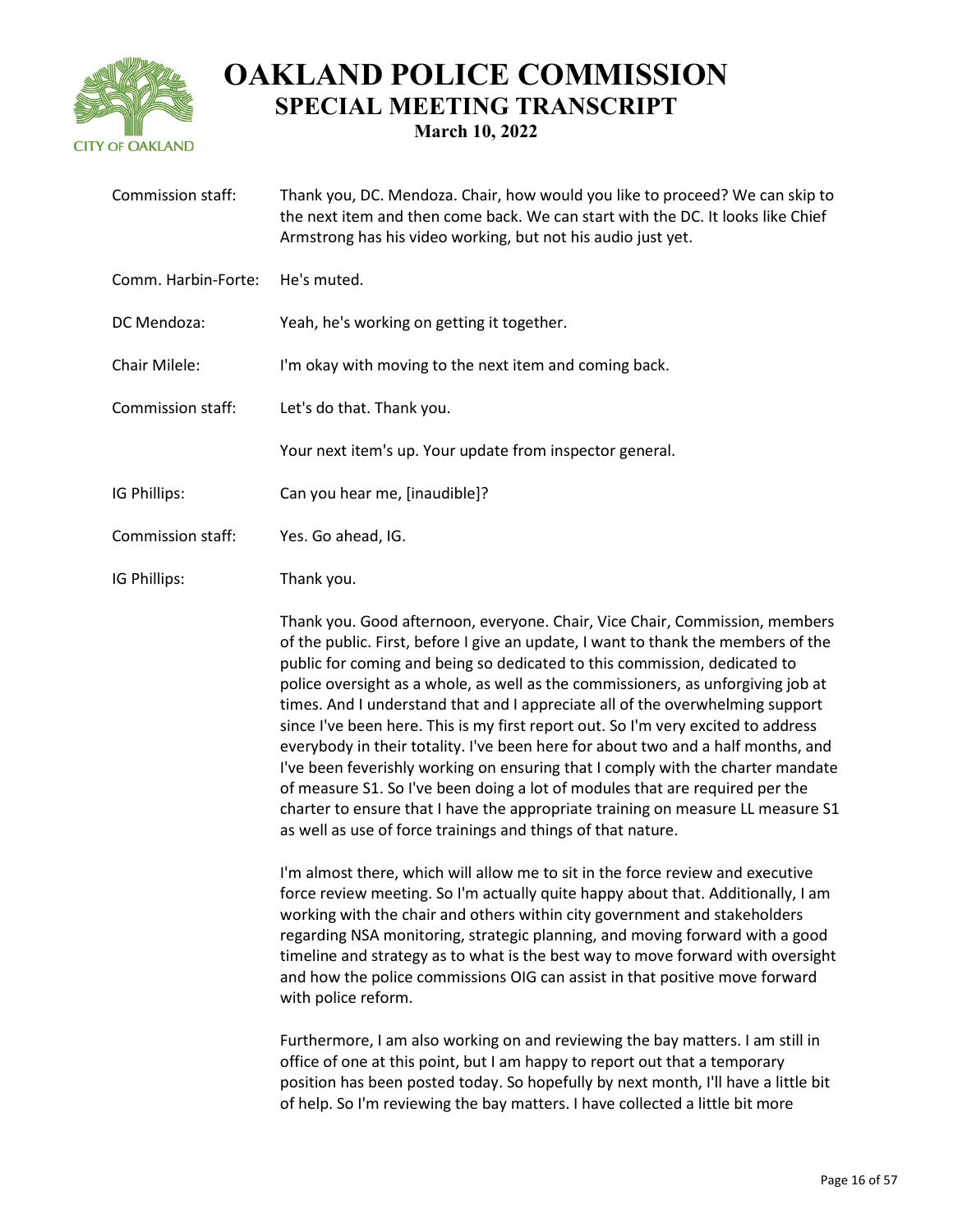

additional information. I'm cross-checking some archived policies and documents that were relevant at the time of some of those matters and I'm moving forward in cross-checking anything that has happened since, and I've identified some concerns in that, and I've been communicating that with the chair and others to make sure that everybody is abreast of what's going on. And I believe the chair and others are in communications, hopefully, with the family so that they know that things are still moving in the right direction. So I'm working feverously on those two tasks. They are my priority set forth by the police commission.

Additionally, I've been doing quite a bit of administrative work. I had to write all of the specifications for the positions that I am requesting to staff up the office of the inspector general commissioner Harbin Forte went from my first report out, spoke about some of the specifications that were being utilized and were budgeted that came from the police department. That was absolutely unacceptable to ensure that there was transparency. And there was also a delineation from the OIG within the police department as well as the independent OIG of the police commission. I rewrote those specifications so that we can get a new civil service list in accordance with the charter mandate to ensure that there is no crossover. So, that is also moving forward. And hopefully in the next week or two, fingers crossed, that those will go to the civil service board for review and an approval of hiring is a process. So I'm working on that and continuing on with my work here as well.

So those staffing matters are being addressed. I'm moving forward, communicating with the chair as well regarding community engagement, I think is extremely important to educate not only the community, but the city about what the office of the inspector general's authority and oversight is. I think there has been a little bit of... Not for quite a few of the individuals who are here regularly, but some of the folks in the community and within city government regarding what I can and cannot do. I've also identified some areas within the office of the police commission and CBRA, IAD, things of that nature that have issues that I notice and recommended for transparency purposes to change some different procedures and policies so that there is validity and independence in ID investigations.

And I'll continue to work forward in any of those procedures or policies that I think moving forward need to be addressed. I'll continue to do that. I'm committed to working and moving this forward. I just ask, of course, everybody to continue to support and bear with me as I try to stand the office up, move forward, and comply with the charter mandates that are outlined as well as the enabling ordinances as I'm move forward and continue on with positive police reform and positive police oversight and accountability and transparency while staying with the utmost and high morality and in with my integrity intact. So I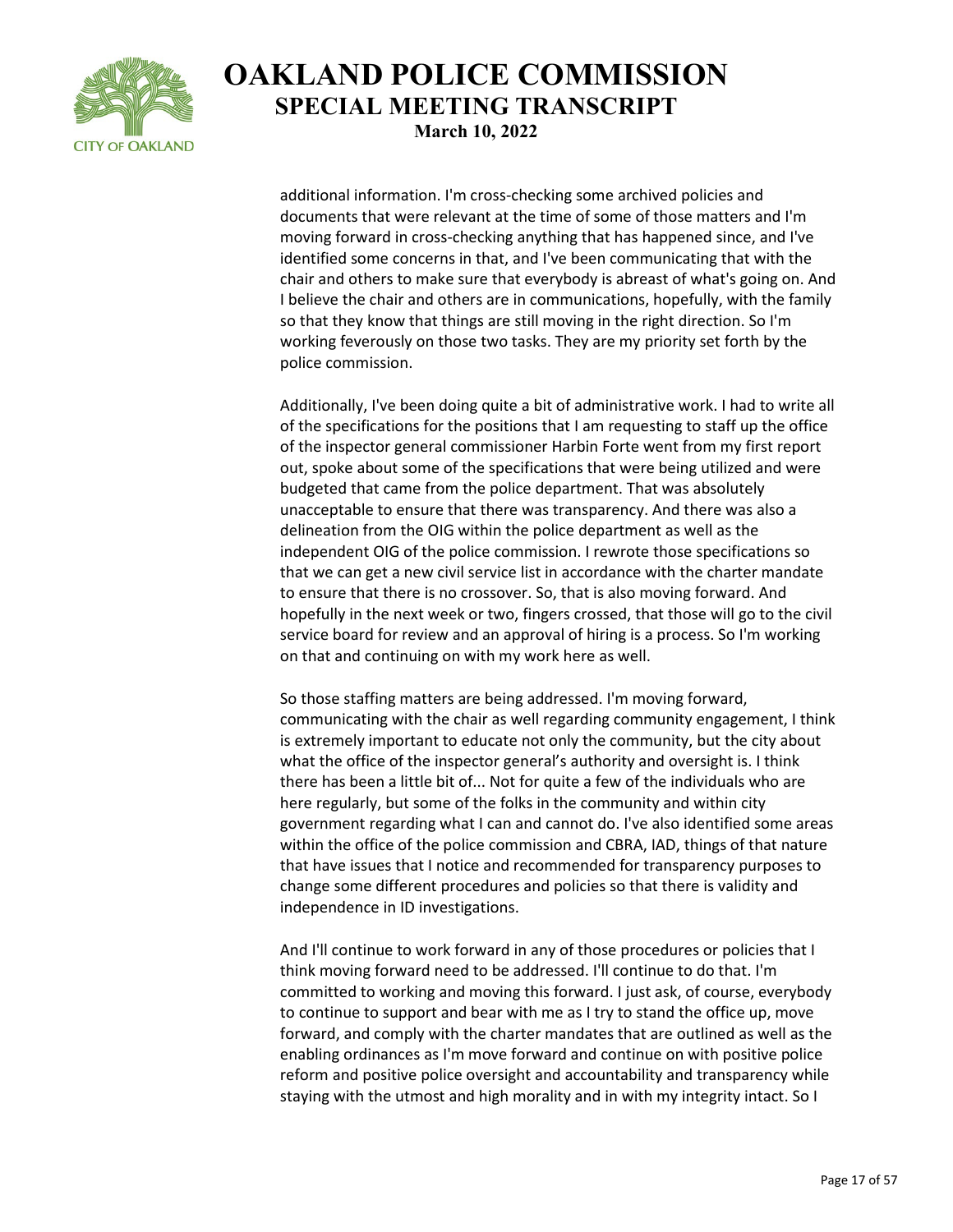

|                     | thank you all, and I appreciate it. I'm definitely here for any comments or<br>questions from the commission.                                                                                                                                                                                                                                                                                                                                                                                                                                                                                                                                                                                                                                                                                                                                                                                                                                                                                                                                                                                                                                                                                                                                                                                                                                                                               |
|---------------------|---------------------------------------------------------------------------------------------------------------------------------------------------------------------------------------------------------------------------------------------------------------------------------------------------------------------------------------------------------------------------------------------------------------------------------------------------------------------------------------------------------------------------------------------------------------------------------------------------------------------------------------------------------------------------------------------------------------------------------------------------------------------------------------------------------------------------------------------------------------------------------------------------------------------------------------------------------------------------------------------------------------------------------------------------------------------------------------------------------------------------------------------------------------------------------------------------------------------------------------------------------------------------------------------------------------------------------------------------------------------------------------------|
| Chair Milele:       | Thank you, IG. Commissioners, do you have any questions?                                                                                                                                                                                                                                                                                                                                                                                                                                                                                                                                                                                                                                                                                                                                                                                                                                                                                                                                                                                                                                                                                                                                                                                                                                                                                                                                    |
|                     | There we go. Commissioner Harbin-Forte.                                                                                                                                                                                                                                                                                                                                                                                                                                                                                                                                                                                                                                                                                                                                                                                                                                                                                                                                                                                                                                                                                                                                                                                                                                                                                                                                                     |
| Comm. Harbin-Forte: | Thank you. I just have a comment. I want to thank the inspector general for her<br>report. She has hit the ground running and I just want to commend you and<br>thank you. Just know that we are here for you, so good luck. You're doing<br>exactly what we knew you would do. Thank you.                                                                                                                                                                                                                                                                                                                                                                                                                                                                                                                                                                                                                                                                                                                                                                                                                                                                                                                                                                                                                                                                                                  |
| IG Phillips:        | Thank you, ma'am.                                                                                                                                                                                                                                                                                                                                                                                                                                                                                                                                                                                                                                                                                                                                                                                                                                                                                                                                                                                                                                                                                                                                                                                                                                                                                                                                                                           |
| Chair Milele:       | Commissioner Jordan.                                                                                                                                                                                                                                                                                                                                                                                                                                                                                                                                                                                                                                                                                                                                                                                                                                                                                                                                                                                                                                                                                                                                                                                                                                                                                                                                                                        |
| Comm. Jordan:       | Hi there. Thanks for joining us and thanks for giving us update. I'm curious, so<br>you were talking about some of the sort of structural policy changes that you're<br>looking to make, or that have already been recommended without Maybe<br>you're not prepared to give any sort of detail, but if you are, I'm curious to hear<br>what some of those might encompass or what area that they might be looking<br>at around that.                                                                                                                                                                                                                                                                                                                                                                                                                                                                                                                                                                                                                                                                                                                                                                                                                                                                                                                                                        |
| IG Phillips:        | Yes, sir. So as the executive director of CPRA reported out at his last report out,<br>there was a recommendation and change regarding the sharing of IAD draft<br>reports with CPRA prior to the conclusion of CPRA's parallel investigations. In an<br>effort to make sure that these in these independent investigations did not have<br>an appearance of collusion and that there were fully independent parallel<br>investigations. My recommendation to the commission was to stop that process<br>and ensure that any methodologies were those of the independent investigative<br>units, so that they can preserve the integrity of those independent<br>investigations. That was one issue that I found both IAD and CPRA. I talked to<br>both and was trying to get a clear understanding as to how investigatively that<br>would help a process and instill trust in the community.<br>If there are issues and we have an oversight entity that is supposed to be<br>independent and separate of the police department, then those investigations<br>should be also independent and separate. And that's one thing that I want<br>wanted to ensure. And that's just, like I said, something that was low and<br>hanging so priorities are that I'm also looking at some other things and I do not<br>feel comfortable with reporting out on any other matters just because those |
|                     | matters are still open and ongoing. And I want to ensure that all the detail and<br>evidence that I need to gather is clear, complete, and concise.                                                                                                                                                                                                                                                                                                                                                                                                                                                                                                                                                                                                                                                                                                                                                                                                                                                                                                                                                                                                                                                                                                                                                                                                                                         |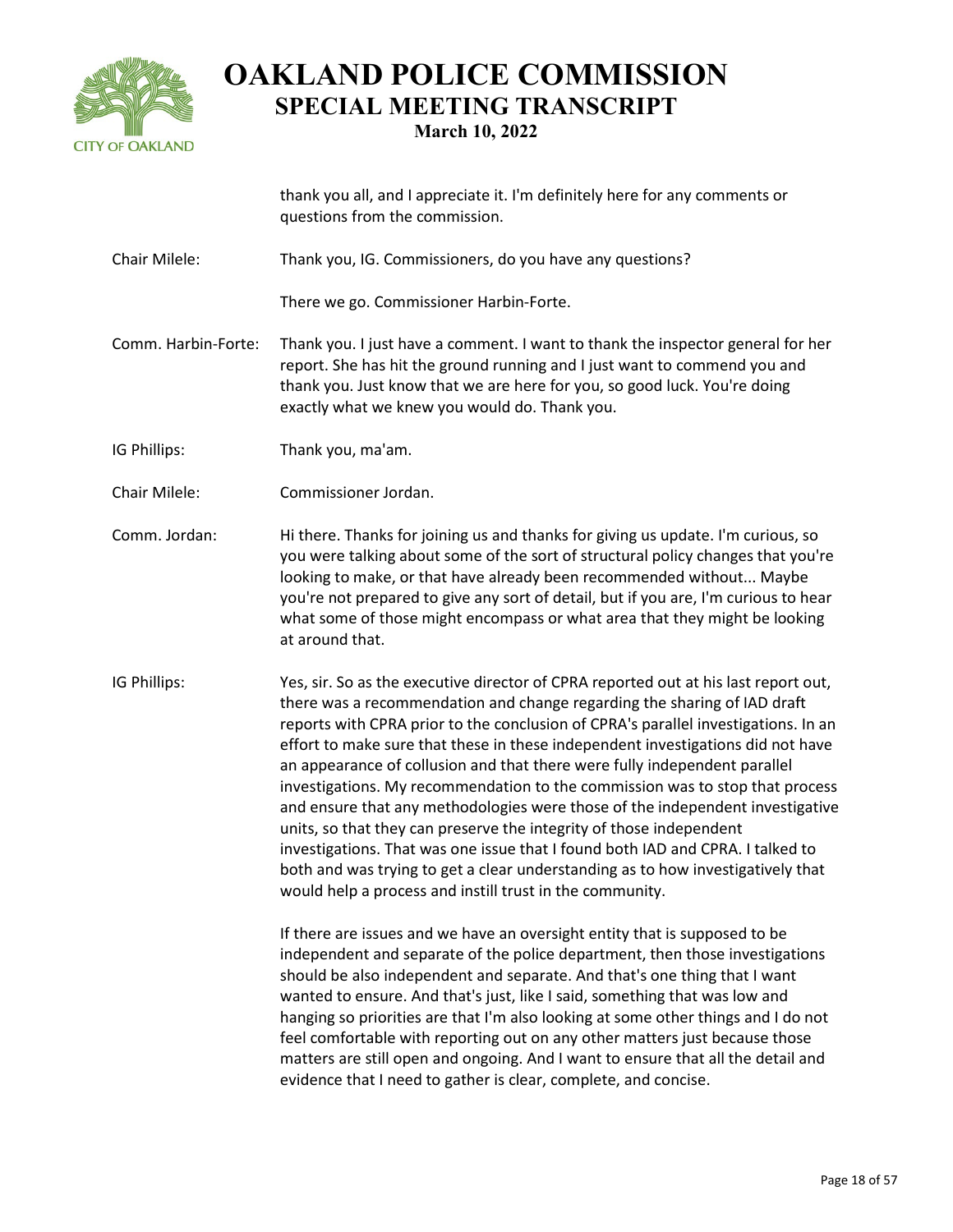

Comm. Jordan: Thank you. And I appreciate your not wanting to get into things that you feel like are maybe not fully fleshed out or still, maybe have some due diligence to do around them. And I'm sure that there's a world of fine tuning to be applied to all of this. So, thanks. IG Phillips: Absolutely, sir. Thank you. Chair Milele: Commissioner Jackson. Comm. Jackson: Yes. Thank you, IG Phillips, for your report. I'm very interested in your getting additional support, so you aren't this office of one. You mentioned that there was a posting done today. Do you have any sense of how quickly that will be able to move through the queue so that you can make a hiring? IG Phillips: Yes ma'am. So that posting will be posted for 10... Well, two weeks. It'll be posted for 10 days, according to HR, and then we'll have to go through the civil service process, which is in accordance with measure S1. Anybody outside of me who is hired, must go through the civil service process, the equity and inclusion process as well. But we're getting a list together for the E L D E, which is a temp, like I said, a temp hire. So it's a little quicker moving than the full time employees. So we still have to go through the process, get a list, they have to vet. So they're projecting that I will hopefully get somebody in and ready to work before the end of April. That is kind of the timeline that I'm getting from HR. But after the posting closes, I'll be able to get and sift through and vet the qualified individuals, which will be 10 days from the posting date. Comm. Jackson: Excellent. Thank you very much. IG Phillips: Yes, ma'am. Chair Milele: Commissioners, do we have any other questions for the IG? I will ask a question. What have you seen so far that you are impressed by that you are happy that you've seen so far since you've been here? IG Phillips: One thing I will say is that everybody I think is fully aware of measure S1 and measure LL and the strength that it has. So anytime that I've asked for any documents that I need to review, any information that I need to review, I've been getting it in a timely fashion. That support is there. The overwhelming support of the community is breathtaking for me, especially as an office of one. So I think that warms my heart daily. The commission is always ready and available to talk, talking off a ledge. So I definitely appreciate that. I know we're all learning and growing in this, this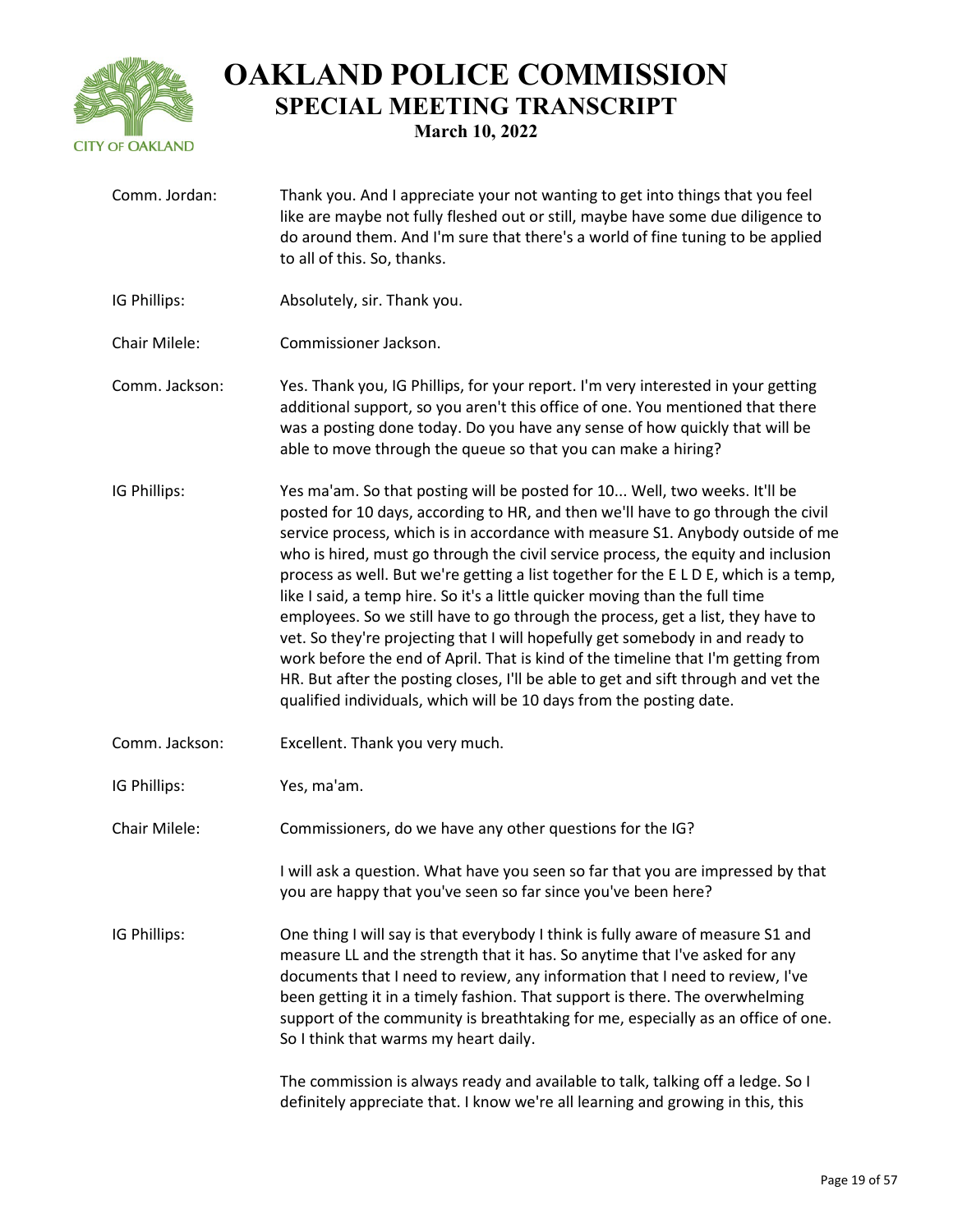

commission is still quite in its infancy. And I'm here to learn and teach from everybody. I think one of the callers said earlier that everywhere that we go with police oversight is our office. Our office is not just a building.

So one thing I pride myself in is walking around and people are talking and listening and are willing and open to talk about their experiences with the police. And I do appreciate that.

- Chair Milele: Thank you. If there are no other questions from commissioners, we can open up for public comment.
- Commission staff: Fantastic, happy to. Members of the public wishing to make public comment on this item, the IG's first report out, congratulations IG. Please raise your hand. I'll call on you in the order that they have appeared. I see three already. Give me just a second. I'll get our clock. First up, Rashidah Grinage, when you're ready.
- Rashidah Grinage: Thank you very much. I wanted to kind of single out from the IG's comments, her references to the investigative process. I'm so appreciative of her commitment to making sure that CPRA's investigations are in fact parallel and not collaborative with the investigations being done by IAD.

We've been concerned about this for some time and we've made that concern known. And so we are extremely pleased and gratified that the IG has taken it upon herself to ensure that there is a clear policy and directive that these investigations be entirely separate, until the final conclusion of each agency.

At which point, they go to the chief to be resolved in some fashion. So we appreciate that so much. And I just wanted to highlight that from the IG's remarks. Thank you very much.

Commission staff: Thank you Ms. Grinage. Mr. Saleem Bey, 5802.

Saleem Bey: Good evening, Saleem Bey. We are thankful for the IG's attention to starve for justice cases that have been punted down the road by the current commission members for years.

> We have been saying since the beginning of this commission was created that the CPRB's lack of community credibility is sustained on the commission's credibility. And now I'm saying the exact same thing to the new IG.

Again, the OPC is playing the admin 33,04 game while not reporting to the NSA black and Muslim complaints, like they did the Pawlik case and the rape scandal that got Swanson, independent investigations at the federal level, and showed that not only was OPD complicit, but also the city. We demand that the OPC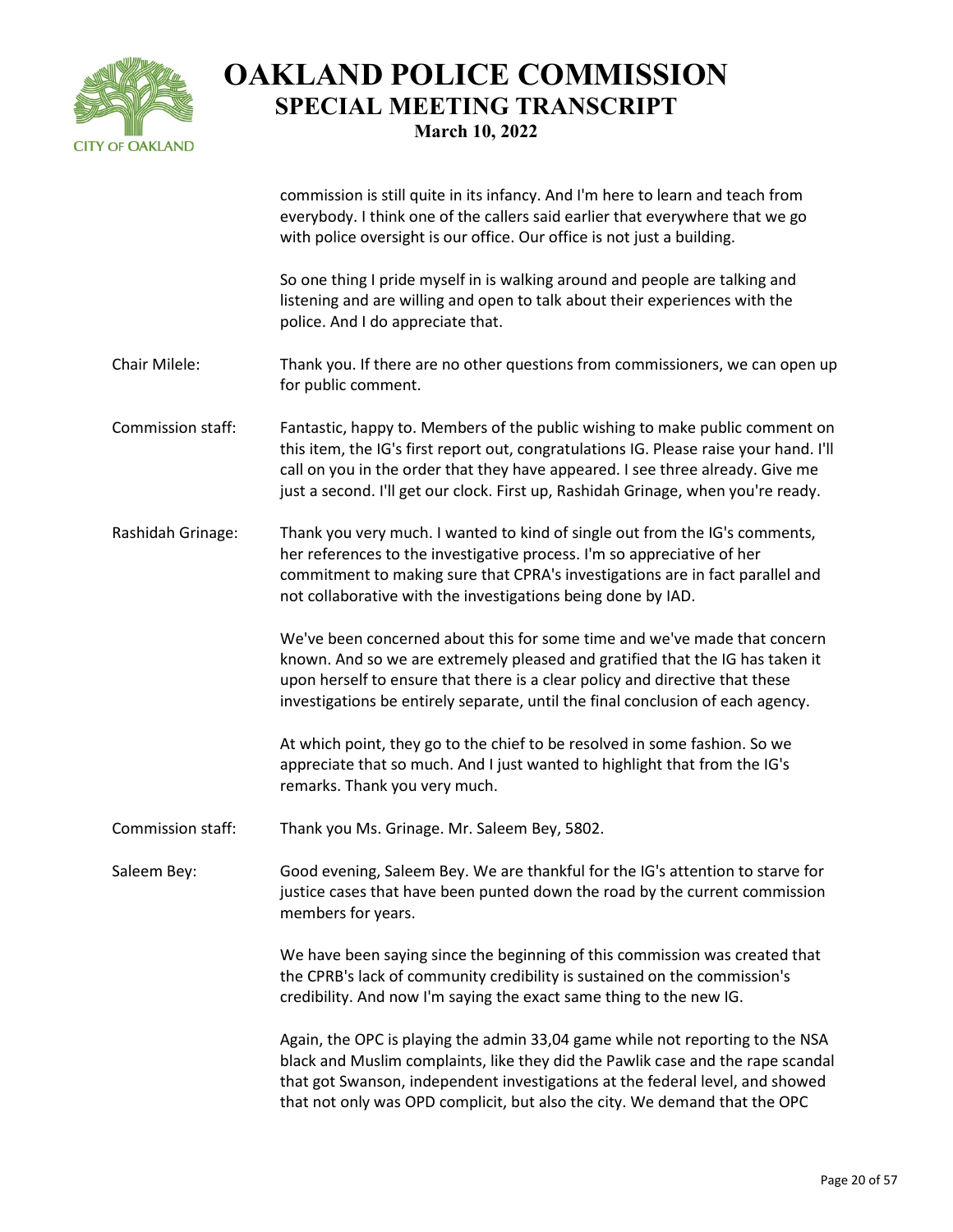

hold accountable, the all white NSA court getting paid tax dollars to ignore Muslim and black cases for almost two decades.

This will expose NSA monitor Warsaw for covering up known systemic OPD racial and religious profiling resulting in OPD involved covered up murders, still currently afflicting Oakland's black and Muslim community.

The only people who if bear with the CPRA rubber stamp, and IAD are the CPA. Who rewarded the corrupt CPRB by just changing the last letter to A. Same investigators are [inaudible]. The same non investigators as the CPRB, but now you tell us the CPRA is not going to close all the black cases like they've been doing for the last three years of this commission.

The people who are least affected by CPRA racial bias are the CPA, and who keep putting themselves in between black justice showing how full of themselves they are while they remain silent about Muslim cases. The current CPRA investigators are tainted and their tainted will stink on anyone that continues to use them to not investigate and cover up black cases. The city, OP-

- Commission staff: Thank you, Mr. Bey. I am sorry to have to cut you off. Unfortunately, your two minutes are up. Next up, Mrs. Assata Olugbala. When you are ready, Mrs. Olugbala.
- Assata Olugbala: Yes. Just to follow up with CPRA, it is unacceptable, and it's amazing. This group, coalition for police accountability has never spoken to the of fact that CPRA has not been able to find officers or sustained, in their findings. Unfounded is mostly what they come to, or I cannot believe that all they worried about is a separate investigation.

And so the results are officers are not being held accounted, because they finding any officers guilty of racial profiling or excessive force. So pay attention to their findings, the inconsistency of how we don't get police officers held accountable, because they don't find any officers guilty of anything. And the Bay case, I hope you can make some forward motion on that, but we can't have CPRA involved in any way with the Bay case. They've done enough damage.

And I don't know how the task force decided that they need to take on more responsibility from the police department based on what? Based on what? They don't have any white investigators. They don't do anything in terms of reporting out how they come to any conclusions. But they continue to say under their leadership, that they're doing good work.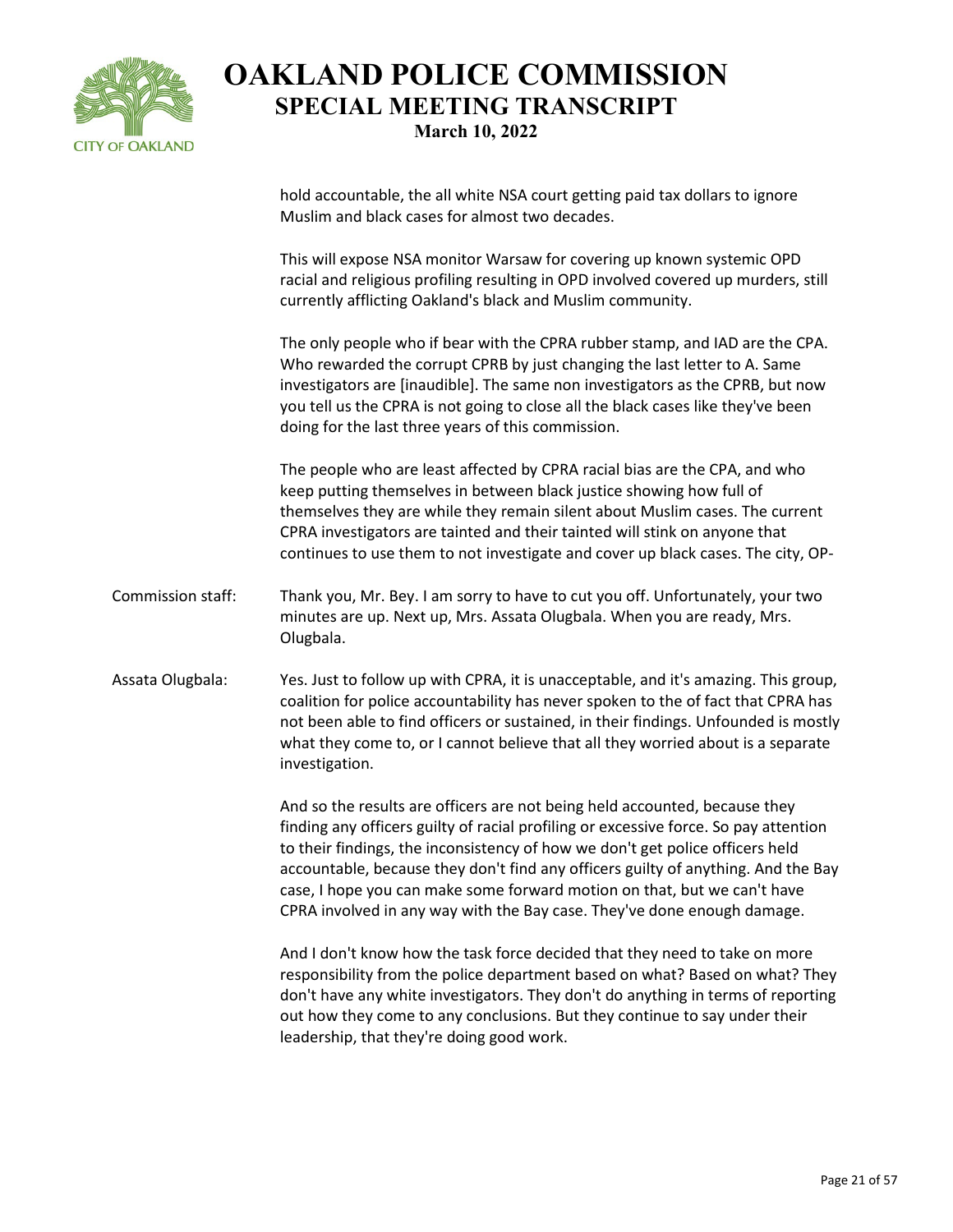

So we going to, some of the members of the public are continue to call them out. And you got some white folks who going to continue to act like they're doing great work. Coalition for police accountability. I'm finished.

- Commission staff: Thank you, Ms. Olugbala. Next up, Cathy Leonard. When you're ready. Oh, hang on. Go ahead, Ms. Leonard.
- Cathy Leonard: Can you hear me?
- Commission staff: Yes.

Cathy Leonard: Yeah. Kathy Leonard on the steering commission of the coalition for police accountability. Black woman, born and raised in Oakland. I'll say that we have been disappointed as Rashida Grinage said, about the results of CPRA's reporting. And we are more than ecstatic to see inspector general Michelle Phillips on board.

> I talked with her recently and I'm very confident in her abilities. I'm glad about the level of reporting that you've done. And I'm also impressed that you've done so much with just one person on your team, if that. So I'm looking forward to your office being adequately staffed so that you can do your great work. I already foresee that you're going to be doing great work. And the coalition stands behind you being appointed. And we can't wait to see what you do. So get the house in order and get some true reporting on what's going on with CPRA. Let's get it done. Thank you.

Commission staff: Thank you. Millie Cleveland.

Millie Cleveland: I might have missed this, but can you clarify, what are the positions that you're submitting to the civil service board for approval? Are these new classifications you're requesting to be included in the personnel system? And so I'm sort of confused if that's true. How do you post for a position that has not been approved by the civil service board? This might be my confusion.

Commission staff: No worries. Ms. Cleveland. Is that all of your public comment?

Millie Cleveland: Yes.

Commission staff: Thank you. Anne Janks. Give me just a second. Ma'am I am so sorry. Anne Janks, did you have your hand up? Can you put your hand up again if you have it up, I'll go to moto g stylus, oh no. I see you. Thank you, Mrs. Janks. Give me just a second. Apologies, technical difficulties, when you're ready.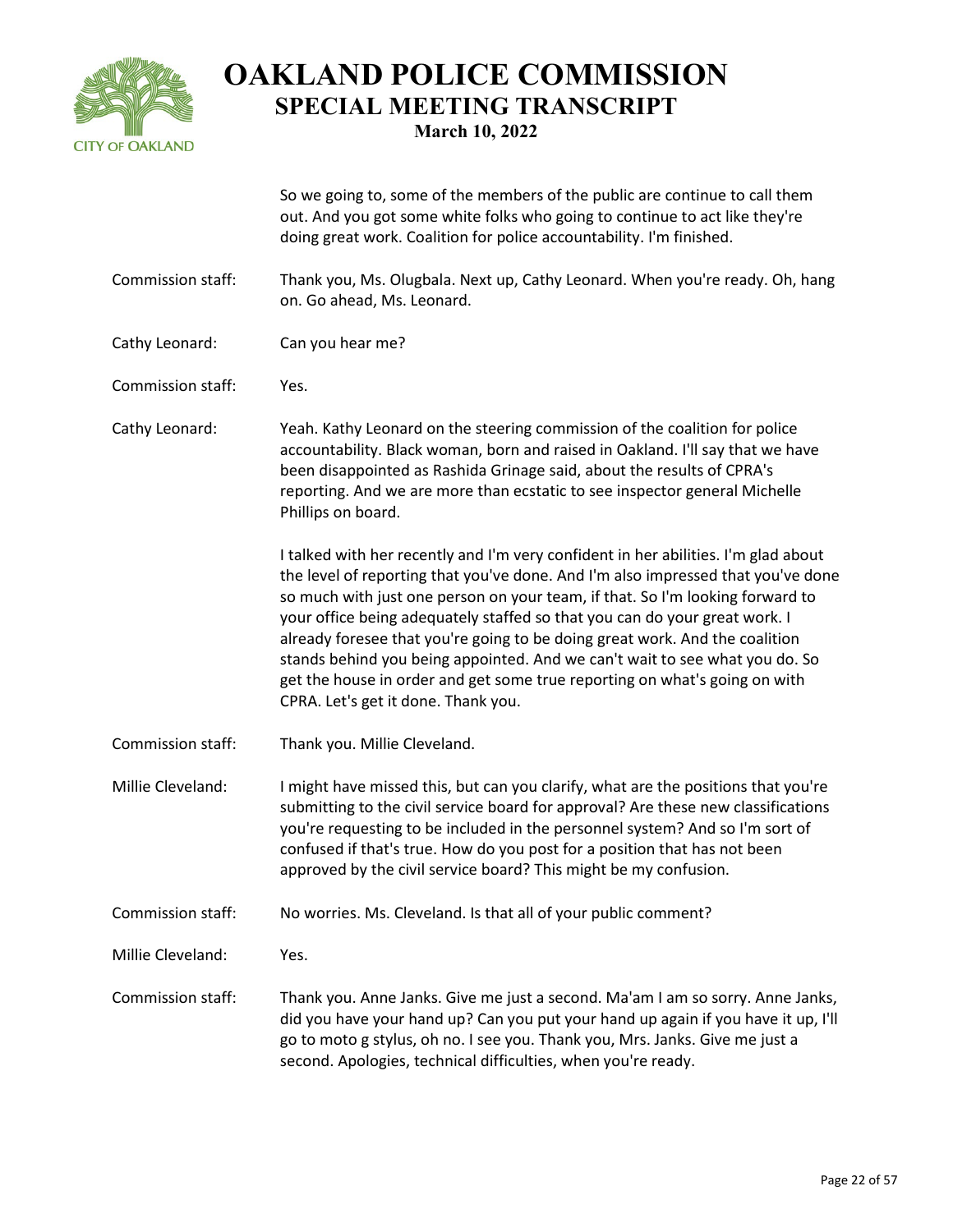

| Anne Janks:       | Good evening. I welcome to the inspector general. We're just really thrilled to<br>have you. I'm a big fan of transparency and I was pleased to hear you mention it<br>several times. And in that spirit, and please forgive me if I haven't seen it, I<br>didn't see anything written related to your report. But it would be great to hear<br>when you refer to talking to stakeholders, who it is that you're talking to, and<br>who you consider to be a stakeholder.                     |
|-------------------|-----------------------------------------------------------------------------------------------------------------------------------------------------------------------------------------------------------------------------------------------------------------------------------------------------------------------------------------------------------------------------------------------------------------------------------------------------------------------------------------------|
|                   | Mainly the position and the urging that I continue to make is that, everything<br>should be transparent unless there's some very specific reason for it not to be.<br>And it would just be great to know who it is that you're talking to and receiving<br>input from, and through knowing that, we would know if anybody felt that there<br>were some voices that you needed to hear additionally from.                                                                                      |
|                   | So I would just really appreciate now and in the future, hearing who this<br>stakeholders are that you're talking to. Again, welcome, and thank you for being<br>here.                                                                                                                                                                                                                                                                                                                        |
| Commission staff: | Thank you, Mrs. Janks. I have a Moto G Stylus. I've unmuted you when you're<br>ready.                                                                                                                                                                                                                                                                                                                                                                                                         |
| Moto G Stylus:    | Thanks. Can you hear me?                                                                                                                                                                                                                                                                                                                                                                                                                                                                      |
| Commission staff: | Yes, go ahead.                                                                                                                                                                                                                                                                                                                                                                                                                                                                                |
| Moto G Stylus:    | This is sort of more a general comment, but I think as a member of the public, I<br>would just really prefer that the commission start being a little bit more<br>professional. And it's communications with subordinates and peers, don't<br>congratulate people before they've done anything. It's just a bad precedent to<br>set. And then it becomes difficult to have difficult public conversations.                                                                                    |
|                   | For example, in today's report, there's a copy of the, I believe it's the draft<br>commission annual report. It's something I've wondered about is how Regina<br>Jackson is still on the commission six months after her term expired. Are you<br>ever going to talk about that? That sets up a really bad precedent where the<br>community selected members are on for a finite period of time. And the<br>mayoral appointees are on for as long as the mayor wants them to be.              |
|                   | And that sets up a very, very awkward power dynamic. It's not personal to<br>Commissioner Jackson, but Commissioner Jackson did serve the last three<br>months of her term as chair in an expired position. That's not fair to the public,<br>whatever you all believe about the merits of doing. That's not a fair way to treat<br>the public, and it's even more unfair not to make that a public conversation. I<br>would appreciate if the commissioners talked about that and what's the |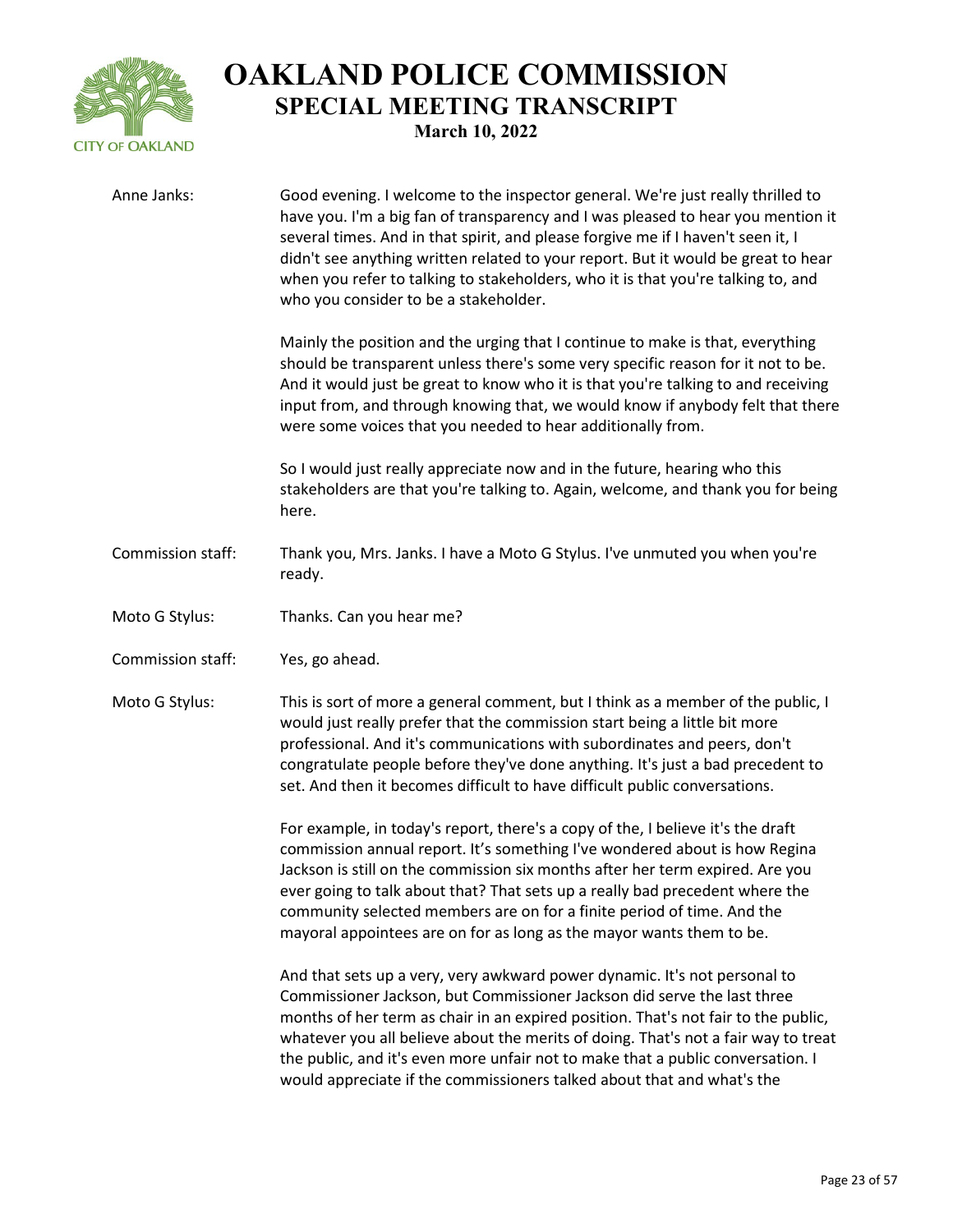

rationale for that? What's the commission's response to that and solutions for that? Thanks.

- Commission staff: Thank you. I saw a hand go up. I saw a hand go down. I'm going to give it a quick minute. Any more public comment on this item? The IG's report. Yes, I thought so. Lorelei Bosserman. I did think I saw it. I see your hand, when you're ready.
- Lorelei Bosserman: Thank you. I was debating whether or not I should say something. I just want to point out that Regina Jackson has only served one term. Commissioners are entitled to two terms, if they are reappointed. I have not heard whether or not the mayor has reappointed her. But in fact, the mayor would be well within her rights to reappoint Regina Jackson for a second entire term.

This came up once before with, I think, Edwin Prather, who also stayed slightly beyond his initial term. But at no point did either of them, at least so far, exceed what they are allowed to be appointed for. Thanks.

Commission staff: Thank you Ms. Bosserman.

IG Phillips: Chief of staff, can I ask through the chair if I can respond to, I believe it was Mrs. Cleveland's question?

Chair Milele: Yes, please do so.

IG Phillips: So Ms. Cleveland, I am posting for temporary position right now. So because it is a temporary position, what in the city, they call it an exempt limited duration position, is so that I can get some help immediately because I just don't have any, it's just me and there's a ton of work to be done. So that's the way that we can do it. It still went through a process, but it's a little bit quicker of a process, and it doesn't have to go through the same stringent, if that makes sense. Process as a full-time civil service employee for the city.

> And I think you also asked what positions I'm asking for. So I'm asking for auditor positions within the city to help with the auditing function and the review and inspections function to oversee the tasks that we have in the NSA within OPD.

I'm also asking for policy analysts to help review the policies, especially the very archive policies that we haven't systemically been reviewing. To check if there's any policies that are conflicting, because we've kind of been adding policies and adding policies and adding policies and not going back to see if there's any that we can pull out, any of them that we can put together, just to make sure that they're more cohesive. And then help assist the commission as well with policy review. So I'm asking for those positions, as well as a compliance officer.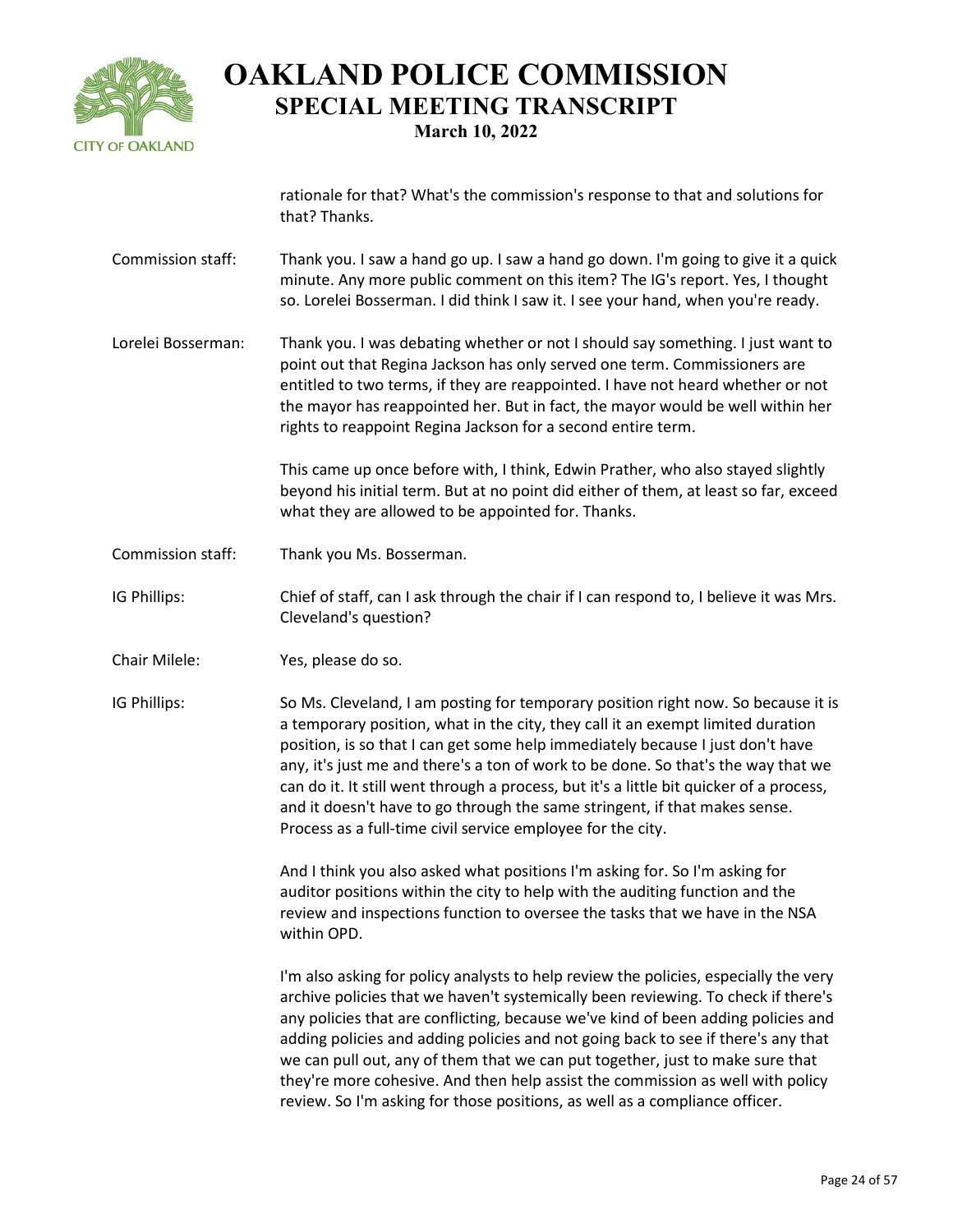

|                         | So the compliance officer will help to ensure that any reviews for audits of OPD<br>or CPRA, and CPA, that we're following up in ensuring that recommendations<br>that are accepted by the police commission are also being implemented in a<br>timely fashion and are actually working. And if they're not working the way that<br>we expect for them to work, then we'll have to go back and review that. |
|-------------------------|-------------------------------------------------------------------------------------------------------------------------------------------------------------------------------------------------------------------------------------------------------------------------------------------------------------------------------------------------------------------------------------------------------------|
|                         | So those are the ones that I'm asking for, doesn't necessarily mean that I will get<br>them. And then I have an audit manager program, a performance audit<br>manager for the office of the inspector general.                                                                                                                                                                                              |
|                         | So all of those were rewritten to actually hone in on what is needed and<br>required for the inspector general's office of the Oakland Police Commission. So<br>I hope that helps for clarity purposes. Thank you.                                                                                                                                                                                          |
| Commission staff:       | Okay. Thank you for that. Chair, if you are ready, we can move on back perhaps,<br>to the chief's report. I do believe.                                                                                                                                                                                                                                                                                     |
| Chair Milele:           | Yes. Let's go back to that.                                                                                                                                                                                                                                                                                                                                                                                 |
| Commission staff:       | Thank you.                                                                                                                                                                                                                                                                                                                                                                                                  |
| <b>Chief Armstrong:</b> | Chair, can you hear me this time?                                                                                                                                                                                                                                                                                                                                                                           |
| Chair Milele:           | Yes.                                                                                                                                                                                                                                                                                                                                                                                                        |
| Commission staff:       | Yeah.                                                                                                                                                                                                                                                                                                                                                                                                       |
| <b>Chief Armstrong:</b> | All righty. Sorry about that. I'm out of state. So I was trying to find a way to get<br>my mic working.                                                                                                                                                                                                                                                                                                     |
|                         | Good evening chair, just want to report on a couple things you'll see tonight,<br>that we're going to talk less about crime and more about an analysis report<br>that's included in the packet, but I will start off with talking about our violent<br>crime.                                                                                                                                               |
|                         | We're currently down 18% overall in violent crime, down 32% in homicides, and<br>25% in shooting. So we hope that continues to trend that way. We still continue<br>to recover a high number of firearms in our community, which is still<br>concerning.                                                                                                                                                    |
|                         | What I included today based on some of the conversations that we had at the<br>last meeting was our risk analysis report that I spoke to you about. One of the<br>things you'll see in our risk analysis report that's produced on the monthly basis<br>is the amount of information that the department is, not only collecting but                                                                        |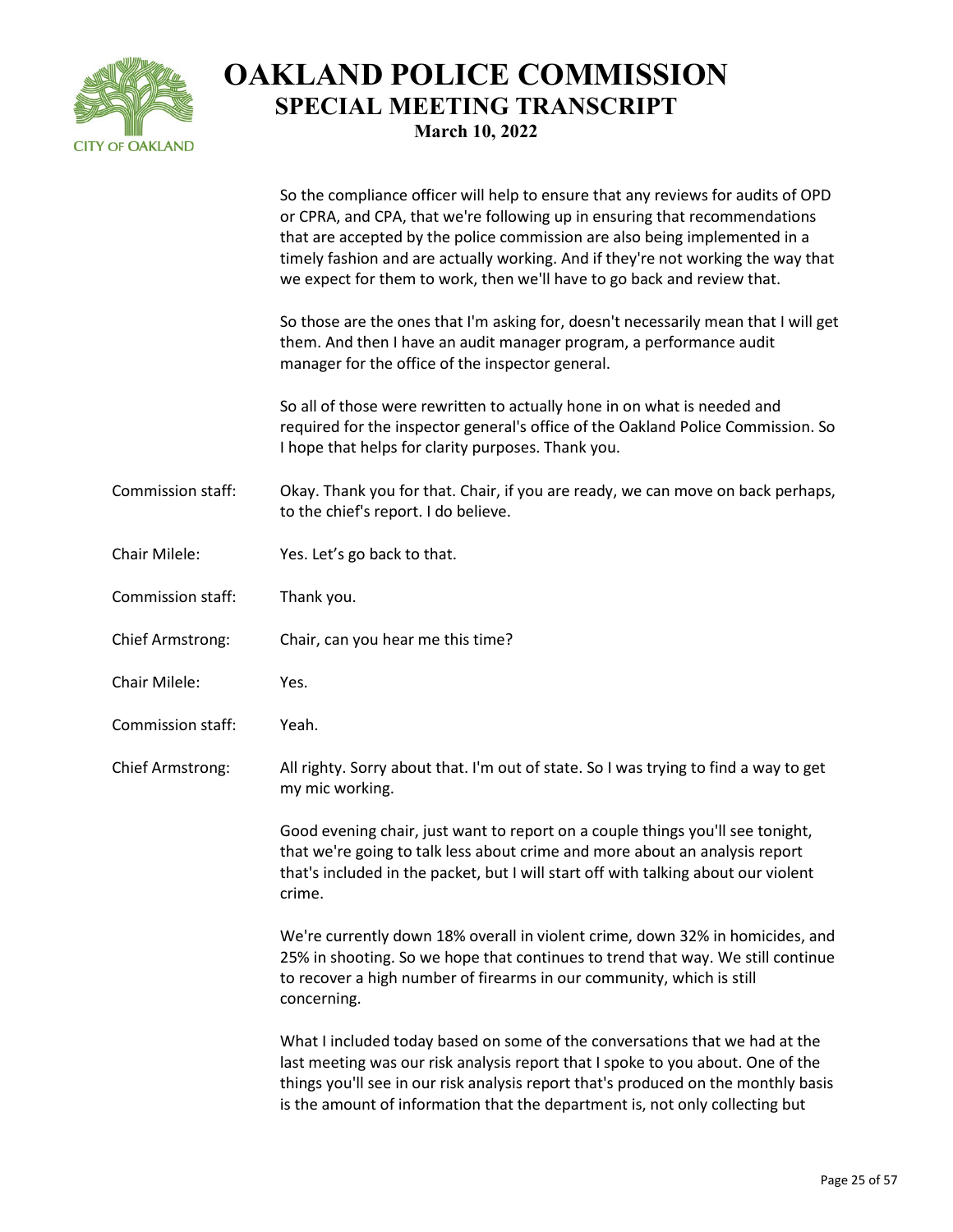

analyzing and speaking with our staff about specifically. As you see in the current report that we have in included in today's packet, which is used for our monthly risk management meeting. We can see that we continue to see our overall stops continuing to decline.

And so that is continuous to be something that we continue to believe is actually reducing racial disparities in who we stop. We also continue to focus on traffic safety stops, as opposed to equipment stops. And those are the low level stops that sometimes can have a disparate impact on communities of color, and really focusing on those involved in criminal activity.

So what you'll see in one of those lines is our 60% intelligence led rate, which is essentially something that we created within the Oakland Police Department that allows us to better understand the officer's reason for making the stop. Better understand what that stop is connected to.

We've asked our officers to focus on stops that are connected to violent crime. And so that 60% represents the fact that 60% of our overall stops that are Intel led, we already have a connection to a particular crime.

And so I think that is something that we are leading the country in, as the ability to connect our stops with a specific incident, using the data and intelligence that we currently collect as a part of our stop data collection process.

I think one of the things that you'll also see on this report, is the number of forced incidents we've had over the last month or so. Compared to the same time period in 2021. You'll see that overall, we've seen a slight increase in use of force total. 139 use of force incidents compared to 124 in 2021. That's a 12% increase.

During our risk management meetings we are discussing what is driving those particular increases from the meetings that we've been having. We've seen our level four use of force, which is the lowest level use of force that we collect, be the main driver.

And in most cases it's related to officers encountering armed suspects. And as we mentioned earlier, and it's in our packet, as we've seen these increases in the recovery of the firearms. This is consistent with the stopping of individuals that are armed and then recovering those firearms.

But we continue to exercise great decision making and de-escalation, which is led to the Oakland Police Department having the lowest officer-involved shooting rate of any department in size in the country. And I really think it's a credit to our training, our training staff, and then the City of Oakland's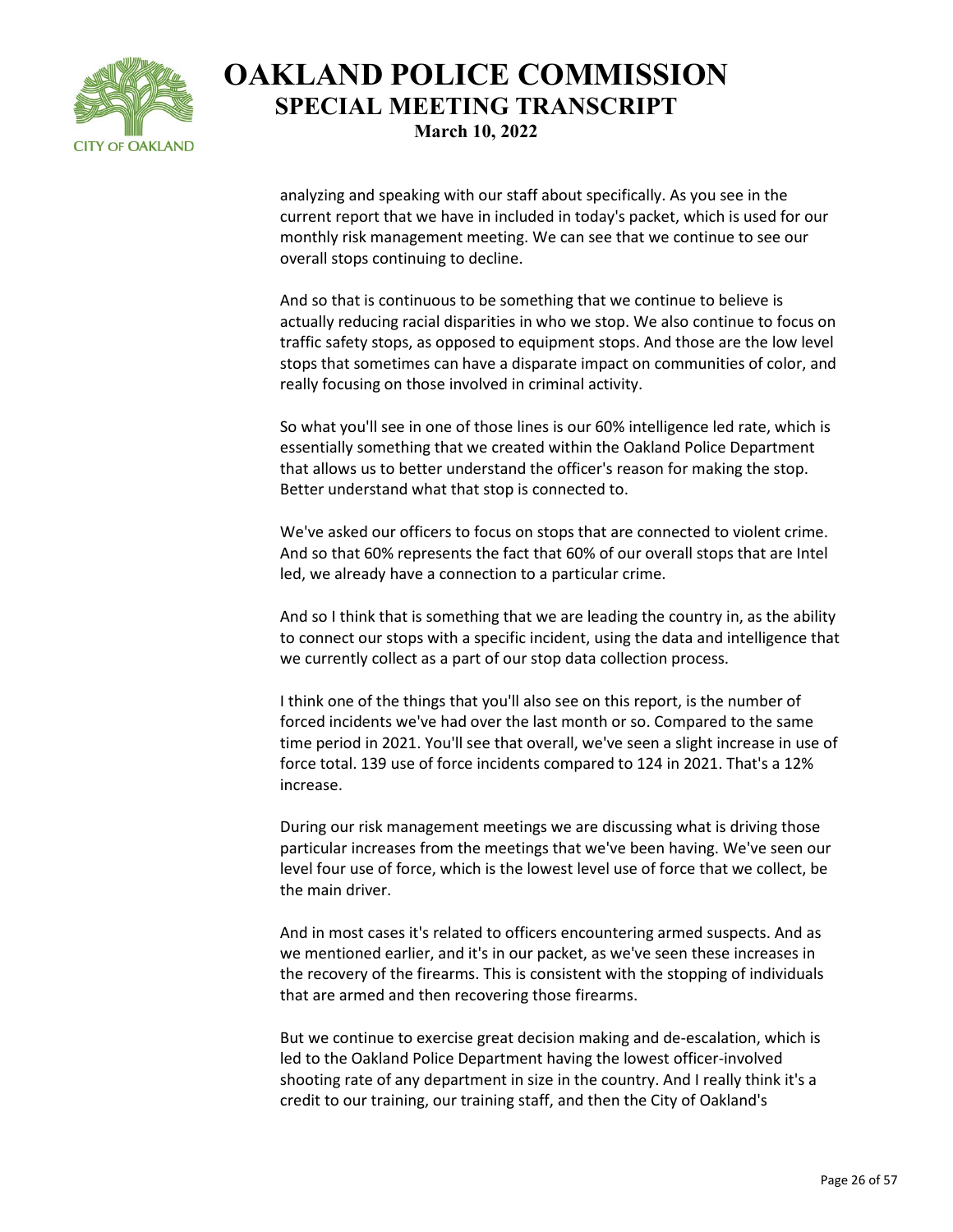

investment in de-escalation technology, which we're using to do consistent training with our staff.

We, if you look so far this year, without an officer involved shooting, which is also listed. One of the things that we are looking into is if you see our K-9 deployments, our K-9 deployments have increased significantly from two in 2021 to six.

So we'll be having those discussions at our risk management meeting about what is driving those K-9 deployments. Are those K-9 deployments within department policy? Looking at how those deployments came about and who was responsible for them. So we'll be looking at those things during those meetings.

We also include our complaint data. And as you see in the report also, we've seen a decline in overall complaints by 16%. And we've seen a decline in overall allegations of misconduct by 34%.

So again, really tracking this information is critical for us on a month to month basis to better understand if we see increases or decreases in complaints. We also look at where those complaints are coming from. From what area in the city or within the department. And that will lead to more substantive discussion about the individual officers that may be driving those complaints, and what we're doing to intervene in that behavior.

The other area of risk that we've been working on, where you also see an increase is the number of pursuits. We have seen an increase, significant increase, in pursuits so far this year from five in 2021. At this time to 17 currently. We have been doing a lot of analysis on our pursuits. And so I've personally been looking at reports. Our command staff during our risk management meetings are discussing each pursuit and looking at the officer's reason for the pursuits. We have pretty strict pursuit policy. Also, we have a pursuit board that reviews pursuits to determine if [inaudible] were in compliance. We haven't so far had a pursuit that was out of compliance with department policy, but that's something that we are looking closely at.

We know that the main drivers of these pursuits has been armed vehicles involved in violent crime, as well as the significant increase in carjacking that we've see in armed carjacking vehicles that we've encountered.

But we also recognize that pursuits are some of the most high risk things that we engage in. So we have to continue to watch those pursuits very closely to ensure that officers are continuing to follow policy.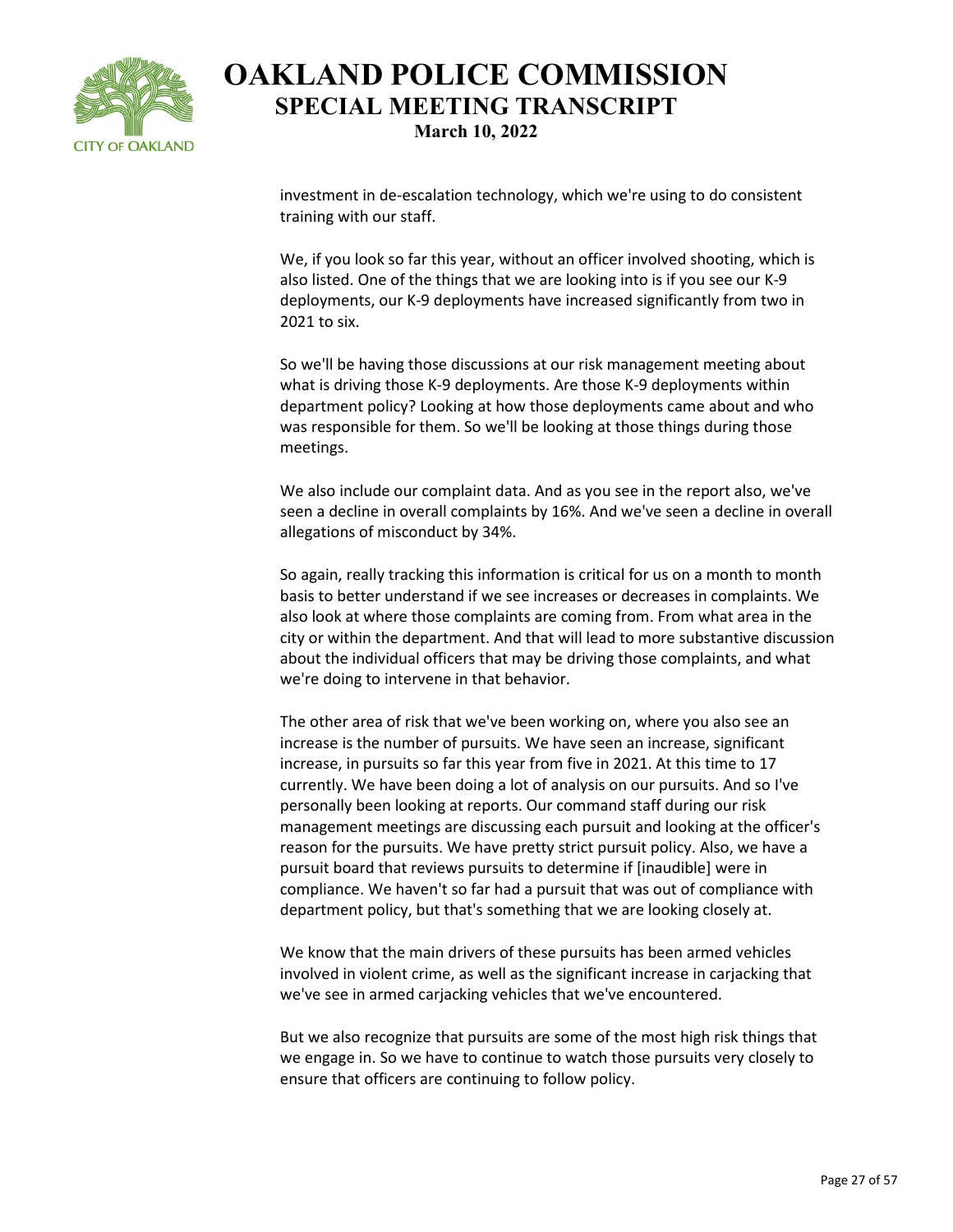

The other thing that we are watching is our collisions. Our collisions have went up as well from three to 11. One of the things we know is that those collisions were not connected to pursuits. We've seen these collisions be connected to what we call inattention. Low speed accidents, like backing up and tapping a pole or tapping a vehicle. So low level inattention related vehicle collisions that have led to lots of discipline being issued out. But also to some retraining for officers also.

For some changes in structural things at our Eastmont station, for instance. We have a pretty narrow entry point into our garage below the Eastmont station that officers tend to have a hard time navigating. And so they tend to hit the poles that are actually outside of the gates. And so we've painted those poles yellow, put additional pattern on it, but those are some of the things that we talk about when we say low speed accidents.

We've also seen an increase in our deployment of our armed vehicle, our armor vehicle. And one of the things you'll see in the packet tonight is that during, about two weeks ago, we were encountering armed suspects and we brought out the armed emergency vehicle in order to manage that incident and the individuals within that car, as we seek to attempt to take them into custody, they ran the vehicle, breaking the axle on our suburban vehicle. Which we know is not as sturdy as our other vehicle, but they broke the axle from ramming the vehicle in attempt to flee.

And that vehicle now will cost us about \$30,000 to repair. But we did take the individuals in custody. And if you see our press release on the incident inside the packet, you'll see that they were armed with rifles, as well as extended magazines and involved in crime. And our ceasefire team was involved in taking them down, that's a result of their investigations into groups that were driving violence.

So that is concerning. We'll do what we can and try to get that vehicle fix as soon as we can, but that was a challenge for us. And then I just want to first thank the commission and the leadership of Chair Milele for the focus on the policies that have been required by the by judge Org, appreciate all of the time and energy that the commission is putting into completing those policies.

I believe from chair Milele's leadership is that we're going to get those policies completed in time for our court appearance, which will position us well for hopefully compliance at some point. So we bringing forth those policies, some of which will come next week. But also continue to work with the commission during our Ad Hoc committee meetings.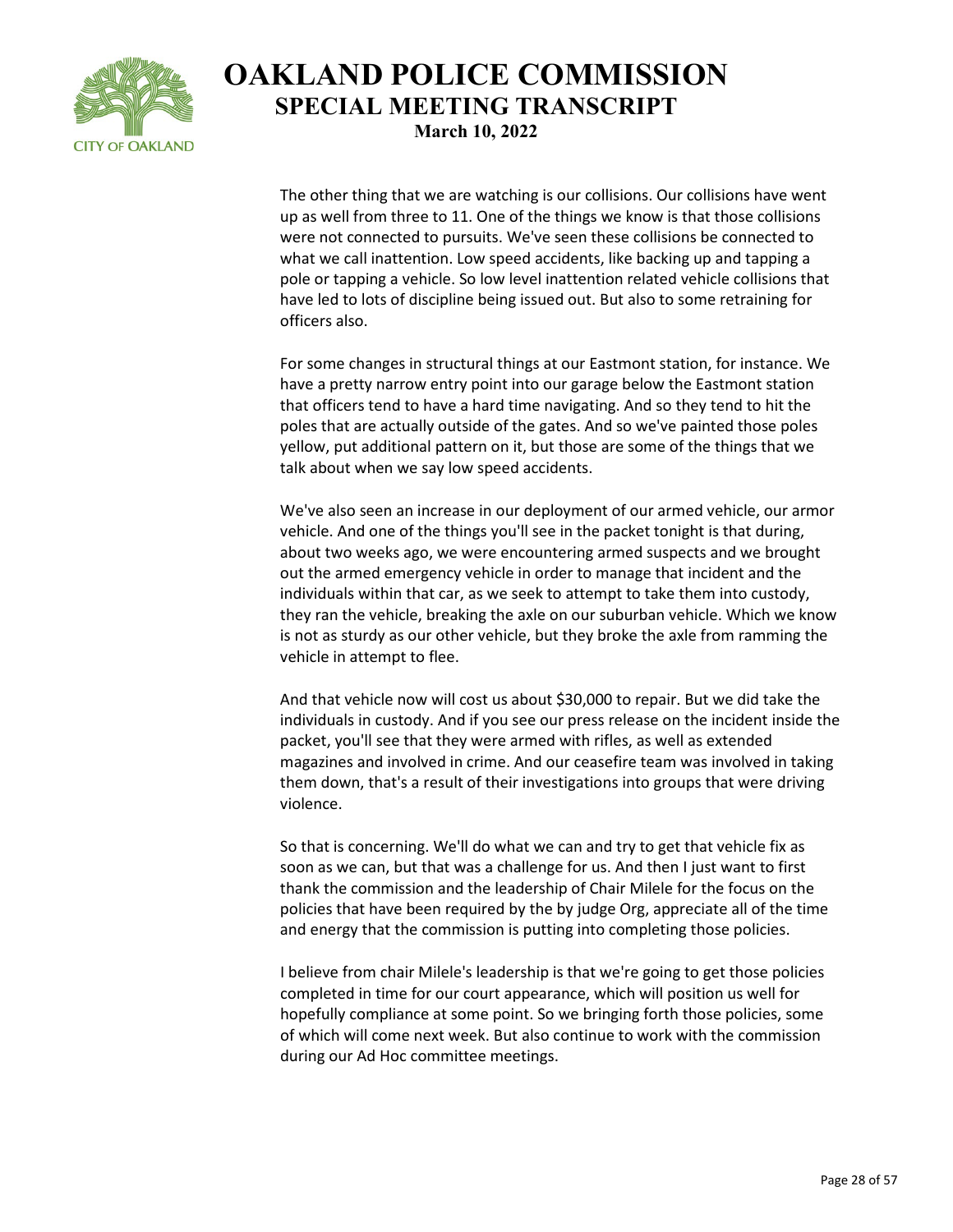

|                         | With that, last week, we had a secondary request from a commissioner, Hsieh I<br>believe, that wanted us to come back and speak specifically to our tow policies<br>and our tow process. So Deputy Chief Mendoza is here. And chair, if it's okay<br>with you, Chief Mendoza will lead you, the commission through the follow up<br>requested by commissioner Hsieh regarding our tow hearings.                                                                                                                                                                                                                       |
|-------------------------|-----------------------------------------------------------------------------------------------------------------------------------------------------------------------------------------------------------------------------------------------------------------------------------------------------------------------------------------------------------------------------------------------------------------------------------------------------------------------------------------------------------------------------------------------------------------------------------------------------------------------|
| Chair Milele:           | Should we take some questions from some of the commissioners and then do<br>that part? Just in case it was about your report out?                                                                                                                                                                                                                                                                                                                                                                                                                                                                                     |
| Chief Armstrong:        | Yes, yes. Chair. Whatever way you'd like.                                                                                                                                                                                                                                                                                                                                                                                                                                                                                                                                                                             |
| Chair Milele:           | Commissioner Jackson?                                                                                                                                                                                                                                                                                                                                                                                                                                                                                                                                                                                                 |
| Comm. Jackson:          | Thank you very much chair. Good evening, chief. My question is this. I know that<br>we have often said that training has been the linchpin for success inside<br>Oakland, that we train, we train, we train.                                                                                                                                                                                                                                                                                                                                                                                                          |
|                         | I have heard the city administrator talk about our core values being part of the<br>race and equity toolkit. And I just wanted to know how many of the officers<br>inside the police department have completed the implicit and explicit bias<br>training?                                                                                                                                                                                                                                                                                                                                                            |
| <b>Chief Armstrong:</b> | So, what we're doing now, is about three years ago, we had Stanford teach each<br>officer in the department participating in implicit and explicit bias training.<br>Currently right now, we're teaching what we call project reset. Which includes<br>an overview of bias, both implicit and explicit bias.                                                                                                                                                                                                                                                                                                          |
|                         | But also we are working with race and equity director, Darlene Flynn, and she's<br>teaching a weekly class in our continued professional training academy. Which is<br>one in which officers are mandated to attend weekly, and their weekly assign.<br>And every officer will at some point go through it. But director Flynn has been<br>kind enough to teach a race and equity class during that particular training<br>cycle.                                                                                                                                                                                     |
|                         | So she's there every Monday for about two hours with our team, teaching our<br>officers an update on race and equity and how equity plays a role in everything<br>that we do, in terms of developing policy, how we go out and actually do our<br>jobs every day. And so I think that has also been very helpful. And then what<br>we're doing is currently putting together new race and equity teams across the<br>department to be involved in policy development and policy decision making, if<br>you would. So we're doing some things to address both race and equity, but also<br>implicit and explicit bias. |

Comm. Jackson: Excellent chief, thank you.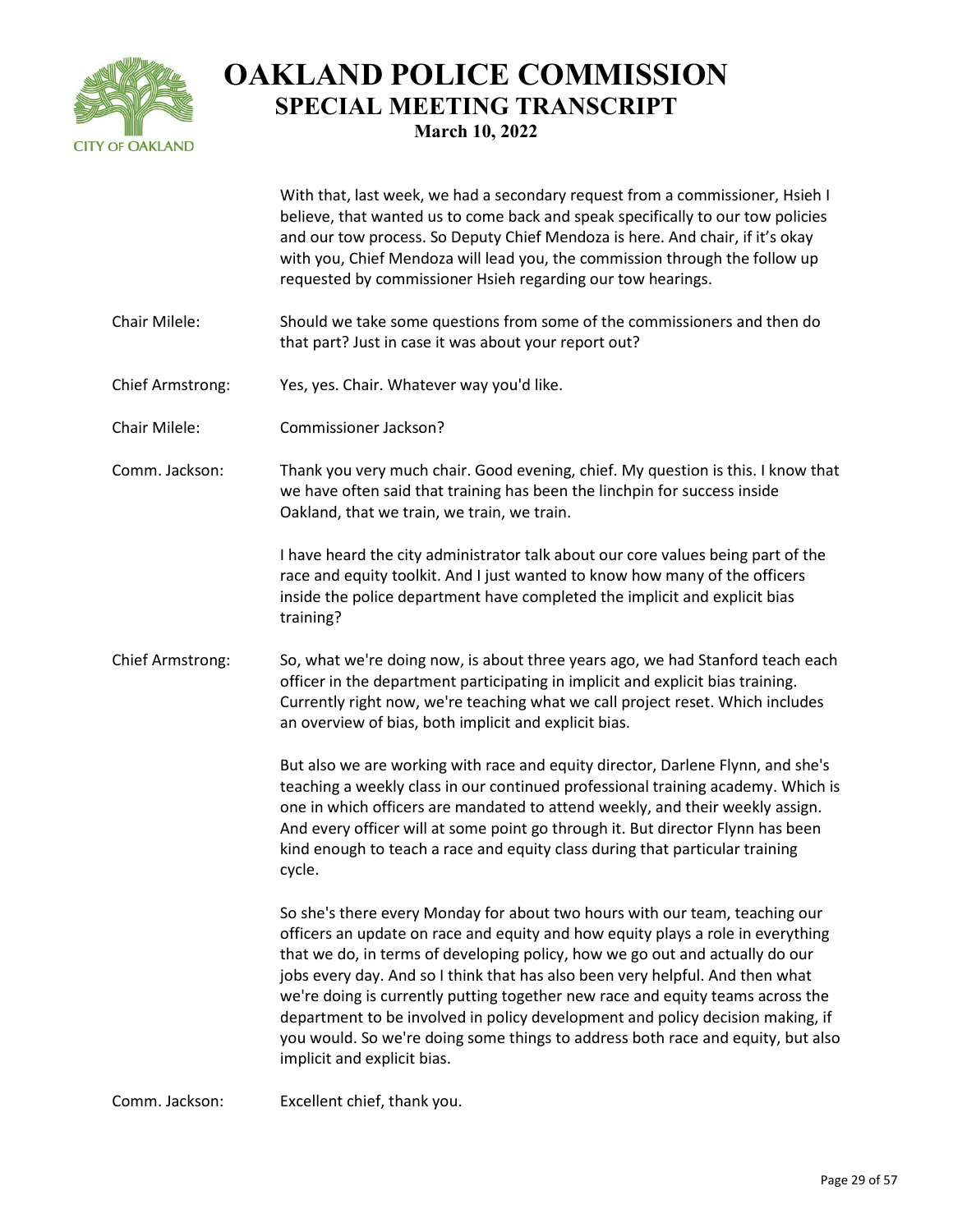

| Chair Milele:           | <b>Commissioner Hsieh?</b>                                                                                                                                                                                                                                                                                                                                                                                                                                                                                                                                                                                                                                                                                                                                                                    |
|-------------------------|-----------------------------------------------------------------------------------------------------------------------------------------------------------------------------------------------------------------------------------------------------------------------------------------------------------------------------------------------------------------------------------------------------------------------------------------------------------------------------------------------------------------------------------------------------------------------------------------------------------------------------------------------------------------------------------------------------------------------------------------------------------------------------------------------|
| Comm. Hsieh:            | Thank you chair. Good evening, chief. Thank you for your report. I very much do<br>appreciate you including the risk management assessments in these reports. I<br>think it's both important, not just it being publicly available, but being brought<br>to these meetings and hearing what it is that you have to say about these. That<br>you're on top of it, that you're talking about it, that you're addressing it.                                                                                                                                                                                                                                                                                                                                                                     |
|                         | These are not numbers that I think necessarily that we may want, as the<br>department. I'm not, sorry that's poorly worded. They're not the numbers that<br>necessarily paint the best pictures of the department. They can be taken in<br>many different ways. I know we talked about it two weeks ago about needing to<br>drill into the data. I'm sure that we'll get some comments about it, but I am very<br>interested in drilling down into the data as you recommended. And as you<br>suggested, specifically on two of the things that we're seeing in the risk<br>management assessment. Specifically, the traffic stops, as well as the use of<br>forces and the numbers and what it means. But nevertheless, thank you for the<br>report shows leadership to be willing to do so. |
| <b>Chief Armstrong:</b> | Thank you, commissioner chief. I think you're muted.                                                                                                                                                                                                                                                                                                                                                                                                                                                                                                                                                                                                                                                                                                                                          |
| Chair Milele:           | Okay. Chief, if you wanted to move to Mendoza's presentation.                                                                                                                                                                                                                                                                                                                                                                                                                                                                                                                                                                                                                                                                                                                                 |
| <b>Chief Armstrong:</b> | Yes. Deputy Chief Mendoza, you can present on tow hearings. Thank you.                                                                                                                                                                                                                                                                                                                                                                                                                                                                                                                                                                                                                                                                                                                        |
| DC Mendoza:             | Good evening, commissioners. Thank you for this opportunity. And I am<br>reporting out on the last meeting. There was an inquiry request to the<br>commission to understand how many vehicles from our size show events that<br>actually get towed by the Oakland Police Department that then go to the city of<br>Oakland's hearing officer, to then be released.                                                                                                                                                                                                                                                                                                                                                                                                                            |
|                         | And those numbers were gathered for the year ending in 2021. So the City of<br>Oakland has what they call a hearing administrative officer. That hearing<br>administrative officer is assigned to the Oakland department of transportation.                                                                                                                                                                                                                                                                                                                                                                                                                                                                                                                                                   |
|                         | They do have an office here at the Eastmont station, and they are required and<br>they have a listed criteria that falls under the revenue management bureau of<br>the city. Where they, anyone who has a vehicle towed within the sideshow that<br>would like to contest it for reasons that fall within the criteria, they are allowed<br>to request a hearing within 48 hours. At which time they would be given an<br>appointment to present that reasoning to the hearing officer, and to also<br>demonstrate their noninvolvement and activity within the sideshow, that<br>hearing officer is separate from the police department to provide a fair non-bias<br>hearing, that is not connected to the police department.                                                               |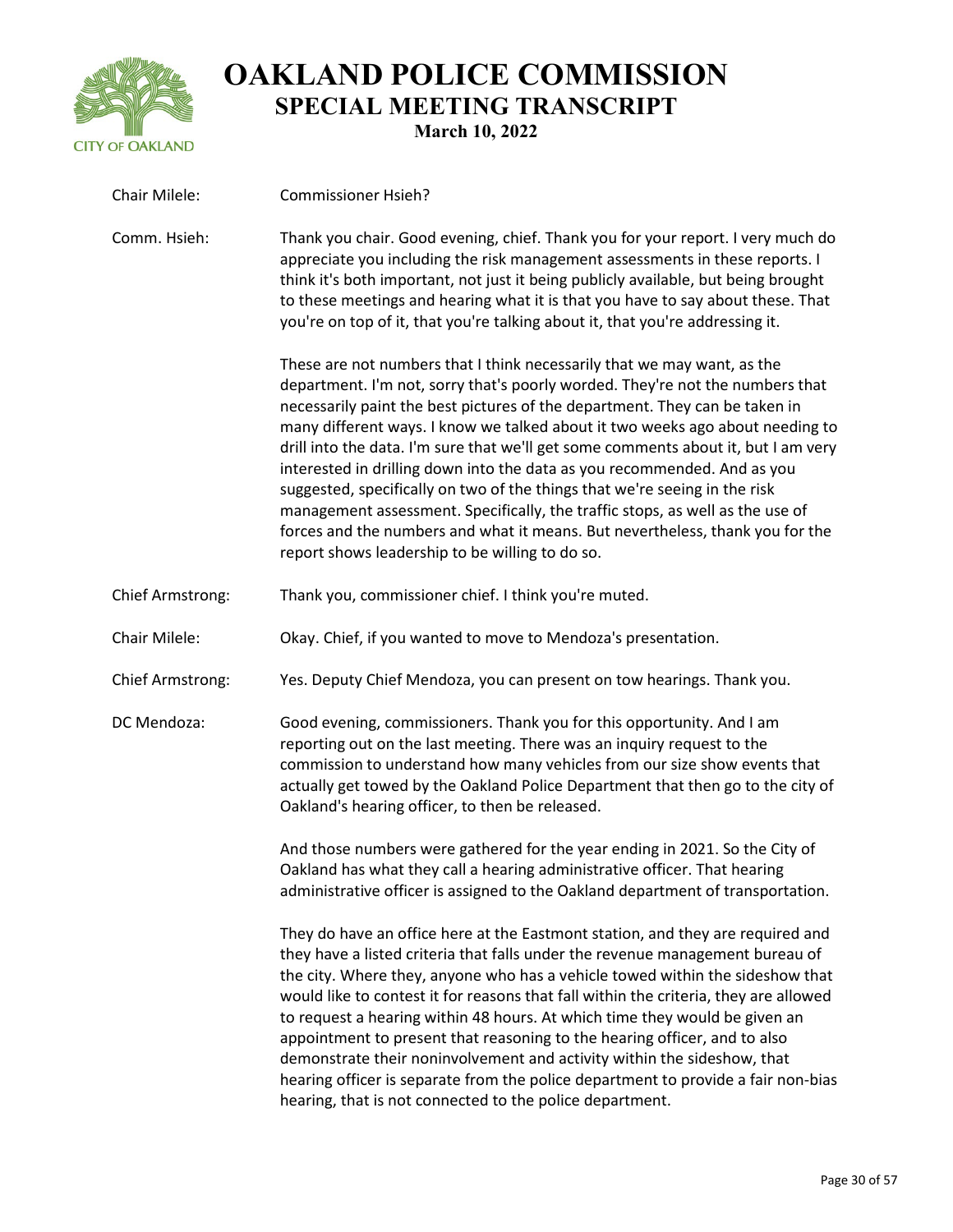

|                             | Those numbers were gathered for the year again, 2021, we had 10,366 tows.<br>Tows related to the sideshow specifically for the California vehicle code 23109,<br>that gave us the authorization to tow those vehicles were 40. Tow hearings that<br>we had for the year ending 2021 were 38 and the sideshow tows released by<br>the hearing administrative officer of those numbers were 19. So those were the<br>numbers specifically for 2021. And again, that authority of the hearing<br>administrative officer falls under the Department of Transportation. But I'm<br>open to any other questions and they do have a selected criteria that they have<br>to ensure that they abide by when they are releasing those vehicles. But I'm<br>open to any questions in regards to that report.                                                                                                                                             |
|-----------------------------|-----------------------------------------------------------------------------------------------------------------------------------------------------------------------------------------------------------------------------------------------------------------------------------------------------------------------------------------------------------------------------------------------------------------------------------------------------------------------------------------------------------------------------------------------------------------------------------------------------------------------------------------------------------------------------------------------------------------------------------------------------------------------------------------------------------------------------------------------------------------------------------------------------------------------------------------------|
| Chair Milele:               | Thank you, DC Mendoza. Commissioners, do you have any other questions of<br>the chief or of DC Mendoza? I see Commissioner Jackson's hand still up. Is that<br>from before or a new question? Okay. That's gone down. Vice Chair Peterson.                                                                                                                                                                                                                                                                                                                                                                                                                                                                                                                                                                                                                                                                                                    |
| <b>Vice Chair Peterson:</b> | Yes. I have a question. Thank you, chair, of Officer Mendoza. And with respect<br>to those tow statistics, are you actually ticketing or towing the cars that are<br>involved, actively doing the sideshow, the donuts and what have you or are you<br>just towing cars that are there observing it? What cars are you towing?                                                                                                                                                                                                                                                                                                                                                                                                                                                                                                                                                                                                                |
| DC Mendoza:                 | Thank you for that question. We have guidelines in authority to tow for very<br>specific tow. Under the California vehicle code, which is 23109. We also have<br>guidance within our policy and procedures for sideshow enforcement. So the<br>vehicles that we're towing are vehicles that are actively engaged and the<br>enforcement that we're trying to stop. What they call the erratic driving of very<br>dangerously, doing what they call donuts, just really spinning out. There may be<br>some violence involved where we have shots fired and our officers have to go in<br>and engage and there's vehicles that are involved with that. But there's also<br>other crimes that are attached to those vehicles that are towed. When we do<br>have violence associated with just not only the size show enforcement, but also<br>we have violent crimes occurring like gunshots or firearms being recovered from<br>those vehicles. |
| Vice Chair Peterson:        | One other observation. And, I hope I'm not mischaracterizing what I've heard<br>from the public about some of the sideshows and police officers engagement.<br>There seems to be a perception that the police officers are standing back and<br>not engaged. And that's kind of like where my question came. It's like, if you're<br>towing a car, you have to stop the activity. And so am I to assume, that officers<br>are actively engaged in stopping the activity and towing the cars?                                                                                                                                                                                                                                                                                                                                                                                                                                                  |
| DC Mendoza:                 | So thank you for that question. There are a lot of enforcement strategies. There<br>are other enforcement strategies that we, when it is not safe to enter such a<br>dynamic crowd, where I have rifles being shot in the air within that crowd, there<br>are certain strategies that we approach that group in. So, and there's other                                                                                                                                                                                                                                                                                                                                                                                                                                                                                                                                                                                                        |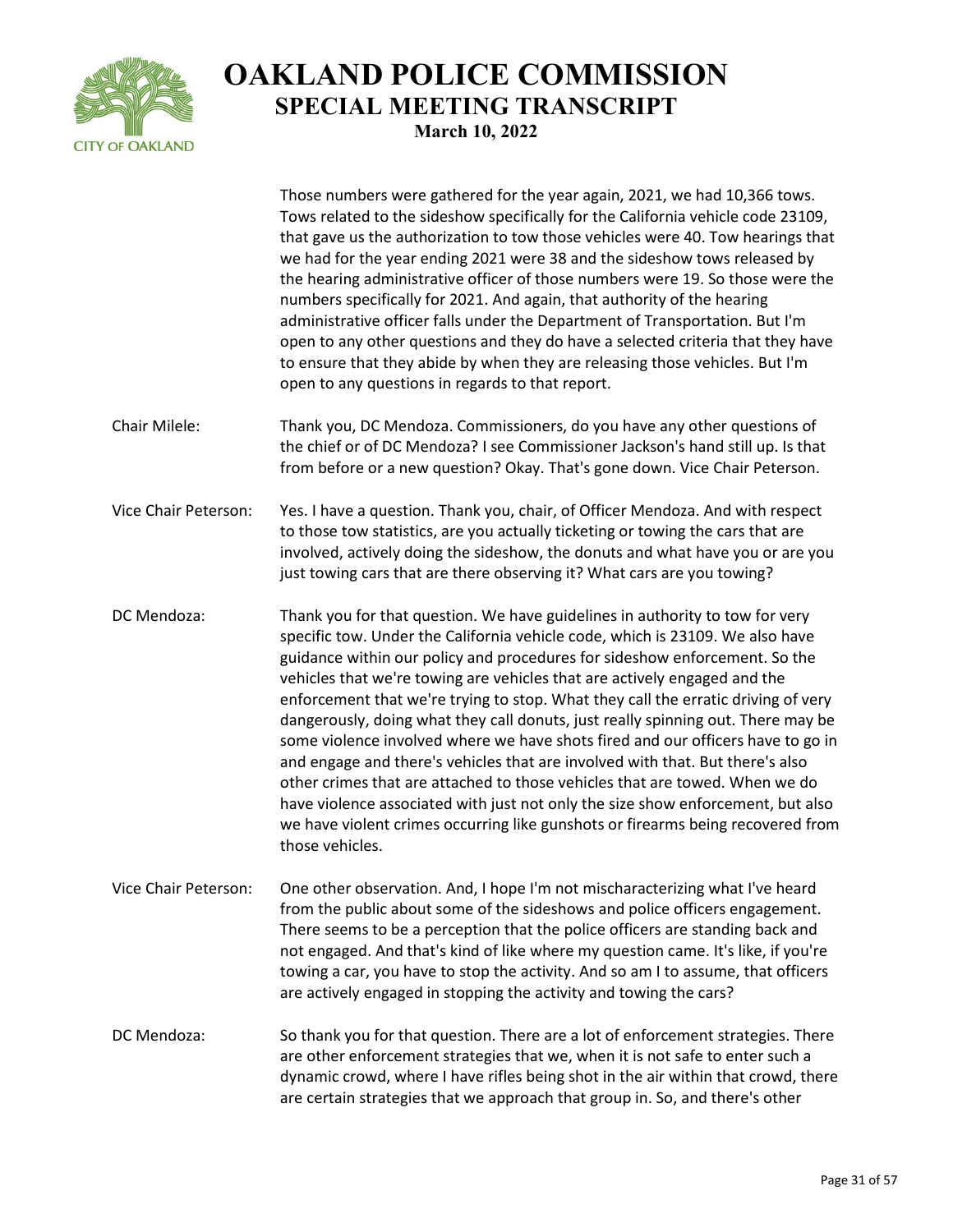

strategies that we use after the fact to then circle back and enforce crimes when

|                      | we cannot, at that moment, meet the standards of having enough officers to<br>enforce such a dynamic crowd, where you have a lot of bottles being thrown at<br>our officers, gunfire being shot from various directions. So we have to approach<br>that tactically and very sound to prevent any injury to anyone else, and also to<br>protect the public who is possibly just caught within that sideshow and is not<br>involved. So we have to be very strategic. There are other strategies, like I said,<br>that we utilize that we don't want to disclose that we do capture events and<br>circle back with our sideshow investigative teams to go be able to go back and<br>hold those individuals accountable. |
|----------------------|-----------------------------------------------------------------------------------------------------------------------------------------------------------------------------------------------------------------------------------------------------------------------------------------------------------------------------------------------------------------------------------------------------------------------------------------------------------------------------------------------------------------------------------------------------------------------------------------------------------------------------------------------------------------------------------------------------------------------|
| Vice Chair Peterson: | Thank you.                                                                                                                                                                                                                                                                                                                                                                                                                                                                                                                                                                                                                                                                                                            |
| DC Mendoza:          | Thank you, Vice Chair. Commissioner Howell.                                                                                                                                                                                                                                                                                                                                                                                                                                                                                                                                                                                                                                                                           |
| Comm. Howell:        | Hi. I just wanted to go back over the Can you hear me?                                                                                                                                                                                                                                                                                                                                                                                                                                                                                                                                                                                                                                                                |
| DC Mendoza:          | I can. I can, yes.                                                                                                                                                                                                                                                                                                                                                                                                                                                                                                                                                                                                                                                                                                    |
| Comm. Howell:        | Okay. Okay. So I just want to go back over those numbers. Okay. What was the<br>10,000, was 10,000                                                                                                                                                                                                                                                                                                                                                                                                                                                                                                                                                                                                                    |
| DC Mendoza:          | So the 10,366, that is the number of tows for the entire year of 2021. That is not<br>the number of tows specific to size shows. So the number of towed vehicles<br>within the city of Oakland as a whole.                                                                                                                                                                                                                                                                                                                                                                                                                                                                                                            |
| Comm. Howell:        | Okay. All right. Thank you.                                                                                                                                                                                                                                                                                                                                                                                                                                                                                                                                                                                                                                                                                           |
| DC Mendoza:          | You're welcome.                                                                                                                                                                                                                                                                                                                                                                                                                                                                                                                                                                                                                                                                                                       |
| Chief Armstrong:     | And Chair Milele if I could [crosstalk].                                                                                                                                                                                                                                                                                                                                                                                                                                                                                                                                                                                                                                                                              |
| Chair Milele:        | Yes.                                                                                                                                                                                                                                                                                                                                                                                                                                                                                                                                                                                                                                                                                                                  |
| Chief Armstrong:     | I just want to, if there's not any more questions for sideshow first, I just wanted<br>to end with just a couple of updates for you. Short updates, ma'am.                                                                                                                                                                                                                                                                                                                                                                                                                                                                                                                                                            |
| Chair Milele:        | Commissioner Hsieh, is your question about the towing or is there something<br>else?                                                                                                                                                                                                                                                                                                                                                                                                                                                                                                                                                                                                                                  |
| Comm. Hsieh:         | Oh, I can save it for after.                                                                                                                                                                                                                                                                                                                                                                                                                                                                                                                                                                                                                                                                                          |
| Chair Milele:        | Okay, go ahead, Chief.                                                                                                                                                                                                                                                                                                                                                                                                                                                                                                                                                                                                                                                                                                |
|                      |                                                                                                                                                                                                                                                                                                                                                                                                                                                                                                                                                                                                                                                                                                                       |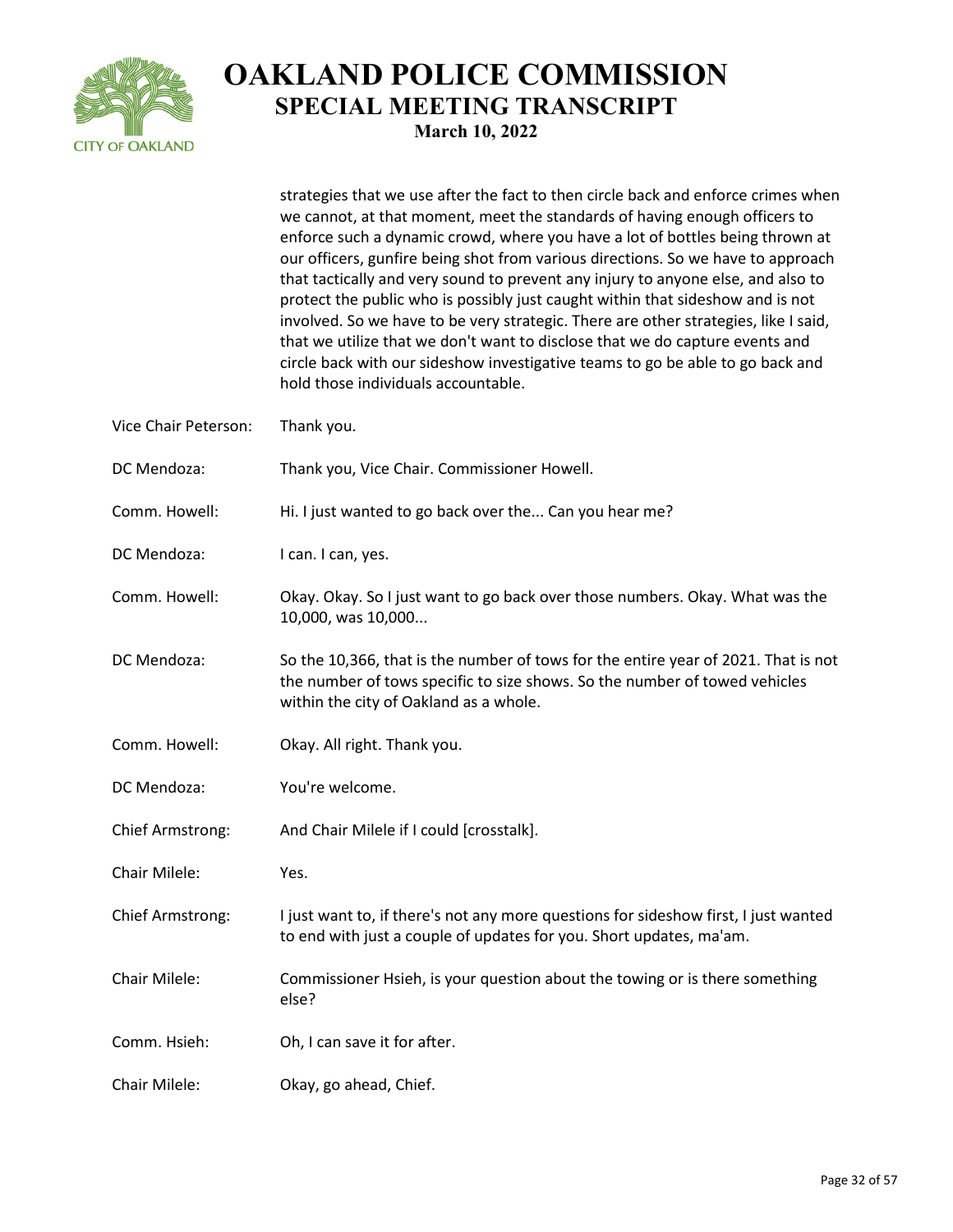

| Chief Armstrong:  | So, I just wanted to make sure I end by recognizing our current staff. And today<br>we sit at 667 officers. That is well about 60 short. So we have 60 current<br>vacancies, currently. We just started in the academy on Monday, the 188th<br>academy. And that started with 41 officers. It's the highest number of officers<br>that we've recruited in the academy in several years. But we also had a very<br>difficult month in terms of attrition, losing 15 officers in the month of February.<br>So while we continue to hire officers, we still are seeing a large number of<br>officers either retiring or leaving for another agency. So with that, I just wanted<br>to make sure I submit that because I do believe everything that we talk about<br>when it comes to crime, staffing, accountability. I mean, when we talk about<br>accountability, staffing is a huge issue, is our ability to have adequate staffing<br>out there in order to be able to do all the things that the community is asking us<br>to do. So with that, I submits my report.                                                                                                                                                                                                                                           |
|-------------------|------------------------------------------------------------------------------------------------------------------------------------------------------------------------------------------------------------------------------------------------------------------------------------------------------------------------------------------------------------------------------------------------------------------------------------------------------------------------------------------------------------------------------------------------------------------------------------------------------------------------------------------------------------------------------------------------------------------------------------------------------------------------------------------------------------------------------------------------------------------------------------------------------------------------------------------------------------------------------------------------------------------------------------------------------------------------------------------------------------------------------------------------------------------------------------------------------------------------------------------------------------------------------------------------------------------|
| Chair Milele:     | Thank you. Commissioner Hsieh. Did you want to ask your question now? No.<br>Commissioner Howell, did you have a new question?                                                                                                                                                                                                                                                                                                                                                                                                                                                                                                                                                                                                                                                                                                                                                                                                                                                                                                                                                                                                                                                                                                                                                                                   |
| Comm. Howell:     | I'll just lower my hand.                                                                                                                                                                                                                                                                                                                                                                                                                                                                                                                                                                                                                                                                                                                                                                                                                                                                                                                                                                                                                                                                                                                                                                                                                                                                                         |
| Chair Milele:     | Do any other commissioners have questions for the Chief or DC Mendoza? It<br>looks like we can go to public comment at this time.                                                                                                                                                                                                                                                                                                                                                                                                                                                                                                                                                                                                                                                                                                                                                                                                                                                                                                                                                                                                                                                                                                                                                                                |
| Commission staff: | Thank you Chair Milele. Members of the public wishing to make public comment<br>on this item, the chief's report, please raise your hand. I'll call on you in the<br>order that they prepared, once I get our clock. Okay. First up, Moto G stylus I've<br>unmuted you.                                                                                                                                                                                                                                                                                                                                                                                                                                                                                                                                                                                                                                                                                                                                                                                                                                                                                                                                                                                                                                          |
| Moto G stylus:    | Thank you. I have a number of questions that came up here. I don't understand<br>why in the report on this year's policing data, the intel led stops are not broke<br>down for African Americans. That doesn't make much sense. Maybe Chief<br>Armstrong could orally give the number. As far as collisions, I hesitate to just<br>take Chief Armstrong at his word, nothing personal again. I witnessed a collision<br>on December 5th, between I didn't witness the collision. I witnessed the<br>aftermath between a police vehicle 1861 on December 5th, 2021. Two<br>individuals were taken to the hospital, I was told by an officer at the scene. It<br>was a serious collision on 68th and Foothill. Two people in the civilian vehicle<br>were taken to the hospital. I had put in various records requests for the report<br>and they've been closed improperly. This is to give you an example of how the<br>public is interacting with the Chief in his organization.<br>There's nothing There's no data that Mr. Armstrong presented you, that the<br>Level 4 use of force increase is due to apprehending armed individuals, none at<br>all. And at a public safety committee meeting earlier this week, one of Mr.<br>Armstrong's subordinates revealed that 15 officers had recently lost Skelly |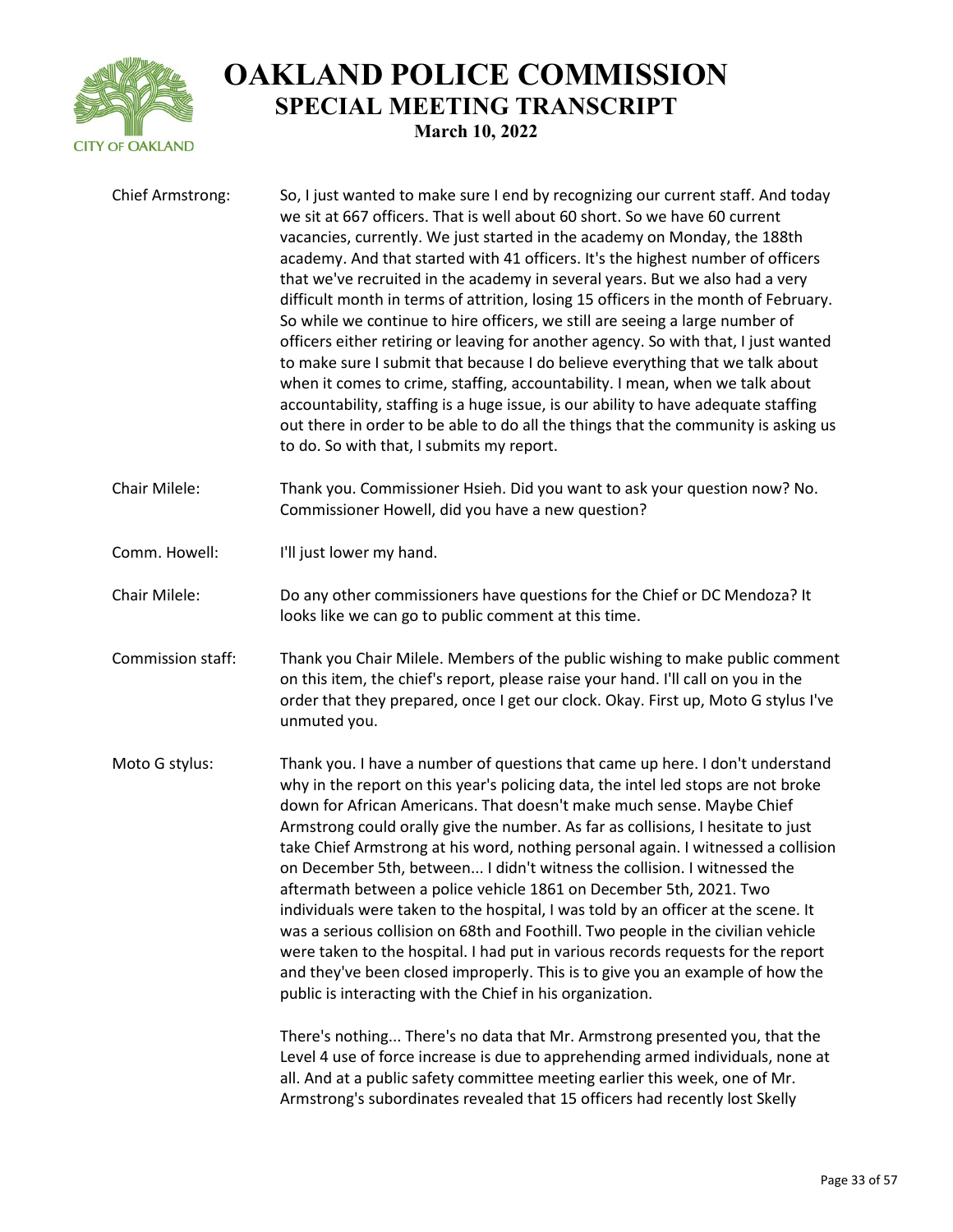

hearings, where they were seeking to have exemptions from the city's vaccine mandate for employees and they may separate from the department. They may either be fired or quit if they don't get vaccinated. So I think the chief owes you an explanation and update on that as well. That was public information revealed at the Public Safety Committee.

- Commission staff: Thank you for your comment. Next up, phone number ending in 5802. I think this might be Mr. Saleem Bey. Mr. Bey?
- Saleem Bey: [inaudible].
- Commission staff: We could hear you Mr. Bey, try again.

Saleem Bey: That's my fault. So much garbage, where to start. Can you hear me?

Commission staff: Yes. Go ahead.

Saleem Bey: Race and equity class failure. It's obvious. Ms. Flynn has been failing regarding systemic racism with OPD. Ms. Flynn has been employed by the city of Oakland since about 2015. Since that point OPD has continued to fail to stop racially profiling at the exact same percentile rate for all the years she has been collecting a check from Oakland. In fact, we met with Ms. Flynn the first week she was hired in her position, and she has ignored everything and anything about the Bay cases since. So please, when OPD chief says that they are learning, that OPD is learning, not to be racist from a city admin paid director, take it with a grain a salt. Since the same systemic racism presented to the new IG was seen by Ms. Flynn and the chief that had sat on this case since he's been going to the OPC meetings in 2018, listening to us say that an OPD officer stole my brother's cases when he retired, while being investigated for misconduct, right? He hasn't said anything about the Oakland police officers letter about racism and why he hasn't done anything about it.

> I just need for the chief as well as the OPD to understand that the chief is not here and the Oakland Police Department is not here to actually work with the OPC. They're only here to get you off their back to the degree that they can continue to racially profile and fail at the NSA for 20 years. While G was a black CEO who made sure 250 black people were paid every month to have his murder treated like an anonymous homeless person with no leads is disrespectful to our community that lost so much. The OPD criminal let off the hook by this chief and the current CPRA repeatedly. Thank you.

Commission staff: Thank you, Mr. Bey. Ms. Olugbala.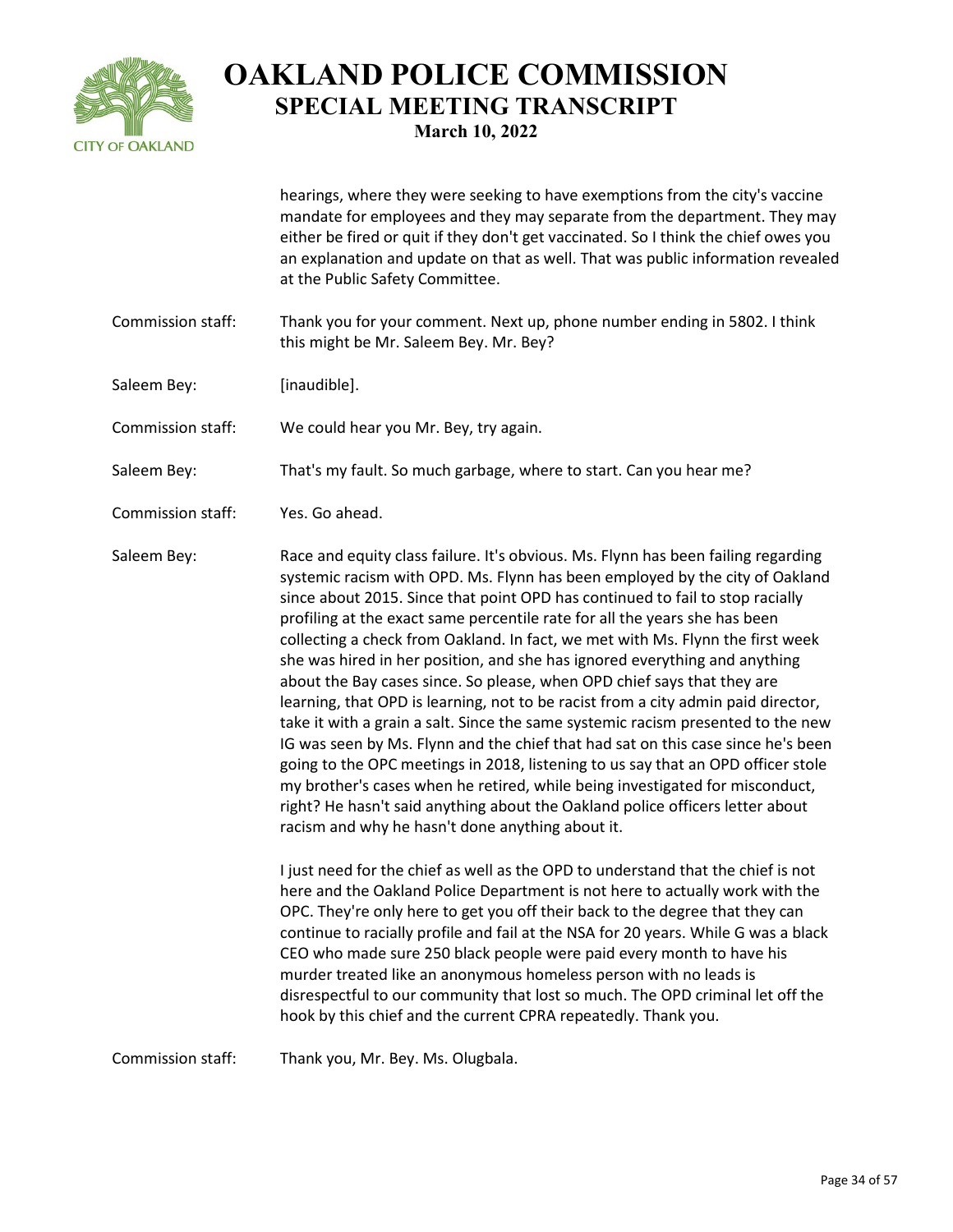

| Assata Olugbala:  | The data that is the intelligence data is not broken down by race. The non-<br>intelligent data is broken down by race. Traffic stops, use of force for African<br>Americans in 2020, 64%. African-American, 23% Hispanic, 2021 African-<br>American 65% of use of force, Hispanics 22%. It went up in 2021 use of force<br>African Americans 65%, use of force for Latinos, Hispanic 10%. It went down for<br>them. And 2021 use of force, 72% African Americans, 14% Latinos. What is going<br>on that use of force is impacted you disproportionately over a four year period,<br>according to your data, African Americans at such a high rate when our<br>population has declined 14% over the last 10 years?<br>At the same time, intelligent led stops Not understanding exactly what that<br>means. It would seem to be you have some information about a vehicle that<br>would cause you to stop the car. I'm not sure. But I was told at a meeting of the<br>Community Police Advisory Board that all stops are intelligent led.                                            |
|-------------------|---------------------------------------------------------------------------------------------------------------------------------------------------------------------------------------------------------------------------------------------------------------------------------------------------------------------------------------------------------------------------------------------------------------------------------------------------------------------------------------------------------------------------------------------------------------------------------------------------------------------------------------------------------------------------------------------------------------------------------------------------------------------------------------------------------------------------------------------------------------------------------------------------------------------------------------------------------------------------------------------------------------------------------------------------------------------------------------|
| Commission staff: | Thank you, Ms. Olugbala. Phone number ending in 9932, by this Mr. Parker, I<br>think this might be you, 9932.                                                                                                                                                                                                                                                                                                                                                                                                                                                                                                                                                                                                                                                                                                                                                                                                                                                                                                                                                                         |
| Nino Parker:      | Nino Parker, homeless advocate, Bay Area. I'd like to start off by saying to the<br>lady that's the judge, that's on the commission. I didn't mean any disrespect. I<br>didn't know your former position, but at the same time, I think I probably<br>would've toned it down. But on the other side of that, I did attempt to speak my<br>mind. Like I say, if it's a homeless issue and something happens that day and it's<br>concerning homeless people and the police, I will probably talk about that issue<br>no matter what the agenda item is. But no disrespect to you. As for my futuristic<br>thoughts on how the police department will be all over west Oakland once the<br>ballpark comes in, what I noticed in San Francisco, they have a private police<br>department. They're all over down that ballpark area, Chase Center, all the way<br>over to the ballpark. I get the feeling the regular police department here will be<br>doing something else while all the rich people have their own police department<br>running through the black community out there. |
|                   | Also, I'd like to say to the legal department in Oakland, there is a police report<br>where I was attacked by [inaudible]. And I want to talk to their legal department<br>about getting their report on their investigation. Sara Bedford and her Office of<br>Human Services, I'd like to have a copy of that. I just wanted to speak<br>[inaudible]. Thank you.                                                                                                                                                                                                                                                                                                                                                                                                                                                                                                                                                                                                                                                                                                                    |
| Commission staff: | Thank you Mr. Parker. Rachel Beck.                                                                                                                                                                                                                                                                                                                                                                                                                                                                                                                                                                                                                                                                                                                                                                                                                                                                                                                                                                                                                                                    |
| Rachel Beck:      | Hi, can you hear me?                                                                                                                                                                                                                                                                                                                                                                                                                                                                                                                                                                                                                                                                                                                                                                                                                                                                                                                                                                                                                                                                  |
| Commission staff: | Yes, go ahead.                                                                                                                                                                                                                                                                                                                                                                                                                                                                                                                                                                                                                                                                                                                                                                                                                                                                                                                                                                                                                                                                        |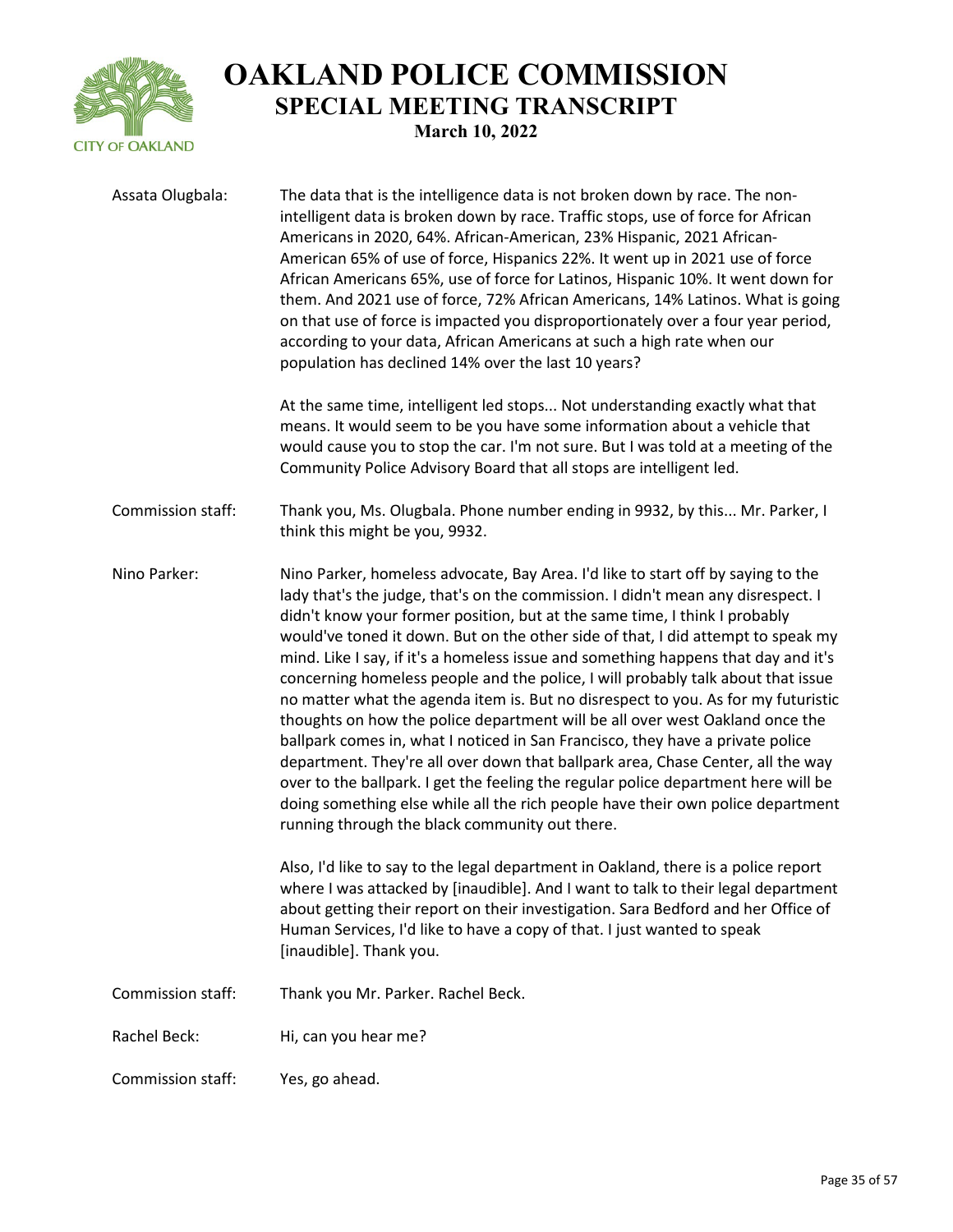

Rachel Beck: Great. Thank you. Through the chair, this is something I would love to hear the chief address, if not at this meeting at a subsequent one. There is a term commonly used in police work to refer to a cluster of symptoms or behaviors, including agitation, elevated temperature, altered state. It's excited delirium. The trouble is the American Medical Association, American Psychological Association, and Physicians for Human Rights all reject that term, observing that it's not a valid medical diagnosis and observing that the of symptoms in the catchall of excited delirium can be caused by anything from alcohol withdrawal to infection to encephalitis. This term has been pushed by Axon, even though there's no medical consensus behind its value or its use. I'm clear that many of the in custody deaths of people whose death certificates read excited delirium involved positional asphyxia. And due to the commission's work, positional asphyxia is no longer permissible within OPD policy. Still, framing a medical crisis through the lens of a syndrome that does not exist, makes it harder for EMTs to diagnose and treat the actual medical crisis a person in custody is experiencing. And I'm asking the chief, would you please stop using this term in training materials? Unless the training materials that I found online are archival and not current. Thank you. Commission staff: Thank you, Ms. Beck. [Reisa Jaffe]. Reisa Jaffe: Hi. Yes, this is Reisa Jaffe. I'm glad to hear that crime statistics are coming down. That's good news. It's disappointing to hear the chief continue to call out the decrease in the number of police as if police are the only solution to public safety when crime statistics are coming down and the police staffing is lower. I want to share with you all that last night at the Budget [inaudible] Commission, there was unanimous vote just to support the recommendation that came out of the Budget Advisory Work Group on the Reimagine Public Safety who have transparency on the data that's on police staffing and to dedicate a position to make data available public. So we can really look at how our police resources are being used. We can't fund other solutions to public safety if we continue to fund the police department at the level we are. So let's find out what the real needs are, what the... So anyway, I just wanted to share that piece of news. Thank you. Commission staff: Thank you for your comment. Anne Janks, just one moment, please, Ms. Janks. Okay, when you're ready. Anne Janks: Good evening. I would really ask urge the police commission to find out from Rachel Beck, what training documents there are that reference excited delirium, given that the commission passed a policy that specifically address use of terms like excited delirium.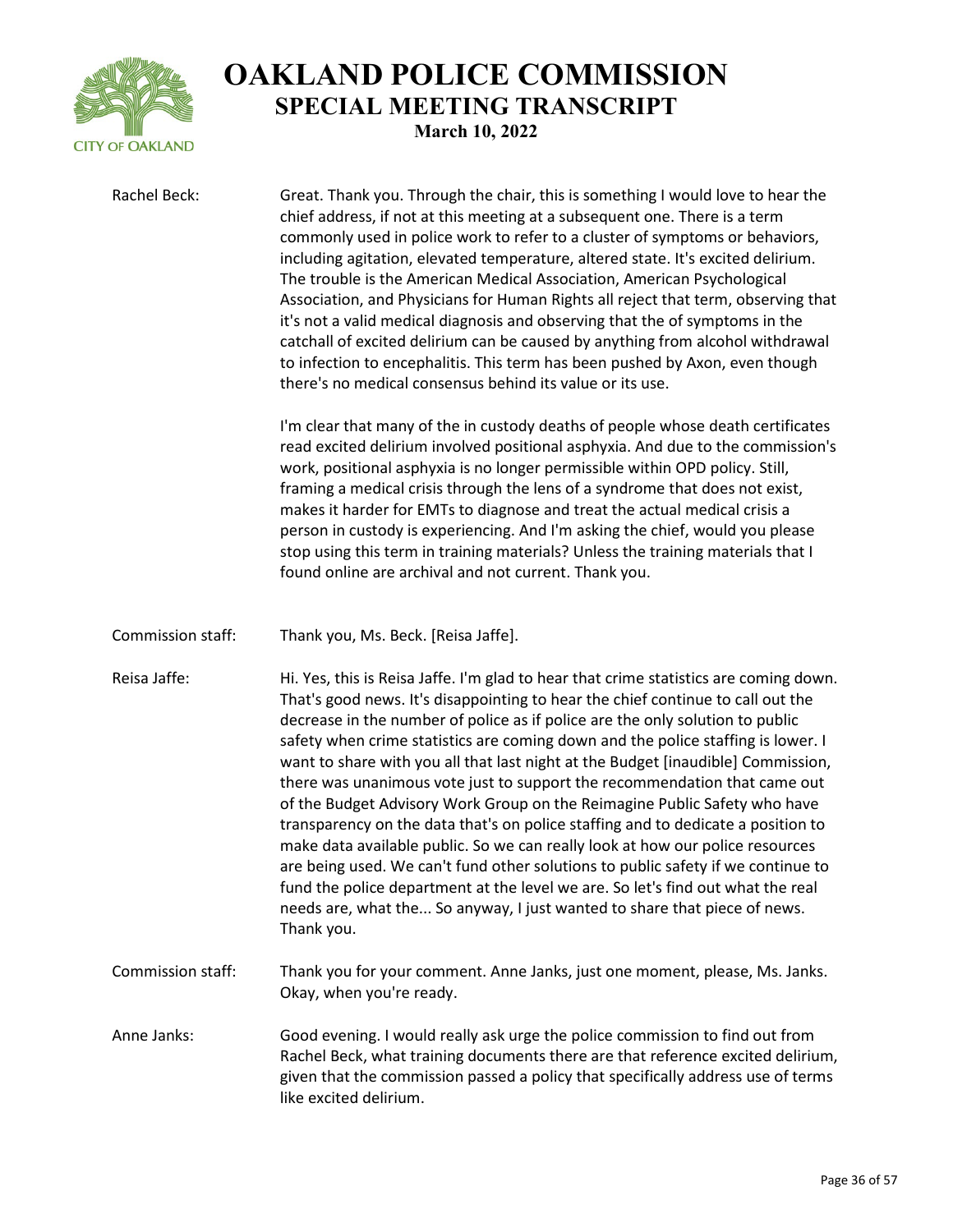

But the reason I originally raised my hand... And I would like to thank Rachel

Beck for raising the issue. The reason that I raised my hand was I wanted to ask if it's possible to look at officers who were involved in the Instagram scandal and what their level of training was on internal, whatever the phrase is for discrimination and for the anti-racism training. How well trained were they, that they didn't see anything wrong with those postings? And I'd be curious if they were less trained than other officers. How did that... I mean, I think it's an interesting snapshot potentially to look at and decide whether the training that was in place at that point was effective. That's just a question that I have about that data. Thank you. Commission staff: Thank you, Ms. Janks. Chair, I believe I have no more public comment, but you do have a commissioner with their hand raised. Chair Milele: Commissioner Hsieh. Comm. Hsieh: Thank you, chair. Chair, I hope that we can schedule something with the chief and his risk management people to hopefully get a presentation about a deep dive on the data, I think that was one of the things that the chief mentioned. I don't think it's something that happens every week, obviously, maybe on a quarterly, bi-annual or annual basis. I'm thinking about this commission's goals and sort of its directives. I think it's important to look at the breakdowns on non-intel traffic stop, on tows and on uses of force. And I look forward to that and hope that we can make that request through the chair. Chair Milele: Absolutely. Thank you. Are we able to move on to the next item? Commission staff: We are. Hi, it's mine. I'm going to share my screen if that's okay. And probably come on video. Good evening, everyone. Good evening Chair, Vice Chair, commissioners, members of the public. It's lovely to be on camera with you all. I'm sharing my screen to show you this. Agenda item is really hopefully quite quick and a little cursory. It's unfortunate that Mr. Conor Kennedy, our counsel isn't on with us, but I know Natasha is. Huge thanks to Conor because he really did have most of the heavy lift here. We've redesigned the table that would normally accompany the agenda. That last agenda item, it's been in our park. It's been pages long. It's got colors, it's got ratings. It's also a little bit outdated, so we've redesigned it. And it's a little cleaner, it's in your packet. I'm showing it to you now. What we've done with it is first off, you will see that we've taken away the grading. It used to be high, medium, low. And we are assuming that everything is important. So there is no low priority. We've also cleaned it up. So anything that was finished is no longer on the list. Because that the last version, again,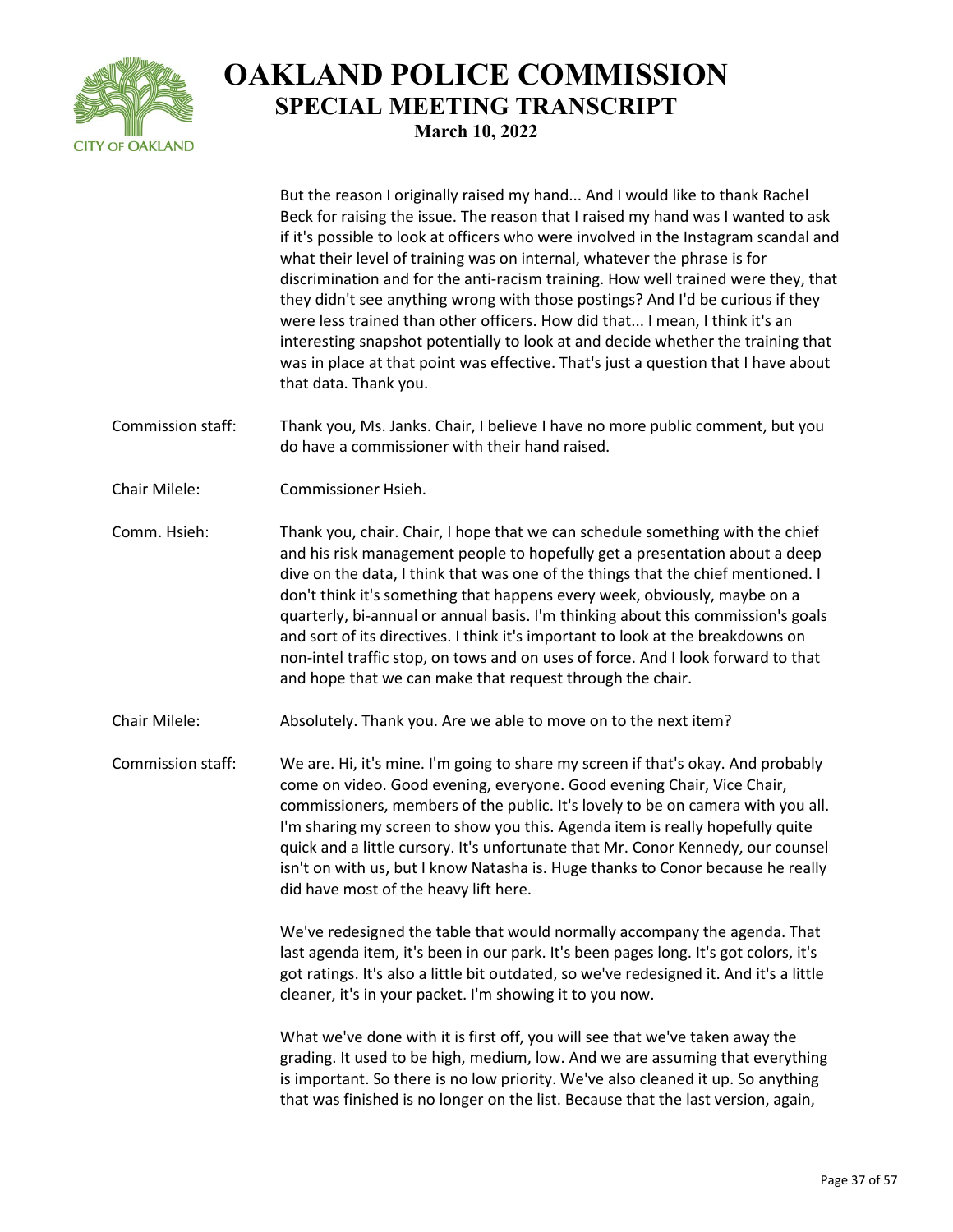

was kind of a little long, but included everything that this commission had done. So congratulations for that. We are also starting out... And you'll see the comment from Conor on the side there, this is a starting point. And so we're hoping to build on this, but what you are looking at is a clearer and more explicit focus for this commission on its charter mandated activities. And then of course we'll be capturing the agenda asks that stakeholders, members of the public make, as they come in. As you all also ask for them, request them.

What else is worth pointing out? This is going to be a little bit of a work in progress. Something that we are working toward. You'll see the timeline for 2020, hoping to turn this into a little bit of a Gantt chart. So that commissioners, as well as anyone else that starts to look at this, whether it's posted online, can actually track with us and see when in the year the work needs to start, how long it tends to take. So it's just a little... We're going to try and see if we can organize a little, not necessarily differently, just a refresh from what we had. That's all I have for you. And I will see if there are any questions. But we, yes so we're going to start using this, hopefully. Any questions from the commissioners?

Chair Milele: Commissioner Hsieh.

Comm. Hsieh: Thank you and Connor for all of your work on this. I know it's not fun updating spreadsheets, but it is quite valuable. Thank you so much.

Commission staff: You're welcome. And it is.

Chair Milele: Other questions from commissioners? Commissioner Hsieh, is that the same hand? Okay. I believe we can take public comment on this item now.

- Commission staff: Thank you. Members of the public wishing to make public comment on this item. Please raise your hand. I'll call on you in the order they appear. Just one second. I also set up our timer. Ms. Olugbala.
- Assata Olugbala: Yes. The document states that you will be developing the performance criteria for the director and for the police chief. But it doesn't state the development of the performance criteria for CBRA. And that's very important for me. So is that already developed, the criteria or is it just been left out and if so, for what reason? Thank you.
- Commission staff: Thank you for your comment, Ms. Olugbala. Phone number ending in... Oh, sorry. I see Ms. Grinage. You have your hand up. Rashidah Grinage.
- Rashidah Grinage: Thank you. Yeah, just two points. Certainly I appreciate this effort. It's obviously much more user friendly than the previous version. But two points, I think some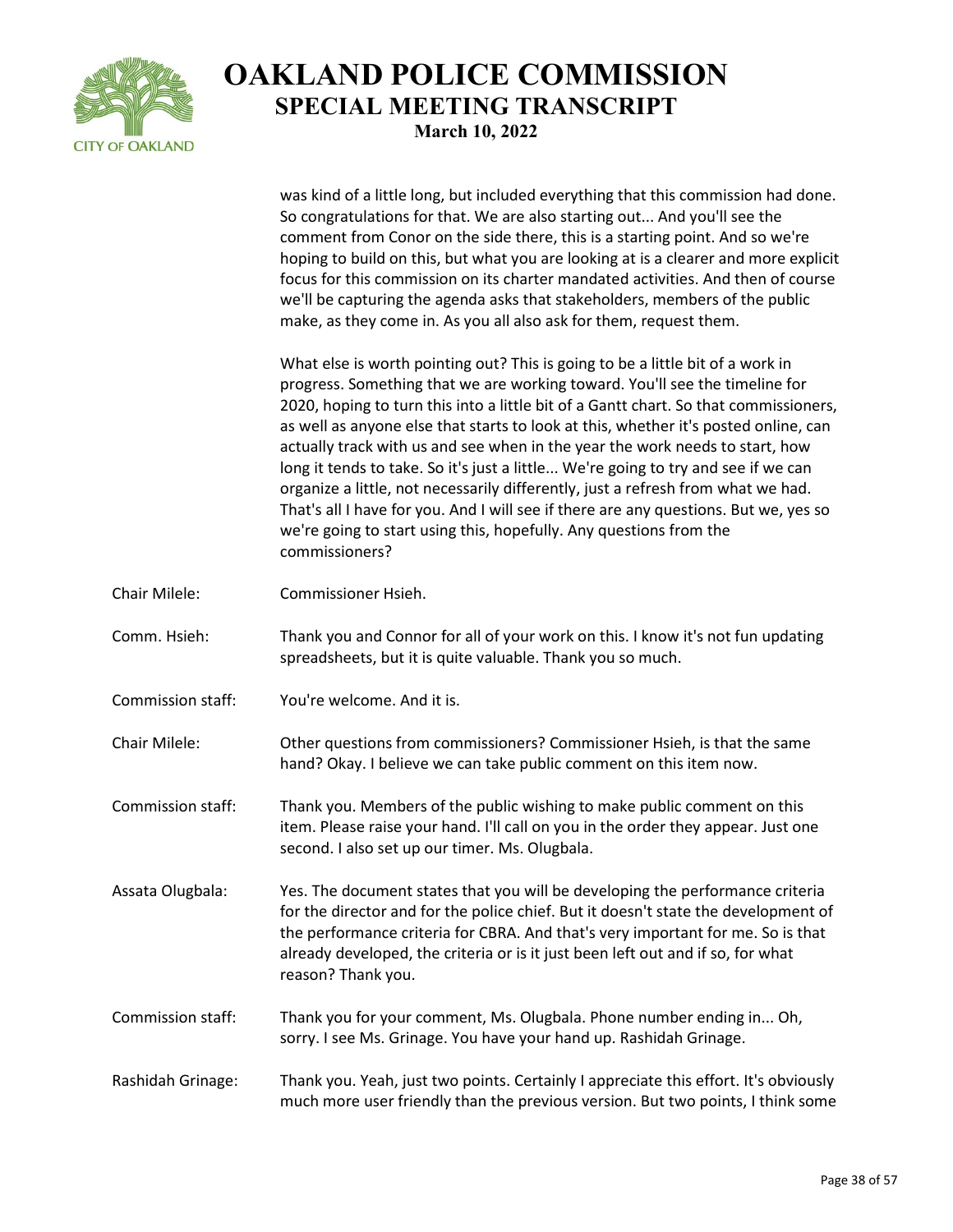

of the items really need to have a calendar notation. For example, the budget discussions need to be timed with the action of the council. At a certain point in time, it be too late to weigh in on the budget because the council will already have passed the point of no return. So I do think that there needs to be some element of time sensitivity attached to some of these items. And I think also there might be an urgency factor. For example, the NSA related items that have a court imposed deadline, which we've seen with these three policies. So that's the only kind of suggestion I would make. Thank you.

- Commission staff: Thank you, Ms. Grinage. Phone number ending in 5802. Mr. Bey, you're unmuted. If you'd like to start. 5802, when you're ready.
- Saleem Bey: Ready, can you hear me?
- Commission staff: I can now yes. Go ahead.

Saleem Bey: Okay. Thank you very much. Could you roll that clock from here, please? Saleem Bey. The community has issues with this law firm, its track record isn't pro community. It's really cozy with the city attorney's office. We have seen the letter where Conor Kennedy coordinated the 3304 seal of the Ross Report with the corrupt city attorney's office. The CAO was sued and lost to local reporters in a SB 1421 case, just recently. And the court is forcing the city to release OPD files that the city attorney stood on until a judge ruled that these actual cases did qualify for SB 1421. SB 1421 was updated to SB 16. SB 16 specifically says that there is a complaint that was found sustained and there was also evidence of racial profiling, that case needs to be opened up to transparency of the public.

> What we're asking for through the chair is that they require this law firm of Conor Kennedy to put in writing so they can show their legal justification of why SB 1421 and SB 16, do not apply to the Ross Report. Otherwise, all of these behind the scenes things doing, or whispers and the fake training of 3304 from Mr. Alden, who was actually a person who was being investigated by the Ross investigation. So you shouldn't listen to Mr. Alden say that you can't release the Ross investigation, especially when he was a person who was investigated. You shouldn't even been trained by Mr. Alden at a time that this investigation was still going on with him and the CPRA investigators in his supervision.

Commission staff: Thank you, Mr. Bey. I'm sorry to have to cut you off. Reisa Jaffe.

Reisa Jaffe: Yes. I want to support Rashidah Grinage's comment about paying attention to dates and the last budget cycle. You all missed the timing there and the mid cycle budget review is coming up. And so there's an opportunity to be paying attention to get... And the thing I talked about previously, where getting better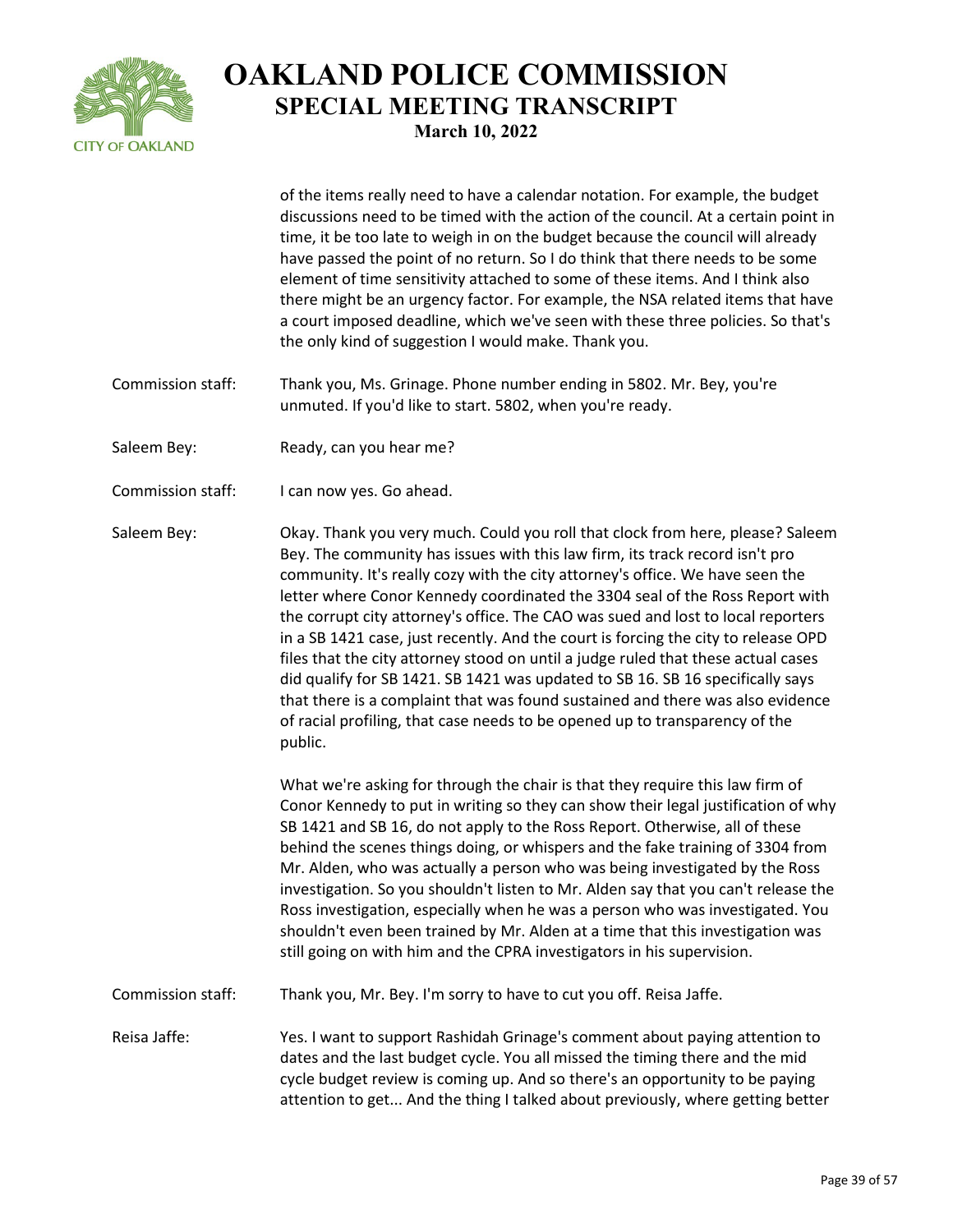

access to data. If we can get a policy analyst dedicated to doing that would help your work. So I recommend you all follow up on that in a timely fashion. Thanks. Commission staff: Thank you, Ms. Jaffe. Phone number ending in 1779. (silence) Mary Vail: Yes. This is Mary Vail. We're talking about future agenda items. I communicated with former Chair Jackson about this issue. There was a class action settlement last year that requires the police department, which is a big problem with the cities not providing records. Not only under SB16 and SB1421, but generally. And the council to the commission need to familiarize yourself with the settlement and basically request bimonthly or quarterly reports from the chief as part of the chief's report on the department's progress in fulfilling the terms of the settlement. So living settlement will go on for several years, you don't want to be in a situation, of course, you inherited the NSA where things go on and on, because the department's not needing the benchmarks of the settlement. Or you don't really have any information how the department is complying with the settlement, any challenges they're meeting in complying with the settlement and just how they're progressing. And I think this is a proactive thing that you can do so that the underlying problem and the issues addressed by the settlement get addressed rather than linger on and on. So I would hope you would put that matter on your agenda, set things up for ongoing oversight by the commission of the city's compliance with the settlement. Settlement doesn't address every single case, addresses the cases or multiple parties, including, I believe-Commission staff: Thank you for your comment, Ms. Vail. I'm so sorry to have cut you off [inaudible] are. Seeing no comments. It's [inaudible] Chair Milele: Our next item is the review and approval of the commission's 2021 annual report. I don't know if we want to do any discussion on this item. Do any commissioners have any edits, any additions, or anything they want to ask regarding this? Commissioner Jordan. Comm. Jordan: Yeah. So a couple things reasonably related to me specifically or things I was specifically involved that I noted were potentially incorrect or not included. First under OPD policies and orders, the Bearcat policy that was developed was not included here. So it was essentially, largely the same group that worked on the dedicated arrest team policy, also worked on the Bearcat, but it was distinct process. And the other thing is under listing, and this is, I mean, this doesn't feel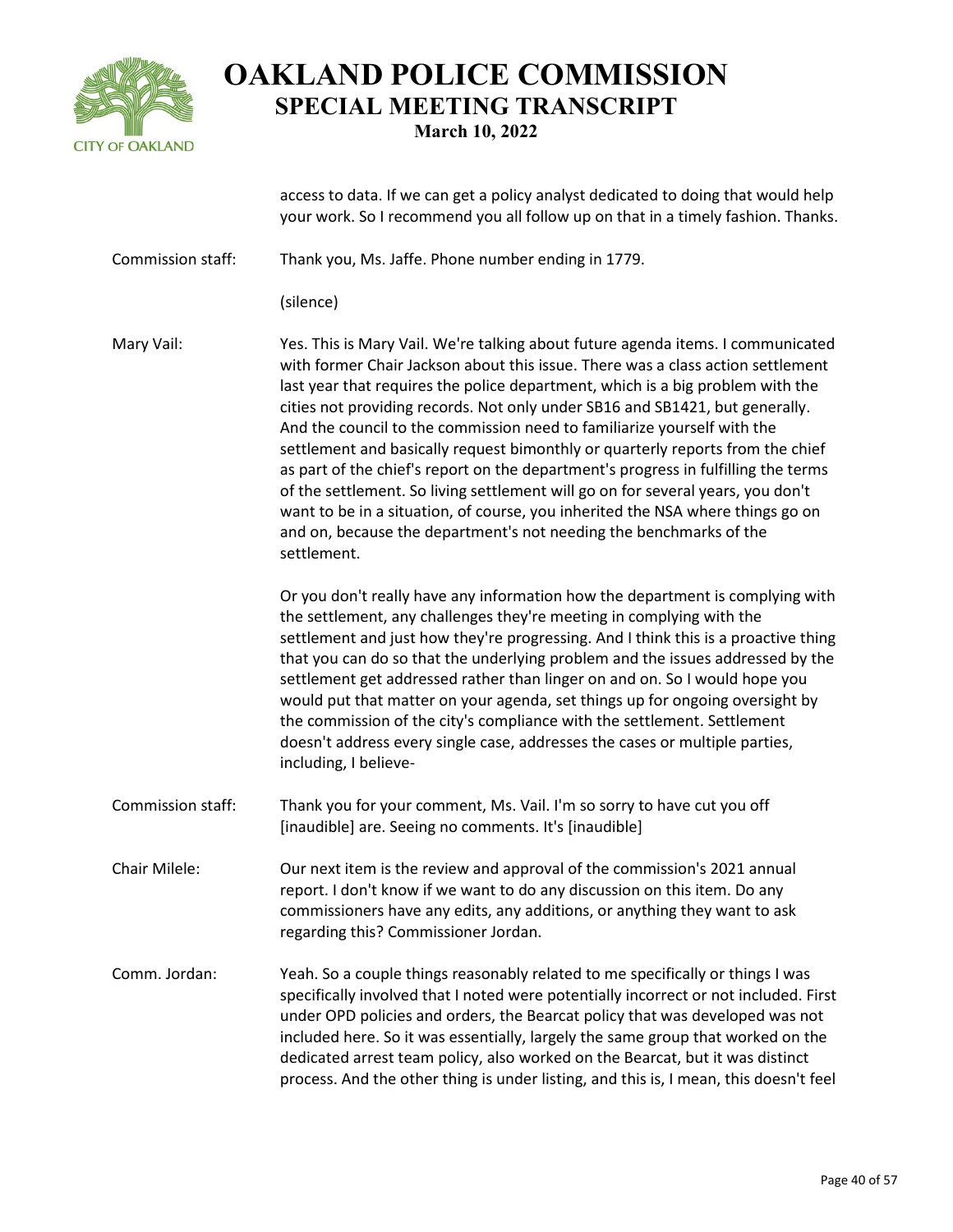

super important. But under the title of commission's structure, this is page 10 of the attachments. I don't know, attachment 10 page... I don't know.

So technically I'm listed here as appointed by selection panel, which I was as an alternate, but then I took on the mayor pointy seat that was open in, I guess, 2020. And so I should be listed as mayoral here, even though there is that mixed thing happening. And it seems, to me, that likely my term should be the end of that term not the end of my original appointed term. Which is, I imagine, going to be a challenging point of conversation when my term ends. I mean, essentially what that would mean is I would get two terms, but too shorter, I wouldn't have served my full term. I don't think we need to discuss that now, but I believe it should be 2023. That's all

- Chair Milele: Thank you, Commissioner Jordan. Are there any other questions or additions or with the annual report? I wonder if we can entertain a motion to approve it with the caveat that will first confirm Commissioner Jordan's concerns that he brought up we'll look into that and clarify and correct those potential errors. Commissioner Gage.
- Comm. Gage: Thank you, Chair. Apologies for the late hand. Was the internal affairs policy and procedure manual something from 2022 or was that a late 2021 policy?
- Commission staff: I wouldn't have that information off the top of my head, but I can certainly search. Wait was which one, sorry, which manual?
- Comm. Gage: The OPD internal affairs policies and procedures manual. I'm not sure if that needs to be included in this year's report or if that was something we addressed early in 2022. But I'm not particularly clear on the timing there, so we might want to double check if that should also be included as a policy that we passed and a committee work that was completed during this covered period.
- Chair Milele: Thank you, Commissioner Gage. Commissioner Hsieh.

Comm. Hsieh: Chair to Commissioner Gage's point, the IAP policies and procedures, I think, was right around May or June 2021, finished because that's around when I joined.

- Chair Milele: Commissioner Gage, are your hand up again, or you have?
- Comm. Gage: Apologies, I did not lower it. Given Commissioner Hsieh's statement, I would ask that the IAP and P manual will be added to the appropriate sections in this report.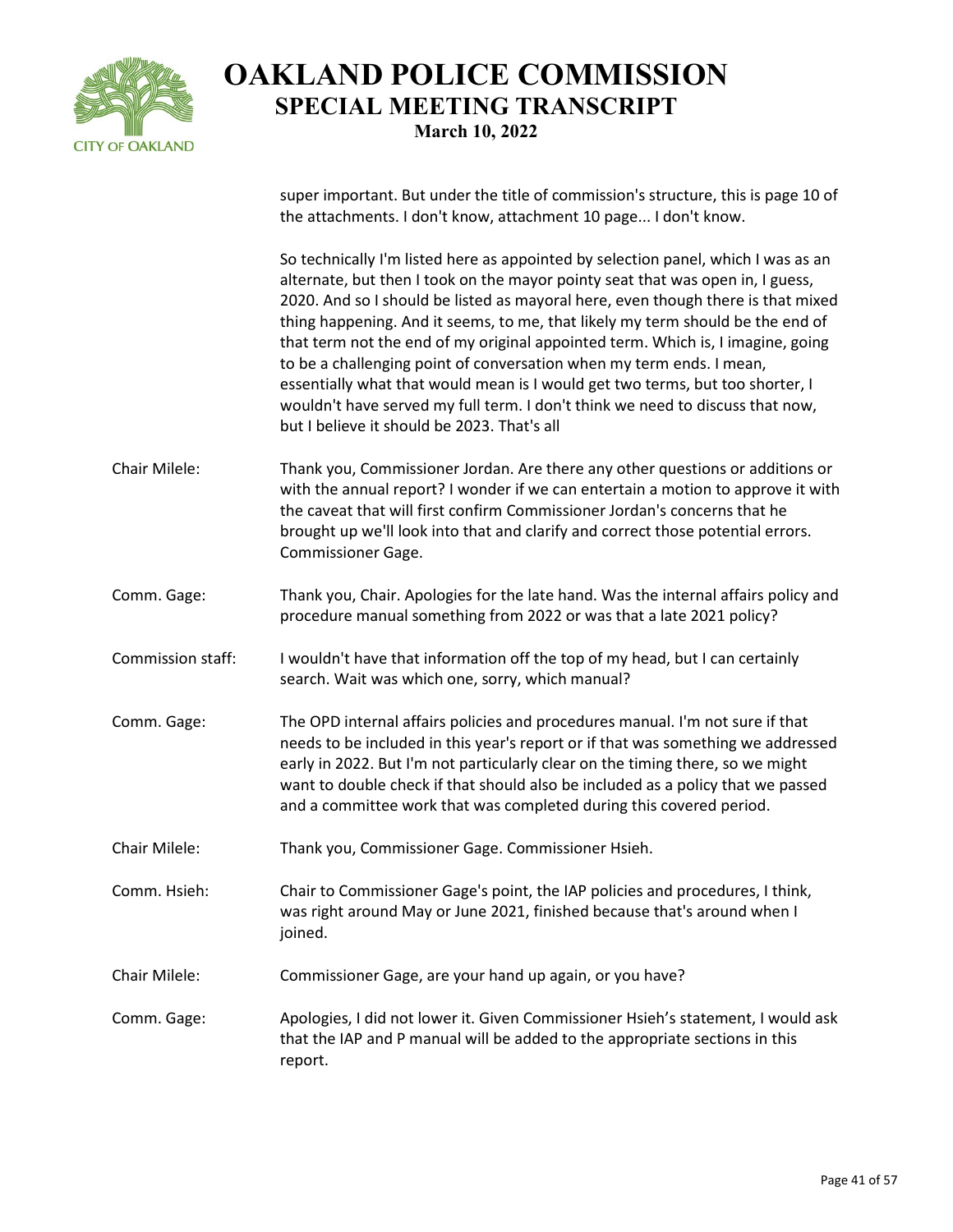

| Chair Milele:       | Any other additions or comments? I would entertain a motion to approve with<br>the caveat that we make those changes.                                                                                                                                                                                                                                                                                                                                                                                                                                                                                                                                                                                                                                                                                                                                                                                                                                                                           |
|---------------------|-------------------------------------------------------------------------------------------------------------------------------------------------------------------------------------------------------------------------------------------------------------------------------------------------------------------------------------------------------------------------------------------------------------------------------------------------------------------------------------------------------------------------------------------------------------------------------------------------------------------------------------------------------------------------------------------------------------------------------------------------------------------------------------------------------------------------------------------------------------------------------------------------------------------------------------------------------------------------------------------------|
| Comm. Gage:         | I'll second.                                                                                                                                                                                                                                                                                                                                                                                                                                                                                                                                                                                                                                                                                                                                                                                                                                                                                                                                                                                    |
| Chair Milele:       | Commissioner Gage, I think you would be making the motion and I would ask<br>for a second.                                                                                                                                                                                                                                                                                                                                                                                                                                                                                                                                                                                                                                                                                                                                                                                                                                                                                                      |
| Comm. Harbin-Forte: | I'll second.                                                                                                                                                                                                                                                                                                                                                                                                                                                                                                                                                                                                                                                                                                                                                                                                                                                                                                                                                                                    |
| Chair Milele:       | We could go to public comment at this point.                                                                                                                                                                                                                                                                                                                                                                                                                                                                                                                                                                                                                                                                                                                                                                                                                                                                                                                                                    |
| Commission staff:   | Thank you, Chair. Members of the public wishing to make public comment on<br>this item, please raise your hand, I'll call on you in the order they've appeared.<br>Ms. Olugbala.                                                                                                                                                                                                                                                                                                                                                                                                                                                                                                                                                                                                                                                                                                                                                                                                                |
| Assata Olugbala:    | I'm anxious to see what the annual report is going to say about the Bay case.<br>What it's going to say about the black police officer's grievance. What are you<br>going to say about [inaudible]? What are you going to say about the racist and<br>sexist texts and what you've taken this steps on that? What are you going to say<br>about the NSA and how you've been able to do anything related to moving that<br>forward? And what are you going to say about the efforts to increase public<br>inclusion and public involvement with the works of the police commission? I<br>don't know because I haven't read your annual report, but these are some of<br>the areas that I'm how you're going to report out on that, particularly, the Bay<br>case. And I'll be looking forward to seeing the report, I didn't read it. But I got a<br>feeling like a lot of these things, they're not going to be able to be supported in<br>a way where we say, oh, job well done. I'm finished. |
| Chair Milele:       | Thank you, Ms. Olugbala. Mr. Bey, 5802.                                                                                                                                                                                                                                                                                                                                                                                                                                                                                                                                                                                                                                                                                                                                                                                                                                                                                                                                                         |
| Saleem Bey:         | Good evening, Saleem Bay. Just pivoting on what the sister said. I didn't see that<br>the OPC received and rejected the Ross report voting not to investigate systemic<br>racial and religious OPD profiling in violation of the charter and your fiduciary<br>responsibilities up on that virtual dais. Why isn't this in the report? This is the<br>second year in a row that I know some of you people have heard me say this<br>before that it's missing. This only benefits OPD and the Scoff Law City admin,<br>that suckles on OPOA donations. Only to raise the police budget every year and<br>continue to afflict the black community. This affects myself, my family, my<br>community. I'm not just here holding up your ears for nothing, but as long as<br>OPD continues to be a threat to the black community I will be here.                                                                                                                                                     |
|                     | The NSA won't know for sure, because you left it out of the report, we get it. We                                                                                                                                                                                                                                                                                                                                                                                                                                                                                                                                                                                                                                                                                                                                                                                                                                                                                                               |

get the idea. You don't want the NSA to know that OPD deserves to go directly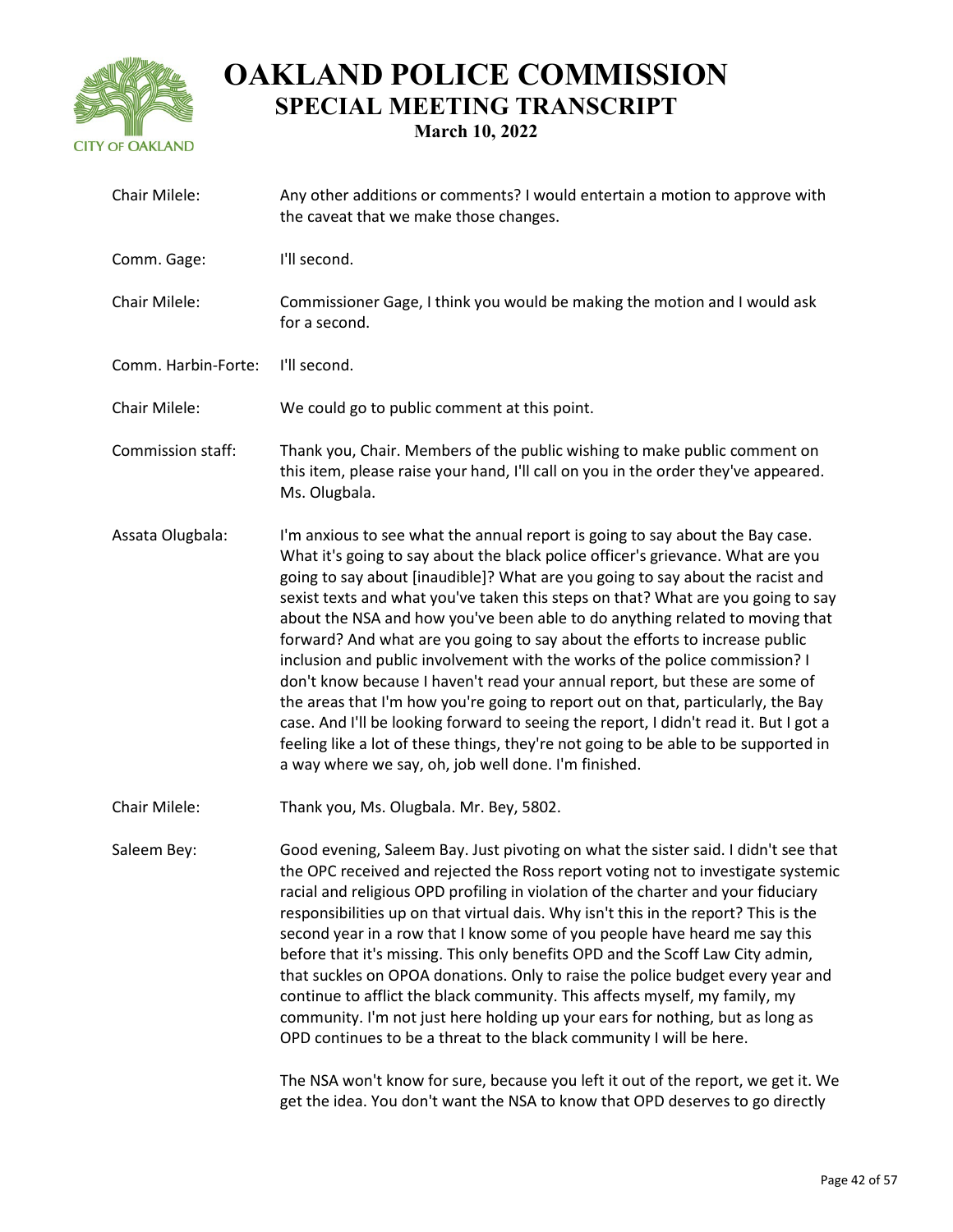

to receivership. That receivership should be overseen by the new IG, a civilian that we can hold accountable. Not 20 years of Scoff Law NSA. They've been wanting to shut down the NSA anyway, but you continue to let it limp along by cherry picking what you send to the NSA, send the Bay case to the NSA, put it in this report, stop white washing it out of history, the public records, and go ahead and do the right thing. Thank you. Commission staff: Thank you for your call, Mr. Bey. Chair, as if no more hands. Chair Milele: Okay. Thank you. I believe that we can take our vote now. Vice chair Peterson. Vice Chair Peterson: Yes. Chair Milele: Commissioner Gage. Comm. Gage: Yeah. Chair Milele: Commissioner Harbin-Forte. Comm. Harbin-Forte: Yes. Chair Milele: Commissioner Howell. Comm. Howell: Yes. Chair Milele: We should note that Commissioner Jackson left. Comm. Jackson: I'm still here. Chair Milele: You're still here. Comm. Jackson: I'm hanging on. Chair Milele: Commissioner Jackson. Comm. Jackson: Yes, please. Thank you. Chair Milele: And Commissioner Jordan. Comm. Jordan: Yes. Chair Milele: I am also a yes. But I do assume that Commissioner Jackson is leaving the meeting presently to rest up and to get better.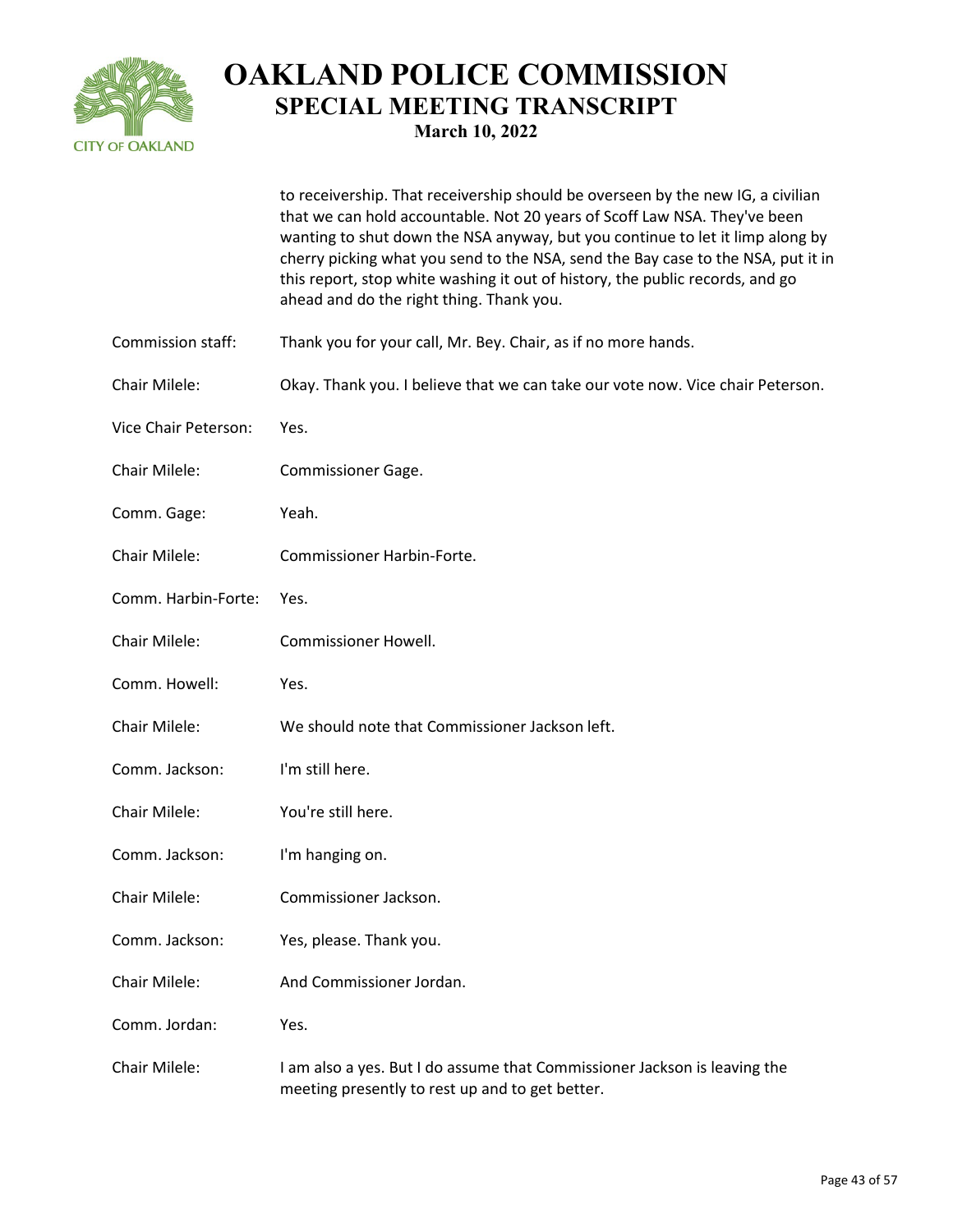

| Comm. Jackson:      | Yes, ma'am, thank you.                                                                                                                                                                                                                                                                                                                                                                                                                                                                                                                                                                                                                                                                                                                                                                                                                                                                                                                                                                                                                  |
|---------------------|-----------------------------------------------------------------------------------------------------------------------------------------------------------------------------------------------------------------------------------------------------------------------------------------------------------------------------------------------------------------------------------------------------------------------------------------------------------------------------------------------------------------------------------------------------------------------------------------------------------------------------------------------------------------------------------------------------------------------------------------------------------------------------------------------------------------------------------------------------------------------------------------------------------------------------------------------------------------------------------------------------------------------------------------|
| Chair Milele:       | Okay. I believe we can go. Okay, great. So for this item committee reports, if<br>you'll permit me, I just would like to read a short statement. So commissioners<br>and members of the public, as you know, for months now we've in trying to<br>balance our role and responsibility to Oaklanders when it comes to reviewing<br>and adopting police policy with the NSA deadlines, and those are often<br>aggressive. We're fast approaching another of these court deadlines, and we've<br>been firing on all cylinders already by standing up three new Ad Hocs to take on<br>anti-discrimination, risk management, and the social media policy. We learned<br>recently that we'll need to include a fourth policy related to the department's<br>use of cell phones and other electronic communication devices. For that policy,<br>I'd like to assign Commissioner Howell, Harbor Forte and Peterson. All this<br>means is that we're doubling down and will be pushing a little harder and doing<br>things a little differently. |
|                     | Every one of the policies under review are online through the police commission<br>website for members of the public interested in reviewing and weighing in on<br>police policies, we invite you to visit these pages, review the material and the<br>draft documents. You do not have to wait for a meeting to share your edits and<br>ideas. You can email your written public comment to the office, you can email<br>commissioners directly, and you can call the office number and leave a message.<br>We're listening on all of these channels.                                                                                                                                                                                                                                                                                                                                                                                                                                                                                  |
|                     | And, of course, we may be able to use this platform, our commission meetings,<br>which is itself a public forum to look at and review these policies. At our next<br>meeting, Thursday, March 24th, we will have dedicated time to review and<br>discuss the risk management policy, starting with a brief, but succinct<br>presentation before opening up for discussion. Please take your time to review<br>that policy and come ready with your questions and suggested edits. We may do<br>the same for the policy on cell phone and other electronic communication<br>devices, also, on the website for people to review. I appreciate everyone's work<br>on these policies. I know it's a lot. Thank you so much for your dedication. Now<br>let's go ahead and hear from our Ad Hocs.                                                                                                                                                                                                                                            |
| Comm. Harbin-Forte: | I'm up first on the anti-discrimination policy. I'll be reporting on behalf of<br>Commissioner Hsieh and Jackson. We had a public forum last night to receive<br>input on the draft anti-discrimination policy. We were honored to have three<br>subject matter experts, Darlene Flynn, the director of the city's department of<br>race and equity, Catherine Massey, who handles the employment investigations<br>and civil rights compliance for the city administrator's office, and attorney<br>Tinnetta Thompson who's counsel to and director of recruitment for the San<br>Francisco's Department of Police Accountability, which is the equivalent of our                                                                                                                                                                                                                                                                                                                                                                      |

police commission. They set the tone for what turned out to be a very engaging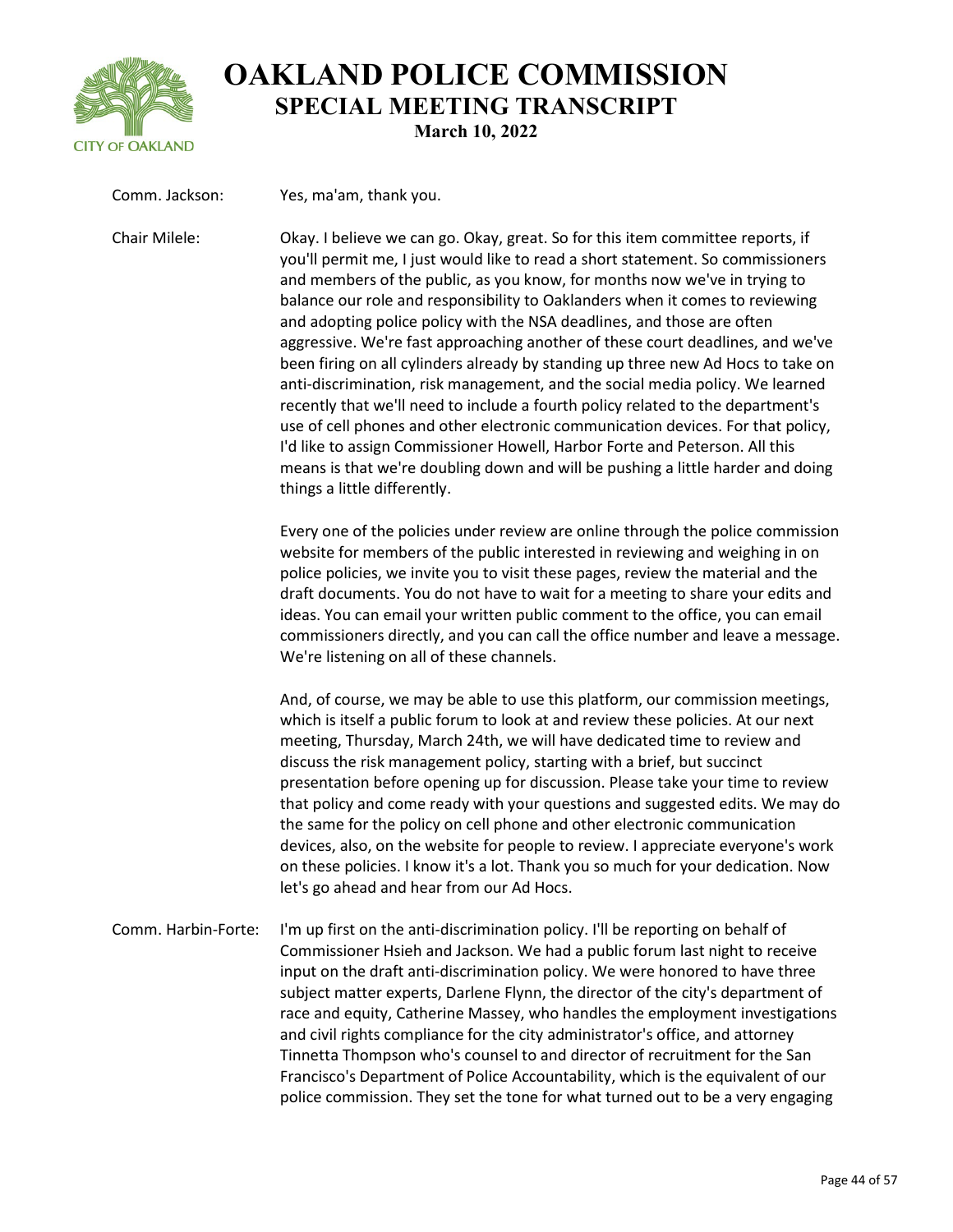

and informative discussion about the need for an aggressive anti-discrimination policy. We then had Lieutenant Turner give an overview of the proposed policy, and then heard from members of the public, many of whom had excellent questions for our subject matter experts and OPD and who gave us some excellent suggestions for adding language to the policy to make it even stronger.

We will incorporate just about all of those suggestions into the final policy. And our hope is to present that proposed policy, the final one, to the commission for approval at the March 24 meeting. One of the aspects of the public forum, which I really appreciated, was that as we talked about the fact that this was an internal workplace policy for the commission, someone's raised a point that really the workplace for Oakland Police Department is entire city of Oakland, and many of the things and concepts that are included in our anti-discrimination policy should carry over into the entire city of Oakland into all of the interactions with the police. But our policy is an internal workforce policy. But we also heard some criticism about the process that we used to arrive at the draft policy.

And there were many valid points that were made, which provided us something to think about for future work, such as that we should have allotted two hours for the open forum. And that was a legitimate concern, but others of the complaints and criticisms were not so productive. One example of an unproductive criticism was that we should not have held the open forum at all last night, because it conflicted with another big event going on in Oakland. Another unproductive criticism was based on an erroneous assumption that the Oakland Black Officers Association had not been involved in the Ad Hoc committee. Although it was stated at the outset of the public forum, that all the affinity officers' groups, the OBOA, the Asian officers, Latino officers, the LGBTQ officers, were all involved and served on the Ad Hoc committee.

And the names and members of the Ad Hoc committee were posted on our website. I bring up the nonproductive criticism. Please, I want everybody to understand I'm just expressing my view on this. But I bring it up because I would hope that we can get to the point where people can raise concerns without, first, assuming that there was some kind of bad faith and incompetence on the part of commission members. And I hope that some people start examining their own implicit biases and asserting that something was done wrong just because it was not done in the way that they think it should have been done. There are many ways to approach problems, but it's been my experience living as an African American woman for these 67 years, the first 16 of which were spent in Meridian, Mississippi, that many times when people of color are in charge of something, those who act on their own implicit biases or their own sense of superiority automatically attack the way it was done.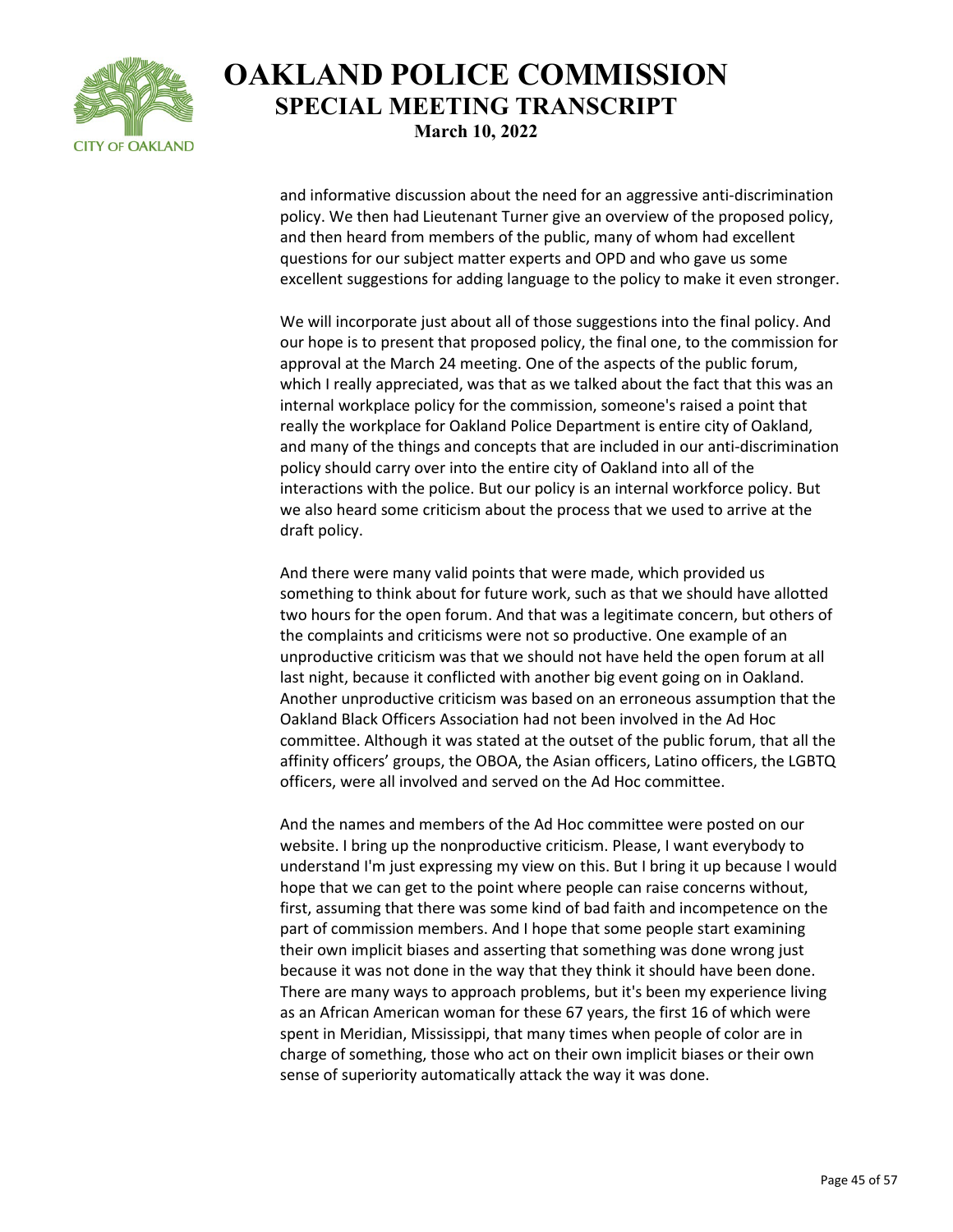

|                     | I hope that people also remember that we as commissioners, and again, I'm<br>speaking for myself, they're all volunteers on these Ad Hocs. We're not the<br>servants of people who think we need to be ordered around and need to be told<br>what to do and how to do it. My hope is that instead we come to the table in a<br>professional, respectful, and collaborative fashion, with an eye toward the<br>future and with the acceptance that everyone is focused on the goal of<br>improving the Oakland Police Department. So the department doesn't repeat<br>the same mistakes of the past and so that members of the Oakland community<br>don't have to pay for those mistakes with their lives. Constructive criticism is<br>welcome, but criticism for the sake of just having something negative to say or<br>for the sake of just feeling superior will not help us advance the important<br>agenda that the police commission has. And with that, I'll ask if Commissioner<br>Hsieh is still here, I believe, Commissioner Jackson has left. Commissioner Hsieh,<br>is there anything that you would like to add to our report? |
|---------------------|-----------------------------------------------------------------------------------------------------------------------------------------------------------------------------------------------------------------------------------------------------------------------------------------------------------------------------------------------------------------------------------------------------------------------------------------------------------------------------------------------------------------------------------------------------------------------------------------------------------------------------------------------------------------------------------------------------------------------------------------------------------------------------------------------------------------------------------------------------------------------------------------------------------------------------------------------------------------------------------------------------------------------------------------------------------------------------------------------------------------------------------------------|
| Comm. Hsieh:        | No, thank you very much.                                                                                                                                                                                                                                                                                                                                                                                                                                                                                                                                                                                                                                                                                                                                                                                                                                                                                                                                                                                                                                                                                                                      |
| Comm. Harbin-Forte: | That's our report.                                                                                                                                                                                                                                                                                                                                                                                                                                                                                                                                                                                                                                                                                                                                                                                                                                                                                                                                                                                                                                                                                                                            |
| Chair Milele:       | Thank you. Who is speaking on the community policing Ad Hoc?                                                                                                                                                                                                                                                                                                                                                                                                                                                                                                                                                                                                                                                                                                                                                                                                                                                                                                                                                                                                                                                                                  |
| Comm. Hsieh:        | That's me, Chair. I'll take it. Thank you. Community policing Ad Hoc has been<br>going strong, not just our commission members, but also members of the<br>department and are very committed community members who have been going<br>strong for a number of months. We just wrapped up one of the larger sections<br>which was specifically about community resource officers. We are moving into<br>community meetings, which I think are very important. It's the interface<br>between the department and the community, not just who the officers are,<br>what training they undergo, but what they do at these meetings. And I hope<br>that we have robust public input and participation. I know that we will from our<br>featured community participants, but also the participation of the community<br>and giving us their input on this particular subject. It is a very, very large<br>importance to making sure that partnership of community policing is fully<br>realized as it was in measures Y and Z and all the other ones. So, Commissioner<br>Howell, Commissioner Harbin-Forte, anything to add?                         |
| Comm. Harbin-Forte: | Nothing for me. Thank you.                                                                                                                                                                                                                                                                                                                                                                                                                                                                                                                                                                                                                                                                                                                                                                                                                                                                                                                                                                                                                                                                                                                    |
| Comm. Howell:       | Nothing for me.                                                                                                                                                                                                                                                                                                                                                                                                                                                                                                                                                                                                                                                                                                                                                                                                                                                                                                                                                                                                                                                                                                                               |
| Comm. Hsieh:        | Thank you both. That's our report Chair.                                                                                                                                                                                                                                                                                                                                                                                                                                                                                                                                                                                                                                                                                                                                                                                                                                                                                                                                                                                                                                                                                                      |
| Chair Milele:       | Thank you. Commissioner Peterson, are you sharing out for our Ad Hoc?                                                                                                                                                                                                                                                                                                                                                                                                                                                                                                                                                                                                                                                                                                                                                                                                                                                                                                                                                                                                                                                                         |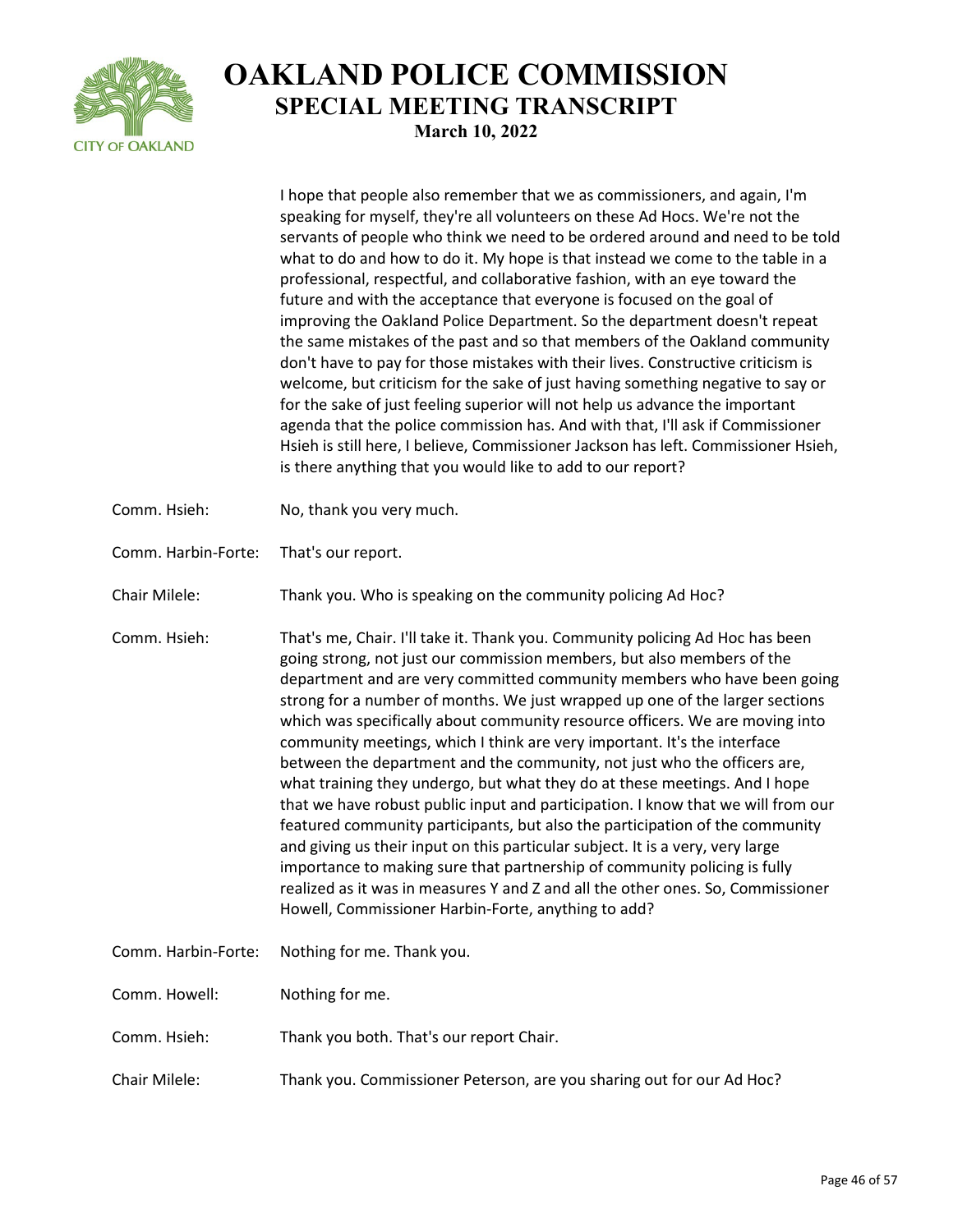

Vice Chair Peterson: Yes. Thank you, Chair. I am showing up for the chief's performance evaluation. And yes, on that Ad Hoc was Chair Milele, Commissioner Jackson, and myself. So today we are closing out the chief's performance evaluation Ad Hoc. The final evaluation was completed by giving direction to counsel in closed session to make a final series of revisions after which we delivered the evaluation to the mayor and to the chief. I wanted to summarize the last few weeks of work that went into finalizing that document. On February 10th, 2022, the chief's performance evaluation Ad Hoc committee reported the final draft of the chief's evaluation criteria to commission in closed session. The commission gave direction to counsel to make specific revisions to the document, then send off the finalized version to the chief of police. Since then counsel to the commission worked with the chair to obtain paperwork from the chief to properly include a final revision to the document.

> With the document revised and finalized, the Chair sent the approved evaluation criteria to the mayor on the week of the 21st. We then sent the final criteria to the chief on Monday, February 28th. The criteria that the commission will use to evaluate the chief is in the packet for everyone to review, everyone can see it. Now that we have completed the important commission function of finishing the evaluation criteria, we can conduct the chief's performance evaluation one year from now in late February 2023. That's the end of my report. Is there anything to add Chair Milele, I know that Commissioner Jackson left the meeting.

- Chair Milele: I have nothing to add. Thank you so much.
- Vice Chair Peterson: You're welcome.

Chair Milele: And then finally, the risk management policy.

Vice Chair Peterson: That would be me again. Okay, the risk management Ad Hoc is made up of Commissioners Harbin-Forte, Commissioner Howell, and myself. We've met twice with members of the department, including Dr. Leigh Grossman, the department's data manager. We did this to understand how they put this risk management policy together. And what were their references? Did they contact other jurisdictions? We wanted to know how they put together. And what is required, not only for compliance, but the betterment of the department and its members. As you heard the Chair mention, we are not overlooking the need for public voice. The policy and all related documents are available on line and we'll be taking the first part of the next meeting that is scheduled March 24th, to hold a public policy hearing on the risk management policy. It will look a lot like the public forums we've regularly held.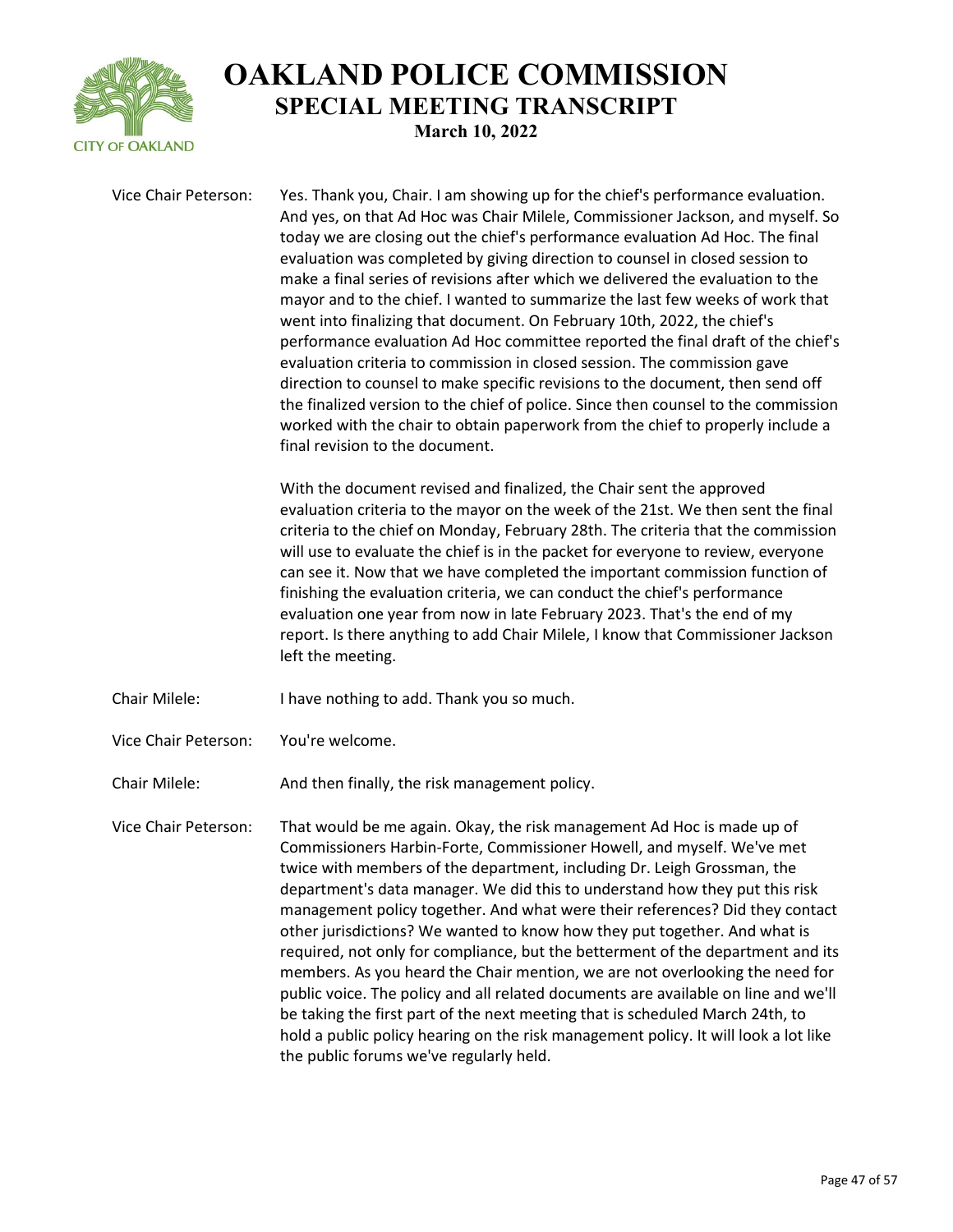

And that means we will hear from subject matter experts before the department walks us all through the document. We will have a question and discussion period for the public and decide from there, what else needs to happen before this policy is ready for commission adoption. So thank you for your patience. Please, please take the time to review the which, again, is online. And we invite you to send your comments in suggested edits and join us at the next meeting to discuss this very important policy and help us keep moving this work forward. That's end of my report. Commissioner Harbin-Forte or Commissioner Howell, do you have anything more to add?

- Comm. Harbin-Forte: Nothing for me. Thank you.
- Comm. Howell: No, thank you.
- Vice Chair Peterson: Thank you.
- Chair Milele: Thank you vice Chair. I believe we can take public comment at this point.
- Commission staff: Let's do it. Thank you. Members of the public wishing to make public comment on this item, please raise your hand and I'll call on you in the order they've appeared. Time is going first, Ms. Olugbala.
- Assata Olugbala: Yes. I was trying to follow Ms. Harbor Forte an I'm not getting some strong statements that I'm not getting because you didn't call any names and who you're talking about. Because that's a lot to say privilege and all of the things you were saying. But who you're talking about because when I talk about certain... I call people's about I'll call their names. So anyway, maybe you want to expound a little bit more on who exactly you're talking about, then why Jordan included in any of these Ad Hocs. And the description of the community policing report is the same as what the anti-discrimination report is. I think somebody left something out or duplicated incorrectly.

But going back to this privilege and people with negativity and so forth, now I make it perfectly clear, I got problems with you guys and I'm going to be calling you out. And every chance I get, because mostly about Janelle Harris, mostly because of what CBRA and we are not ending the excessive force, racial profiling and the documents tonight prove that African Americans are the targeted group. After 19 years no other group has taken that lead it's us, and we get no action on that. And that's why I'm here. The Bay case, Jonathan [inaudible] missing person, still nothing happening there or the black police office grievance and how the black officer are declining on the police force and nothing's being said about.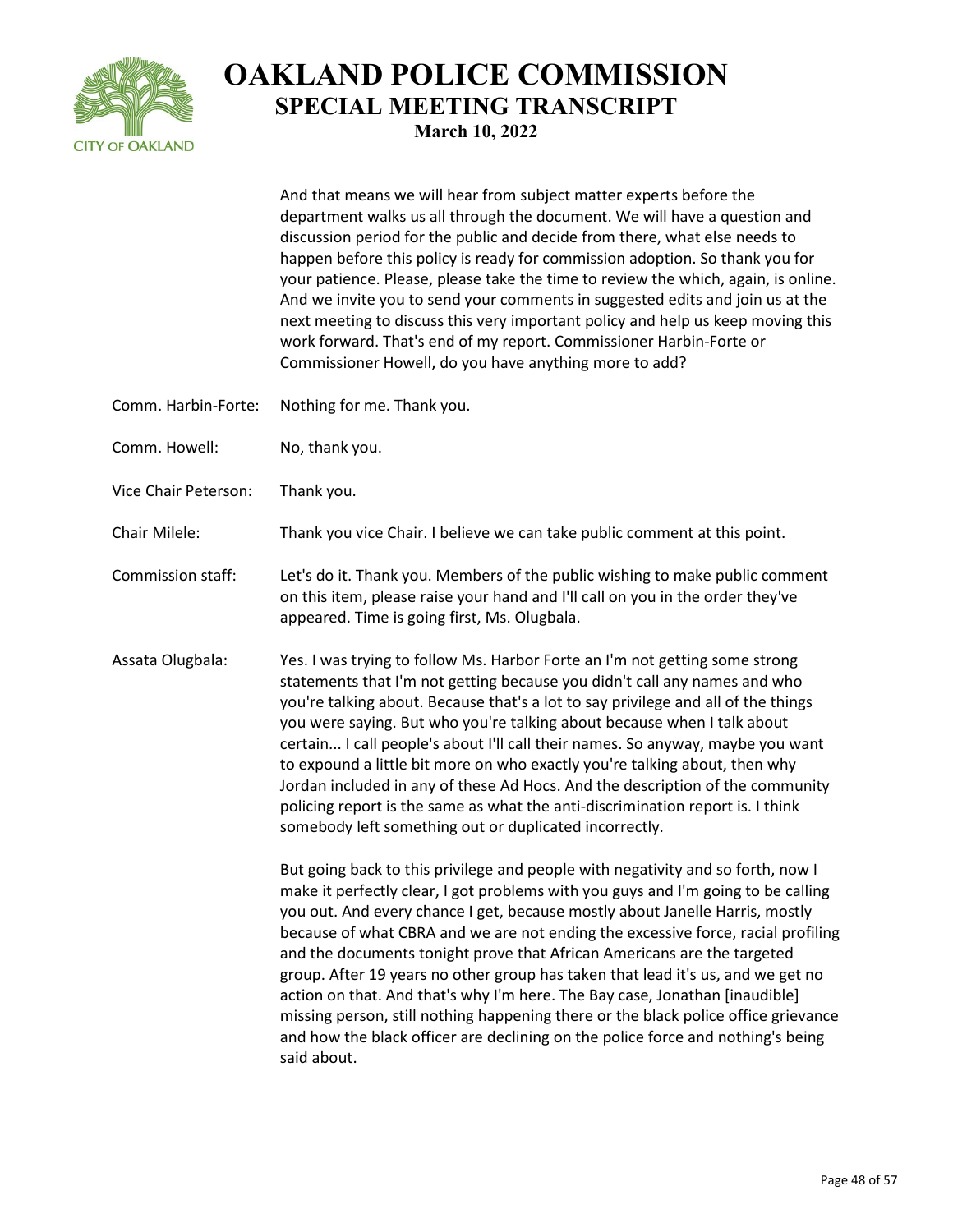

| Commission staff:        | Thank you for your comment. Ms. Olugbala, I am sorry to have to cut you off.<br>Reisa Jaffe.                                                                                                                                                                                                                                                                                                                                                                                                                                                                                                                                                                                                                                                                                                                                                                                                                                                                                              |
|--------------------------|-------------------------------------------------------------------------------------------------------------------------------------------------------------------------------------------------------------------------------------------------------------------------------------------------------------------------------------------------------------------------------------------------------------------------------------------------------------------------------------------------------------------------------------------------------------------------------------------------------------------------------------------------------------------------------------------------------------------------------------------------------------------------------------------------------------------------------------------------------------------------------------------------------------------------------------------------------------------------------------------|
| Reisa Jaffe:             | Yes. This Reisa Jaffe. I just have a quick question, was the meeting that<br>happened last night recorded and will it be available on the website if it was?<br>That's it.                                                                                                                                                                                                                                                                                                                                                                                                                                                                                                                                                                                                                                                                                                                                                                                                                |
| Commission staff:        | Thank you. Ms. Jaffe. Lorelei Bosserman.                                                                                                                                                                                                                                                                                                                                                                                                                                                                                                                                                                                                                                                                                                                                                                                                                                                                                                                                                  |
| Lorelei Bosserman:       | Can you hear me?                                                                                                                                                                                                                                                                                                                                                                                                                                                                                                                                                                                                                                                                                                                                                                                                                                                                                                                                                                          |
| Commission staff:        | Yes, go ahead.                                                                                                                                                                                                                                                                                                                                                                                                                                                                                                                                                                                                                                                                                                                                                                                                                                                                                                                                                                            |
| Lorelei Bosserman:       | Okay. Hi, this comment isn't about anything in particular that I've heard tonight,<br>but just a general statement about the Ad Hocs in general particularly the Ad<br>Hocs that are working on policy revisions. Just want to remind you all how<br>powerful you are, because I've seen commissioners in the past say, "Oh, well,<br>we have to compromise with the police." In fact, you don't, they will probably<br>make you feel like you do, but you don't. It's good `to get their input. I would<br>never say don't get their input, but I think, based on what I have seen, there<br>seems to be a tendency for whatever reasons to defer to the police and say, oh,<br>well, they say it has to be this way. So it does.<br>In fact, you hold the power in that situation, you get to decide what the<br>procedure should say. They do in fact have to go to the city council and the city<br>council can reject them. But I don't think that's a good enough reason not to ask |
|                          | for what you want. And particularly, please look out for letting the police<br>officers run the meetings and be in charge of the revisions. I know it's tempting,<br>they have more staffing than you do. But don't give up your power, your job is<br>oversight. So don't just go in partnering with them, not saying anything against<br>them. The police officers that I've worked with on Ad Hoc committees were<br>great, but they have their perspective, and you have your job. That's all. Thank<br>you.                                                                                                                                                                                                                                                                                                                                                                                                                                                                          |
| <b>Commission staff:</b> | Thank you, Ms. Bosserman. Millie Cleveland.                                                                                                                                                                                                                                                                                                                                                                                                                                                                                                                                                                                                                                                                                                                                                                                                                                                                                                                                               |
| Millie Cleveland:        | I just wanted to ask the commission to encourage the police department when<br>they develop policies for the whole department, that they have to understand<br>that the policies be discussed with more than sworn. There are a variety of<br>civilians that work within the police department represented by SEIU 1021, local<br>21, IBW, there are a variety of civilians record clerks, dispatchers, code<br>enforcement, crime technicians, parking enforcement, and so on a policy that's<br>for the entire department, particularly an issue like discrimination and<br>harassment, it's important to also have non-sworn way in on those policies,                                                                                                                                                                                                                                                                                                                                 |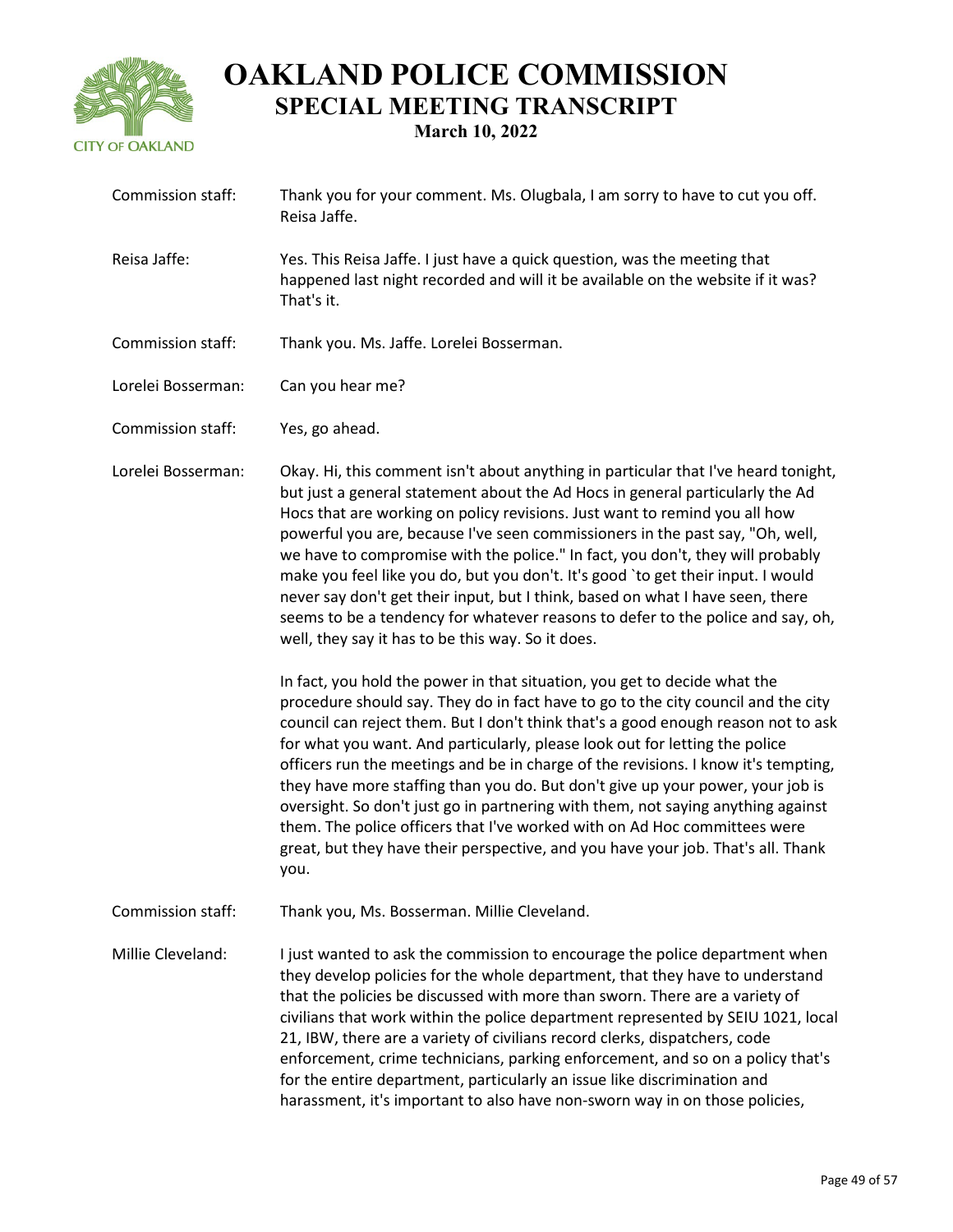

because quite frankly, it is the sworn officers that the civilian workers are often felt to be harassed and discriminated by. So, in the future, when the department develops a policy for the entire department. Please encourage them to present that policy to the non-sworn as well. Thank you.

- Commission staff: Thank you for your comment. Ms. Cleveland. 582, I believe that this is Mr. Bey. Mr. Bey.
- Saleem Bey: [inaudible] Bey. Speaking of racism, I was standing there in City Hall when CPA, Ms. Bosserman, racially attacked and belittled Commissioner Harris verbally and then later was allowed to vote [Janelle] off the commission based on CPA lies told about her. These are facts never spoken about. I wasn't able to participate in the discrimination Ad Hoc. I'm happy as going forward after for so many years of demanding something be done. I'm not happy that the Mayor's OPC representative is the head of this very important OPD racial discrimination policy. I personally have no confidence based upon past community censorship from Mayor's reps, trying to limit public comment based upon personal feelings and their implicit biases. I would say that individual OPC actions speak louder than words as it applies to equal justice.

Credibility with the community means not putting a judge that represented and thrived and retired in a known, broken black injustice system over racial discrimination in a system that is systemic racial discrimination. The mayor's placed a control person over all racial issues in the Ad Hocs with a couple being only run by Mayor's people. The Mayor has overseen gentrification ethnic cleansing of black folks en mass out of Oakland with the blunt force of an overfed, over-aggressive OPD. I don't trust the Mayor who tried to choose five failed chiefs and is still running the OPC. When will you see and stop deferring to a lady in the hills who has no connection to OPD overseer on flatland plantations? Thank you.

- Commission staff: Thank you for your comment, Mr. Bey. Sorry, give me just a second. [inaudible] James. Go ahead, Ms. James.
- Ms. James: So there were several comments from commissioners about how the public can just submit their comments and they'll be considered. That's black box. That's a real black box situation where we send it into a black box, and we see what comes out. We see the result, but we don't actually see what the comments were, what other people's comments were. There's no transparency. You don't get to understand what other members of the public might have recommended and what the commission did or didn't act upon. And that's a real problem. And that's a reason in my mind not to use that kind of a process.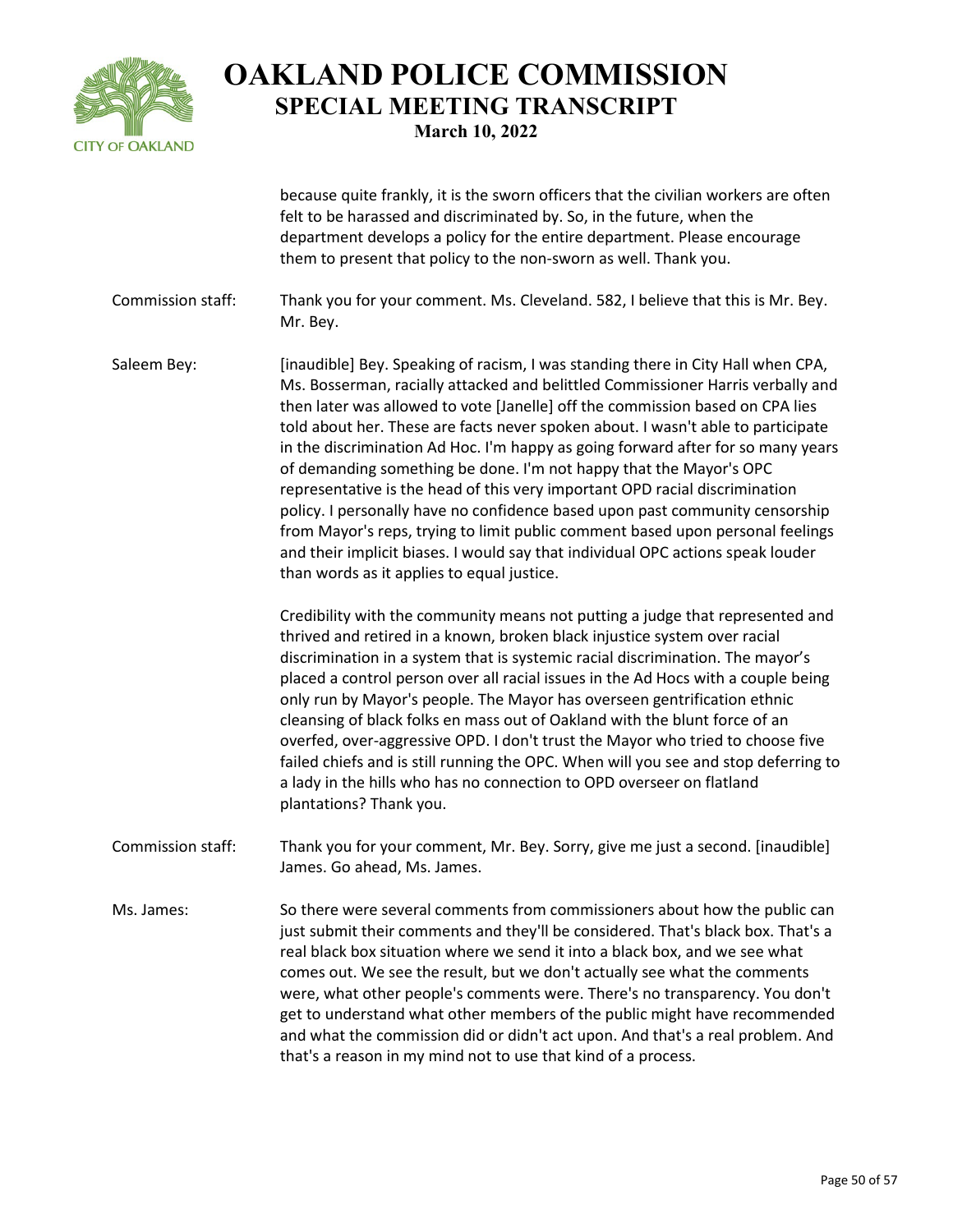

Anytime that you have an Ad Hoc where you have commissioners sitting down in secret with the police department, there is a basic failure of transparency there, and you are undermining the confidence that the public will have in you. I have an explicit bias and that is that I've seen OPD representatives lie in public. And I have to believe that if they'll lie in public, they'll lie in private. And that's why I believe that transparency in these Ad Hocs is essential to the outcome of a really strong policy. And I've seen stronger policies result when there was community participation and the community was able to watch the actual drafting of the policy. The fact is that when you leave it to OPD that they are the ones to choose the sample policies that are being reviewed, they call them model policies, but they're often not. They're just samples. And they choose who the subject matter experts are. You get a broad review and you get people overviewing what the police department is saying and representing. And that is a fundamental flaw anytime an Ad Hoc is done in secret with OPD. Thank you. Commission staff: Thank you. Ms. James. Phone number ending in 7935. I've unmuted you. John Bey: Good evening, this is John Bey. I would just first off like to second everything that Ms. Assata said and ask many of the Ad Hoc leadership to replay what Saleem Bay said about and what was just said about the Ad Hoc committees. And as a commission, you must also look within for areas of improvement. And that's specifically the CPRA arm of the police commission. Anyone associated with the CPRB in its initial format that is still assigned investigations, I won't even say conducting, but assigned investigations, we already have seen their work and we voted them out of power and brought on a police commission [inaudible] didn't want it then, and we don't want it now. Those former CPRB who are now CPRA [inaudible] definitely one of them, they've got to be replaced so that if you're going to have strong investigations, you need investigators who are trained in the way you want to look for your results. Because right now the current people don't have the will to look for what they're supposed to look for, misconduct or whatever the MOR may be in a particular case. And also regarding evidence in information on officers SB 16, SB 14. Commission staff: Thank you, Mr. Bey. I am sorry to have to cut you off. Unfortunately, your two minutes are done. Chair Milele, no more comments. Back to you and you have two commissioners with their hands raised. Chair Milele: Before I take you commissioners. I just want to say that the forum is recorded, and I believe it is online presently, is that correct, Rania? Commission staff: That's correct, yes. And the two Ad Hoc commissioners are nodding. Yes, that's correct. It's online.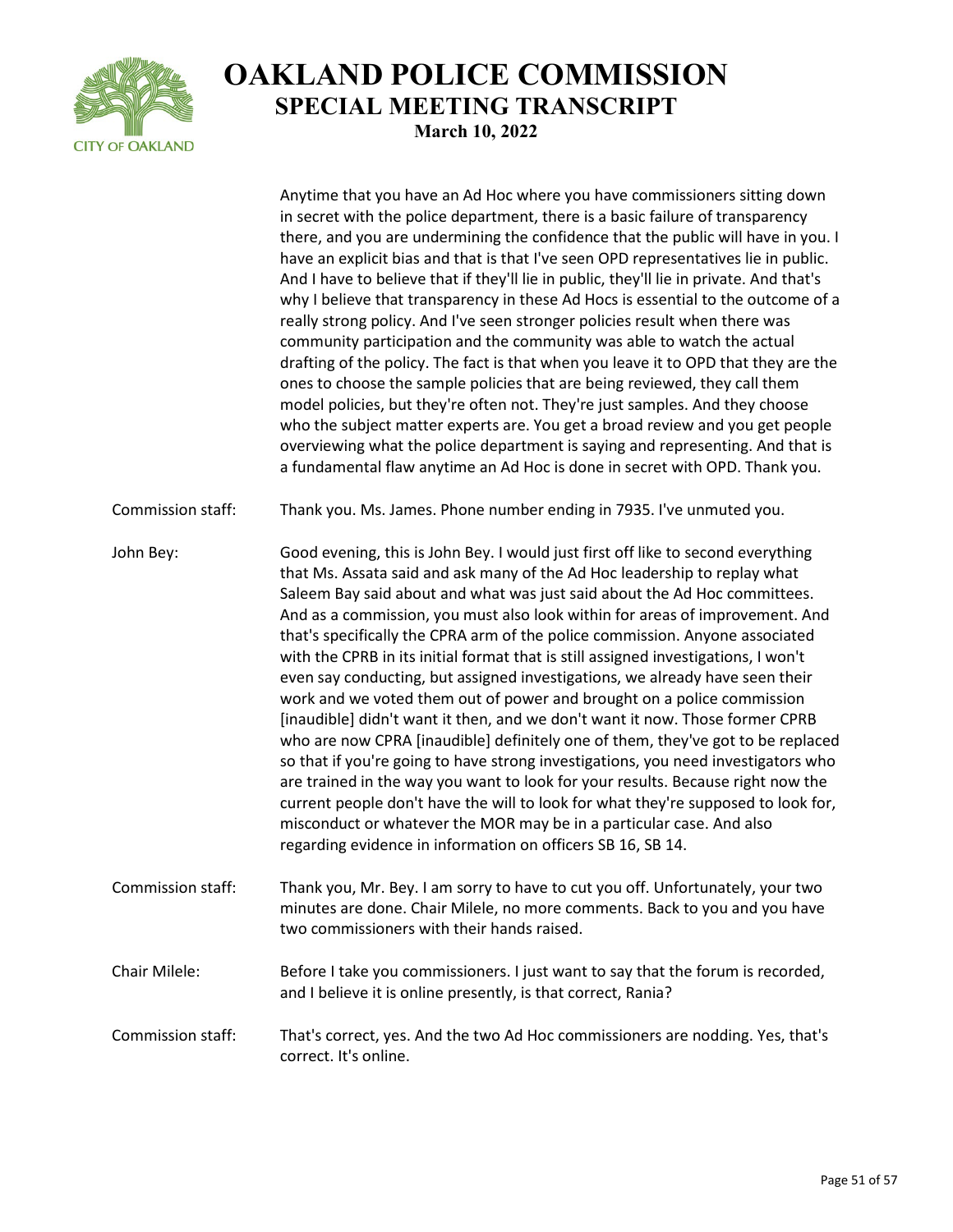

| Chair Milele:       | Okay, and then also we do post written public comment online for our Ad Hocs.<br>So Commissioner Hsieh.                                                                                                                                                                                                                                                                                                                                                                                                                                                                                                                                                                                                                                                                                                                                                                                                                                                            |
|---------------------|--------------------------------------------------------------------------------------------------------------------------------------------------------------------------------------------------------------------------------------------------------------------------------------------------------------------------------------------------------------------------------------------------------------------------------------------------------------------------------------------------------------------------------------------------------------------------------------------------------------------------------------------------------------------------------------------------------------------------------------------------------------------------------------------------------------------------------------------------------------------------------------------------------------------------------------------------------------------|
| Comm. Hsieh:        | My comment was about anti-discrimination. So I'll defer to Commissioner<br>Harbin-Forte as the Chair.                                                                                                                                                                                                                                                                                                                                                                                                                                                                                                                                                                                                                                                                                                                                                                                                                                                              |
| Comm. Harbin-Forte: | Oh, you may have a different point. I was just going to point out that the anti-<br>discrimination policy that we adopted already applies to all Oakland employees<br>through the city's administrative instruction 71. And what we did with that<br>policy was basically tweak it a little bit to apply to the police department more<br>and add some more specific things. But that policy that we adopted is 99% in<br>existence. And I'm not sure when AI 71 was passed, but this is nothing new in<br>terms of the expectations and the requirements. But that was going to be, to be<br>my point. And it was not just Oakland Police Department involved in the<br>drafting of that policy. There were other city representatives, as well, who know<br>what needs to be in to try to keep the commission from getting sued and try to<br>keep the city of Oakland from getting sued and to make sure that there is<br>adequate protection of all employees. |
|                     | And just to further my point, I just hope people come together. Let's all work<br>together. I don't believe that we need to be natural enemies of the Oakland<br>Police Department, that we understand. Believe it or not, we do know that we<br>supervise the Oakland Police Department, not the other way around But that's<br>it. So yes, the recording is there, the video is there, the policy has been in<br>existence. It's been tweaked to apply specifically to OPD, and yeah, we can do<br>things a lot better, but we are doing our best as a commission. Thank you. And<br>again, commission Hsieh, you may have had a different point. All right, I'm done.<br>Thank you.                                                                                                                                                                                                                                                                             |
| Chair Milele:       | Commissioner Hsieh.                                                                                                                                                                                                                                                                                                                                                                                                                                                                                                                                                                                                                                                                                                                                                                                                                                                                                                                                                |
| Comm. Hsieh:        | Thank you, Chair. I do encourage people to, if you were part of the public forum<br>to watch the public forum. I think that our subject matter experts were very<br>informative, very well learned, and had a great base of knowledge. And also we<br>were able to allow those who wanted to comment or have suggestions actually<br>discuss individually one on one with subject matter experts or with the<br>department or commissioners. I think in that way, it was much more of a<br>conversation than a public forum and just taking in comment. And it was<br>extremely, extremely effective and beneficial. To Ms. Cleveland's point a little<br>bit earlier, we did figure out, and it was through community that we learned<br>that we did in fact, make an oversight of not thinking about non-sworn officers.<br>And we are working to rectify that. And thank you so much for the suggestion.<br>Thank you.                                          |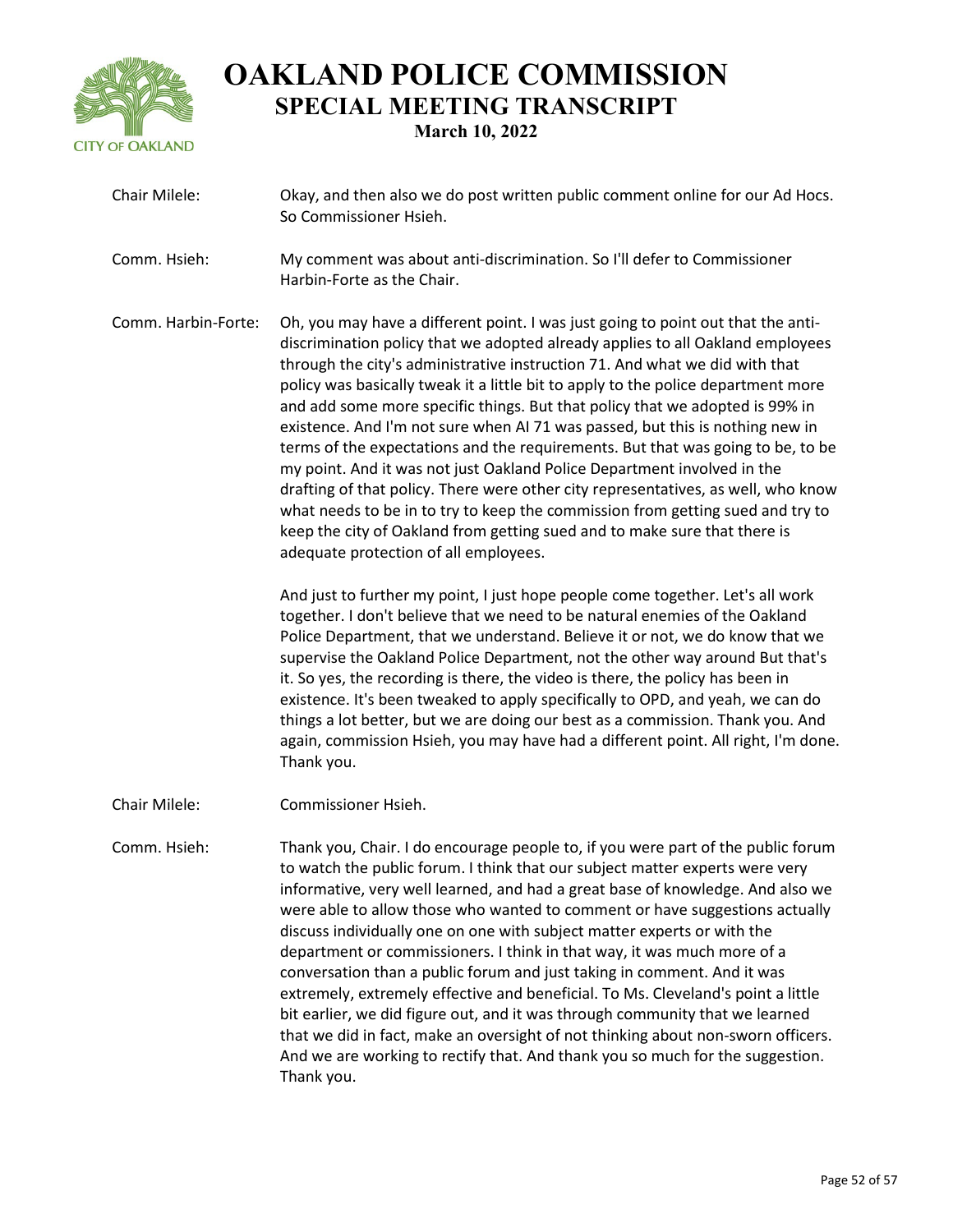

| Chair Milele:       | Commissioner Harbin-Forte, do you have another comment? Okay.                                                                                                                                                                                                                                                                                                                                                                                                                                                                                                                                                                                                                                                                                                                                                                                                                                                                                                                                                                                                                                                                                                                                                                                                                                                                                                                 |
|---------------------|-------------------------------------------------------------------------------------------------------------------------------------------------------------------------------------------------------------------------------------------------------------------------------------------------------------------------------------------------------------------------------------------------------------------------------------------------------------------------------------------------------------------------------------------------------------------------------------------------------------------------------------------------------------------------------------------------------------------------------------------------------------------------------------------------------------------------------------------------------------------------------------------------------------------------------------------------------------------------------------------------------------------------------------------------------------------------------------------------------------------------------------------------------------------------------------------------------------------------------------------------------------------------------------------------------------------------------------------------------------------------------|
| Comm. Harbin-Forte: | [crosstalk] take it back?                                                                                                                                                                                                                                                                                                                                                                                                                                                                                                                                                                                                                                                                                                                                                                                                                                                                                                                                                                                                                                                                                                                                                                                                                                                                                                                                                     |
| Chair Milele:       | Yeah, looks like we can do open forum part two.                                                                                                                                                                                                                                                                                                                                                                                                                                                                                                                                                                                                                                                                                                                                                                                                                                                                                                                                                                                                                                                                                                                                                                                                                                                                                                                               |
| Commission staff:   | Thank you so much. Members of the public wishing to make public comment on<br>open forum part two, ideally items not on the agenda. Please raise your hand,<br>and I'll call on you. Ms. Olugbala, When you're ready.                                                                                                                                                                                                                                                                                                                                                                                                                                                                                                                                                                                                                                                                                                                                                                                                                                                                                                                                                                                                                                                                                                                                                         |
| Assata Olugbala:    | At some point, I'm going to suggest that we actually, before you create any<br>policies or whatever, actually know who are the people that are being impacted<br>by police misconduct. So for each group by gender and by race, what has been<br>happening now and historically that the police have been an issue for<br>misconduct around this group. So as it relates to white people, Asian people,<br>Hispanic people, black people, how have the people negatively impacted their<br>lives to the point that they've been victimized. Let's get the list together. And I<br>have a suspicion. If you ever do it, you're going to see one group of people who<br>are disproportionately impacted by the police. And we never have the<br>discussion. We act as if, and people come to these meetings talking in<br>generalities, very few people consistently report out about the numbers of black<br>people. You heard tonight the report, 70 something percent of the use of force<br>in 2020 to, I'm sorry, 2021, African Americans. Same thing in the school districts.<br>Disproportionate black students are targeted for disciplinary issues. So we got<br>people coming into these meetings and they never bring it up. They don't talk<br>about black people. They don't talk, they don't say nothing about gentrification,<br>the homeless black people, 70%. |
| Commission staff:   | Thank you for your comment, Ms. Olugbala. Mr. Bey 5802.                                                                                                                                                                                                                                                                                                                                                                                                                                                                                                                                                                                                                                                                                                                                                                                                                                                                                                                                                                                                                                                                                                                                                                                                                                                                                                                       |
| Saleem Bey:         | Thank you. The OPD needs way more than discrimination tweaking. It needs to<br>be torn down and replaced by a department of community safety overseen by a<br>civilian IG we can hold accountable with a new investigative arm that's<br>[inaudible] renamed with all new people. The Oakland Police Department drives<br>into our community to treat our community as enemies. That's fact. To say that<br>the communities they are oppressing should try to be friends with the<br>oppressor, the unrepentive NSA racial stop loss, systemically racist, and abusive<br>OPD. That doesn't make any sense. Department general order DGOM 19<br>parallels California penal code 13519.4E language, prohibiting racial profiling or<br>profiling under color of the law. That's already in there. Hold them accountable<br>for what you have on the books instead of trying to tweak something and come<br>up with something a year from now, and then don't even hold them<br>accountable for that. You have a law. California penal code makes it illegal, a                                                                                                                                                                                                                                                                                                                 |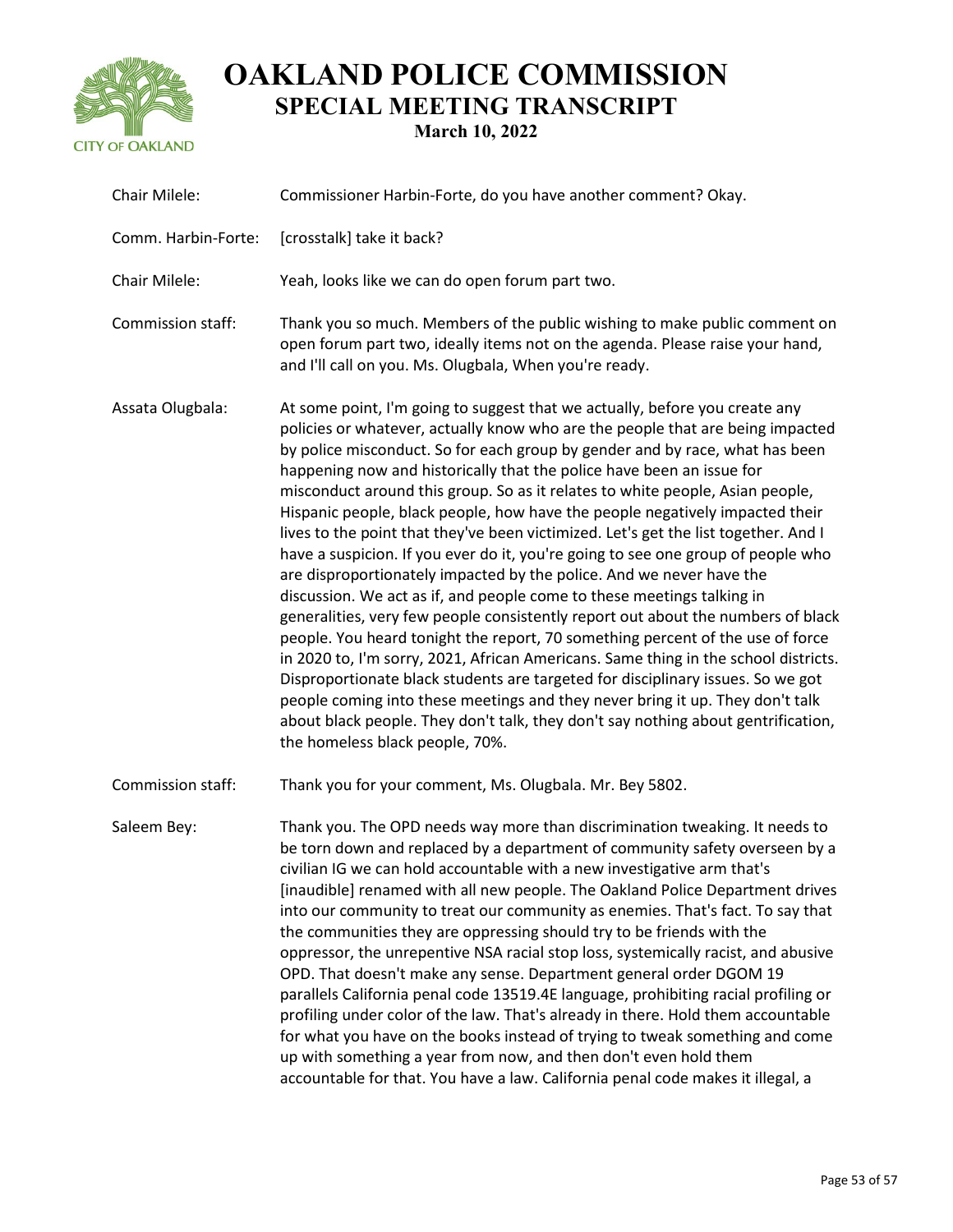

criminal act, to racially profile. OPD is breaking the law. Hold them accountable. Thank you.

- Commission staff: Thank you, Mr. Bey. Chair, no more comments. Back to you. Oh, no. Oh, I'm so sorry. I'm so sorry. Lies. I should give it a bit more of a minute. Phone number ending in 7935. Phone number ending in 7935?
- John Bey: There we go. This is John Bey. Ms. Assata hit it on the head once again, and we're not talking about OPD... The OPC didn't come out of something that the community just came up with. The community has been tired of OPD, the mistreatment, the lies, planning of evidence, all these things that OPD has done historically, and apparently still do to this day, including as we speak. So, we can't say that OPD is an office department that needs a tweaking. It needs an overhaul. It has to be understood that the system is corrupt, and most of the corruption grows organically within the department, by their patterns and practices of how they enforce the law in the black communities. And then the officers promote to the top, end up in chain of command after a stint in IAD, which is where they bury all the cases.

IAD has been a problem for OPD for the life of the NSA, since 2003. On record OPD has never met the bill on IAD conducting investigation truthfulness. Those are factors that the department, as a whole, lacks. The department as a whole. You don't have to talk about individual officers. The department failed the officers. So that is what has to be fixed. That's a whole part of the problem. We ain't Shangri-la la dee da, not in Oakland. We got to tell the truth about the police department. In public forums, yeah, they will lie. I've seen it. I've experienced it, living it today. So don't act like we got a great department.

- Commission staff: Thank you for your comment, Mr. Bey. I am sorry to have to cut you off. And James, in just a second. Go ahead, Ms. James.
- Ms. James: I think that I know what training bulletin Rachel Beck was talking about. I think she was talking about the handcuffing and restraint bulletin. I've been hearing comments for two years asking for that training bulletin to be rewritten. I would hope that when it is rewritten, that there will be transparency in the process. And there was a time that we didn't have access to that bulletin. At that point, Assistant Chief Armstrong said that it would somehow harm their ability to function, if that training bulletin was public. It has subsequently been made public, but you have to go through a maze to find it or any other training bulletin. You go to the Police Department's main webpage, and you click on Data, which it's not data so you wouldn't have any reason to click on it. And then you have to click through another box that is not an intuitive box to get to the training bulletins and policies that are online.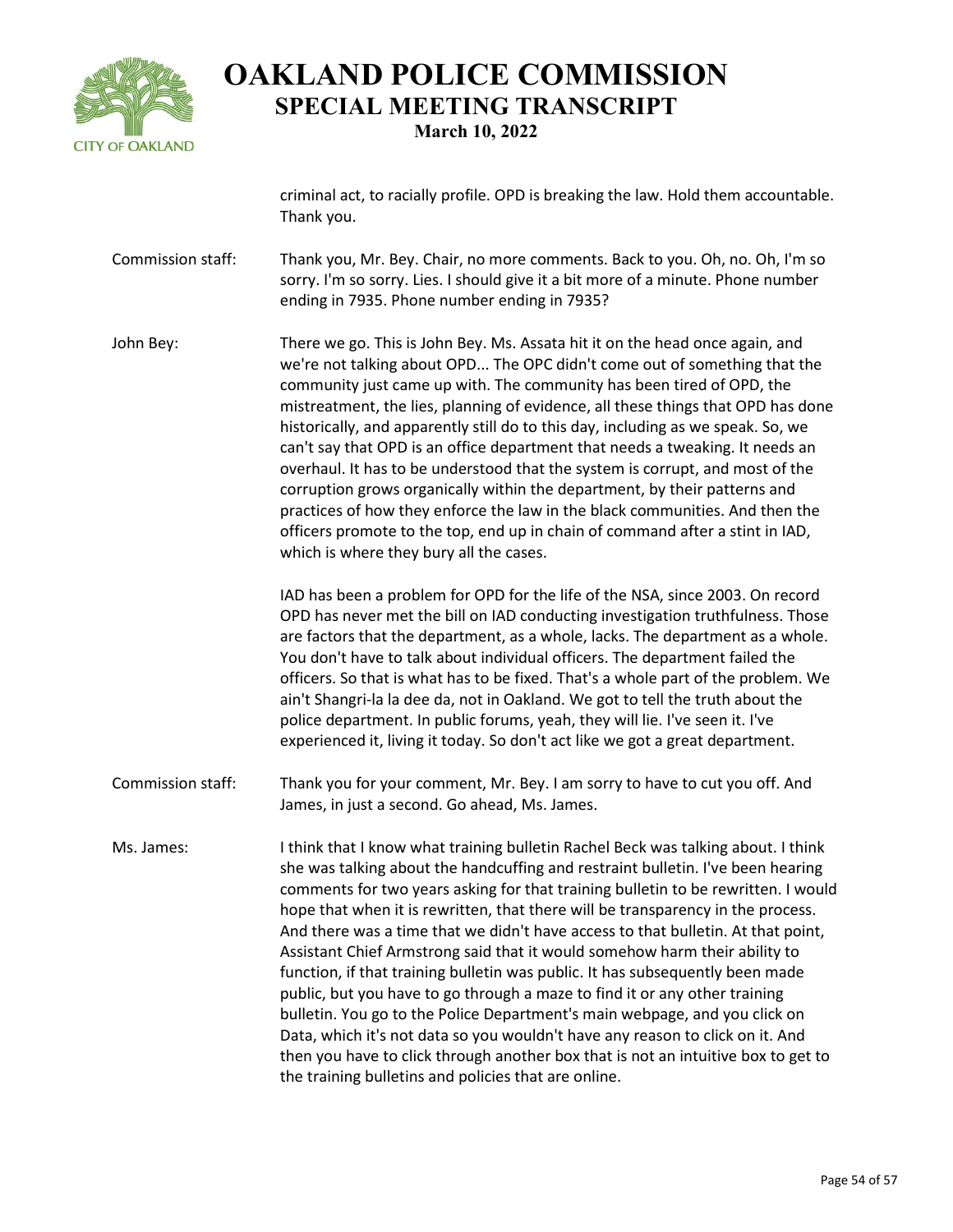

But it is one that is of real interest. When you go to community meetings and you talk to people, issues around restraint and handcuffing come up quite a bit. The public defenders also raise it quite a bit. It's an important document. And I think they still have hog tying in it. I think that there are graphics about how to hog tie somebody in it. And I really urge the commission to both consider looking at it sooner rather than later, for the point that Rachel Beck raised as well, and to do so transparently rather than working in secret with OPD. Thank you. Commission staff: Thank you, Ms. James. For really this time Chair [inaudible]. No more public comments, it's back to you. Chair Milele: Okay, thank you. Our last agenda item is upcoming and future agenda items. Commissioners, do you have any items you'd like to bring to the agenda? Commissioners Hsieh? Comm. Hsieh: I'm just re-asking. Thank you, Chair. I'm just re-asking for some sort of presentation from risk management of OPD regarding traffic stops, tows, and uses of force. That may be one, that may be three. Not necessarily for the next meeting. I know that may take some time to prepare. I suppose, for 2021 or halfway through the year for 2022. That's my request. Thank you. Chair Milele: Thank you, Commissioner Hsieh. Other commissioners? Okay, I believe we can take public comment on this item. Commission staff: Thank you, Chair. Members of the public wishing to make public comment on this item, please raise your hand and I'll call on you. Go ahead, Ms. Olugbala. Assata Olugbala: At some point, a policy needs to be developed that the police department will provide equitable services within various communities. I was at Lake Merritt on Saturday, and police cars were waiting and observing parking and approaching any individuals who were double parking. And I had noticed that in the Chinatown community of Oakland, double parking is a common thing. So I drove over to Chinatown, Oakland, and double parked with a lot of different people, but I did it right in front of a police car. And I sat there for 20 minutes, and they didn't tell me anything. Along with that, they had a designated parking space that said for police vehicles only, and public cars were parked in there. Officer didn't say anything. And I notice with the homeless community, a difference of the way they're being approached and how they're dealt with compared to when you deal with other people. And lastly, a hate crime report on what are the data around hate crime, because the Asian community is saying that they are victimized at a high rate. I don't think that's the truth, but let's get a report of hate crime, but equity of services in different communities, a policy that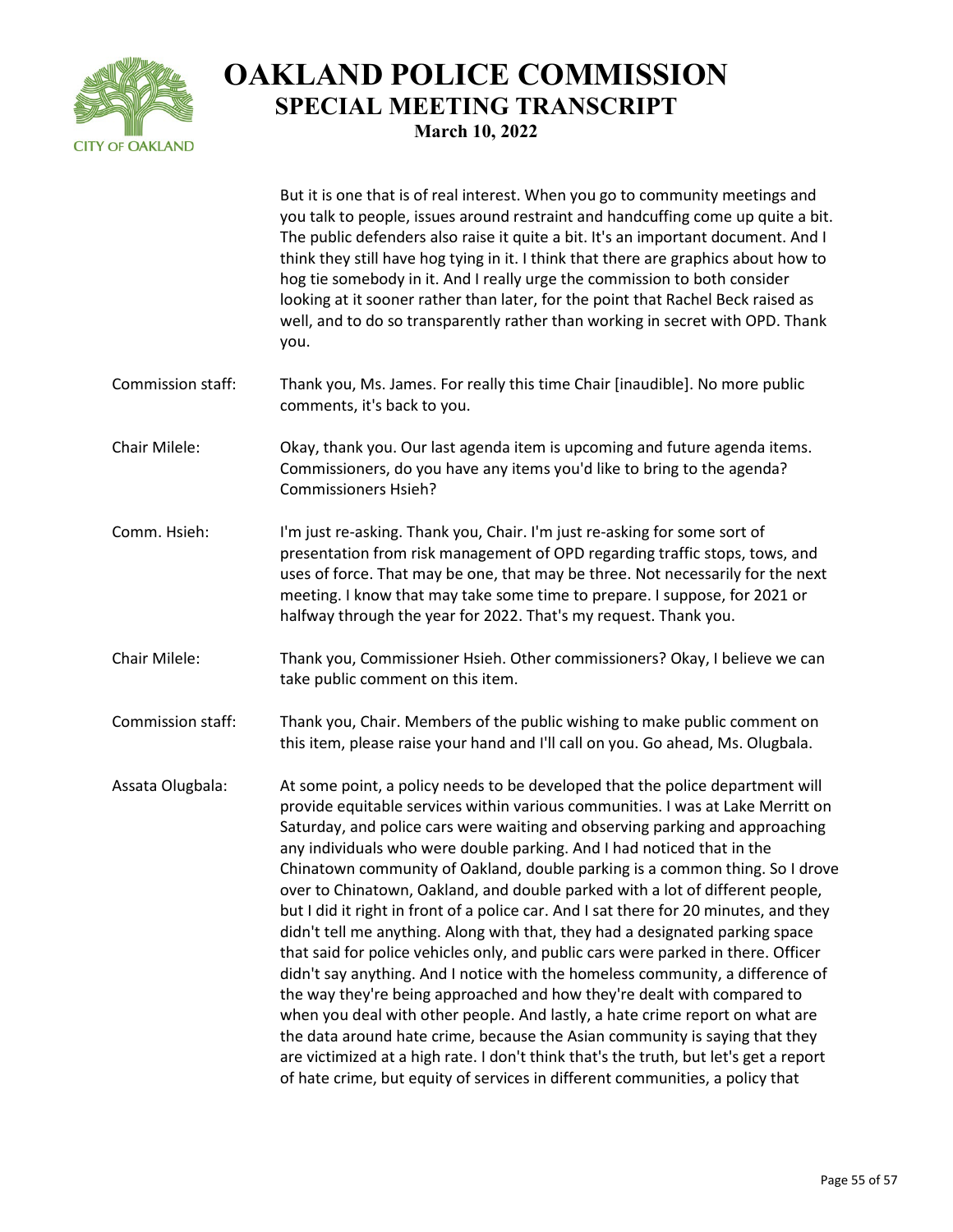

mandates that all communities have to be treated or enforcement carried out the same.

Commission staff: Thank you, Ms. Olugbala. Mr. Saleem Bey 5802.

Saleem Bey: Yes, Saleem Bay. I would like the OPC to aggrandize ending the Mayor's ability to keep outsizes power, control, and seniority over the OPC to the detriment of community representation. I can see why Oakland backs this Mayor, but the forced migration out of overpriced Oakland affects the black community very severely. Measure LL was not intended for the Mayor to control the OPC. In fact, LL never should have included Mayor's ability to appoint OPC members. Ms. [Osama] keeps saying aggrandize addressing the disparities in the selection panel process that has been politicized to the detriment of the black community most affected by OPD. Please aggrandize calling on [Connor] Kennedy and his law firm to produce a legal document justifying 3304 exemptions of the Ross report under the new Senate Bills 1421 and 16. Past mistakes by both his law firm and the city attorney, which has made mistakes and has lost in court most recently, proved the city attorney is not the final say in what applies to public transparency and what doesn't. And since Mr. Kennedy is coordinating with this flawed source of legal representation, we need to find out specifically and in writing for the public so we can see this justification or is it a torture memo, like the person who resides in Berkeley right now. Thank you.

- Commission staff: Thank you for your comment, Mr. Bey.
- Chair Milele: Commissioner Peterson?
- Vice Chair Peterson: So, I've been on the commission almost a year to date. Most of the time was as an alternate and then elevated months later as a full commissioner. Now I'm the Vice Chair, and I want to see a presentation and report on the legislative limitations on what we can and cannot discuss with respect to disciplinary cases. And that's what I want to see. I want to know why we keep hearing these same objections from the public. You need to understand what are the limitations. We all need to understand, and then maybe we can get in hand what we need to do going forward to challenging some of the barriers to maybe being as transparent as the public requests.
- Chair Milele: Thank you, Vice Chair. Rania, I think there might be one more public.
- Commission staff: Yes, Ms. Rashidah Grinage popped her hand up. Let me come to you, Ms. Grenade. Go ahead, Rashidah Grinage.
- Rashidah Grinage: Thank you. I just wanted to respond to Vice Chair Peterson's comment. We are asking the commission to endorse AB 2557, which speaks directly to the issue